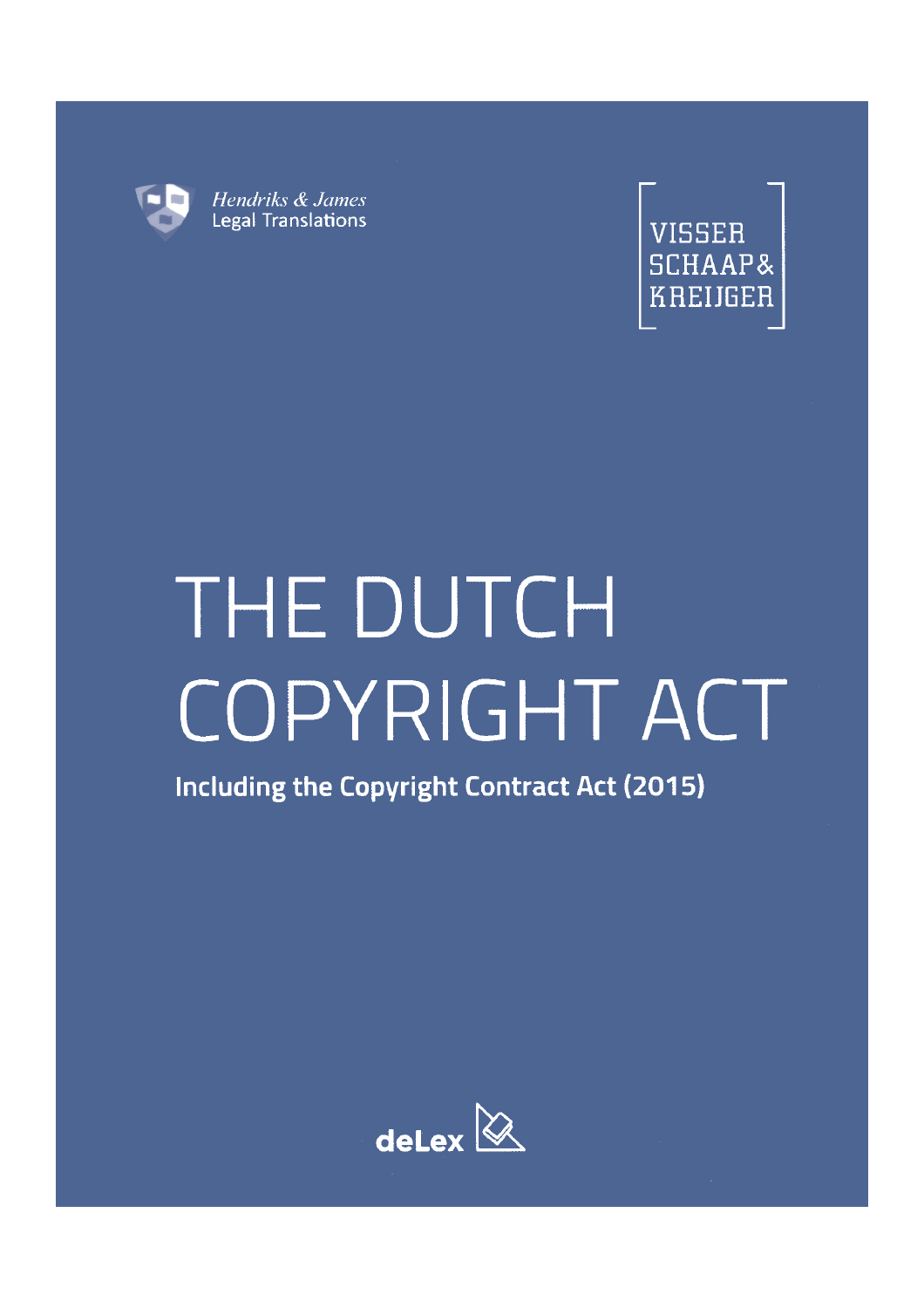*This translation is the result of a collaboration with Dutch law firm Visser Schaap & Kreijger (www.ipmc.nl) and is based on a previous translation by Mireille van Eechoud (www.ivir.nl).* 

*This translation has been published in book form by Dutch publishers DeLex (www.delex.nl).* 

# **The Dutch Copyright Act**

Act of 23 September 1912, containing a new regulation of the law on copyright.

We WILHELMINA, by the Grace of God, Queen of the Netherlands, Princess of Oranje-Nassau, etc., etc., etc.

To all who shall see or hear these presents, greetings!

Whereas we have considered it is desirable to enact a new regulation of the law on copyright;

We, therefore, having heard the Council of State, and in consultation with the States General, have approved and decreed as We hereby approve and decree:

#### **Part I**

## **General provisions**

## *§ 1. The nature of copyright*

#### **Section 1**

Copyright is the exclusive right of the author of a literary, scientific or artistic work or his successors in title to disclose the work to the public and to reproduce it, subject to the exceptions laid down by law.

#### **Section 2**

1. Copyright passes by succession and is assignable in whole or in part.

2. The author, or his successor in title, may grant a licence to a third party for the whole or part of the copyright.

3. Whole or partial assignment, as well as the grant of an exclusive licence, may only be effected by means of a deed executed for that purpose. The assign-ment or the grant of an exclusive licence comprises only the rights that are stated in the deed or that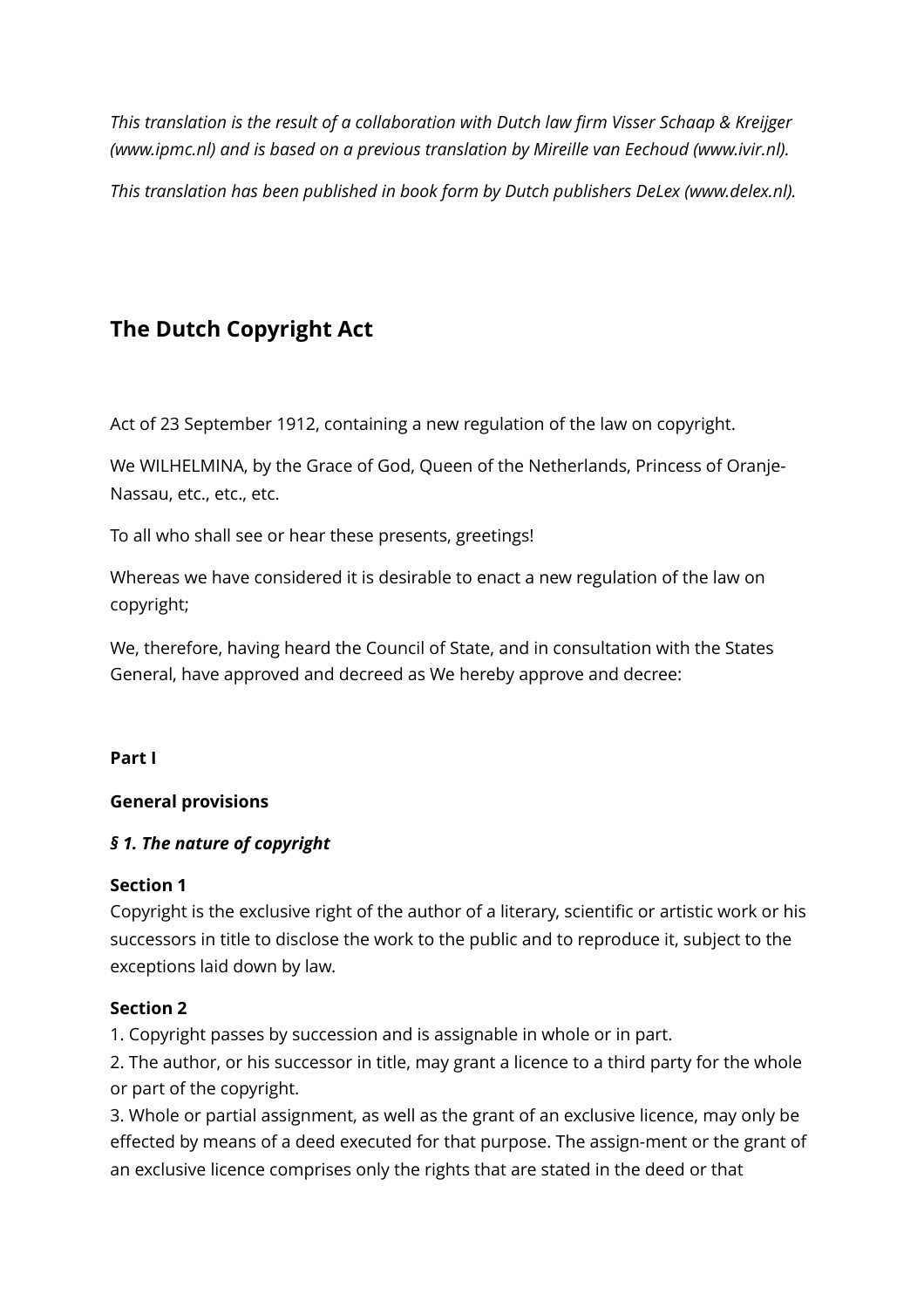necessarily derive from the nature and purpose of the title or the grant of the licence. 4. The copyright that vests in the author of a work and, after his death, the copyright in any of his unpublished works that vests in the heir or legatee of the author, is not subject to seizure.

5. The third subsection, second sentence, and the fourth subsection do not apply to an author as referred to in Sections 7 and 8.

# *§ 2. Author of the work*

# **Section 3**

[repealed as of 01-01-1957]

## **Section 4**

1. Subject to proof to the contrary the author is considered to be the person whose name is indicated as the author in or on the work, or, where there is no such indication, the person who was announced as the author when the work was disclosed to the public by whoever disclosed it to the public.

2. If no statement about the author is made in the case of a recitation which has not been published in print, the person giving it is considered to be the author, subject to proof to the contrary.

## **Section 5**

1. If a literary, scientific or artistic work consists of separate works by two or more persons, then, without prejudice to the copyright in each separate work, the author is considered to be the person under whose direction and super¬vision the work as a whole was created or, if there is no such person, the compiler of the various works. 2. It is regarded as an infringement of copyright in the whole work for any person other than its author or his successors in title to reproduce or disclose to the public any separate work in which copyright subsists and which is included in the whole work. 3. Unless otherwise agreed between the parties, if such a separate work has not previously been disclosed to the public, the reproduction or disclosure to the public of that separate work by the author or his successors in title is regarded as an infringement of the copyright in the whole work if that whole work of which it is a part is not indicated.

## **Section 6**

Where a work has been made according to the design by and under the direction and supervision of another person, that person is considered to be the author of the work.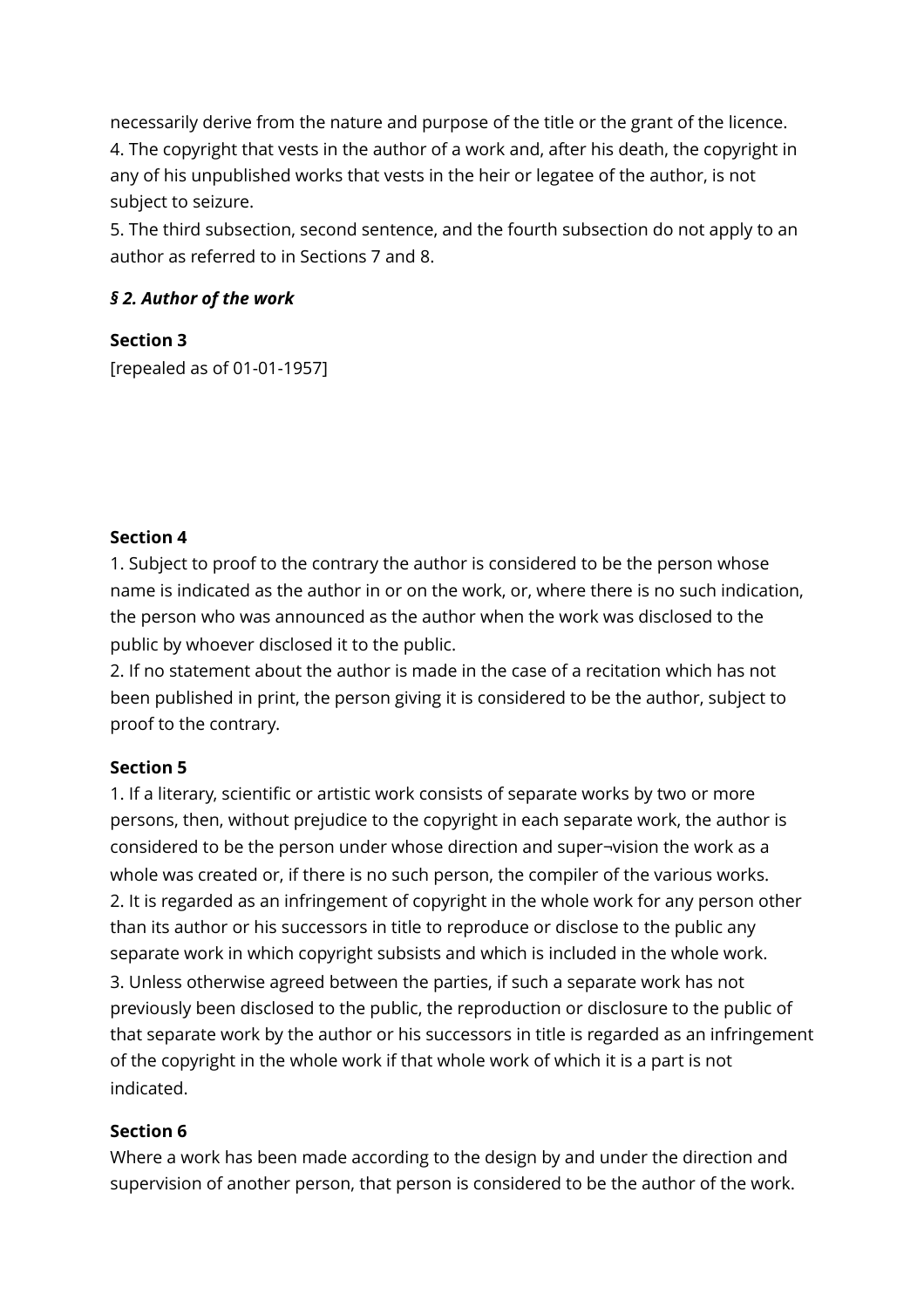# **Section 7**

Where labour which is carried out in the service of another consists of creating certain literary, scientific or artistic works, the person in whose service those works were created is considered to be the author unless the parties have agreed otherwise.

## **Section 8**

Where a public institution, an association, a foundation or a company discloses a work to the public as its own without indicating any natural person as the author, it is then considered to be the author of that work unless it is proved that, in the circumstances, the disclosure to the public of the work was unlawful.

# **Section 9**

Where a copy of a work has appeared in print and the author is not indicated in or on it, or not by his real name, whoever is indicated in or on the copy of the work as the publisher, or if that indication is also missing, as the printer of the work, may exercise the copyright against third parties on behalf of the rightholder.

# *§ 3. Works in which copyright subsists*

# **Section 10**

1. For the purposes of this Act, literary, scientific or artistic works are:

1°. books, brochures, newspapers, periodicals and other writings;

2°. dramatic and dramatic-musical works;

3°. recitations;

4°. choreographic works and mime shows;

5°. musical works, with or without words;

6° drawings, paintings, works of architecture and sculpture, lithographs, engravings and other graphic works;

7°. geographical maps;

8°. designs, sketches and plastic models pertaining to architecture, geography, topography or other sciences;

9°. photographic works;

10°.films;

11°. works of applied art and industrial drawings and models;

12°. computer programs and preparatory design materials for such; and generally any creation in the literary, scientific or artistic domain, regardless of the manner or form in which it has been expressed.

2. Reproductions of a literary, scientific or artistic work in a modified form, such as translations, musical arrangements, screen and other adaptations, as well as collections of different works are protected as separate works, without prejudice to the copyright in the original work.

3. Collections of works, data or other independent materials arranged in a systematic or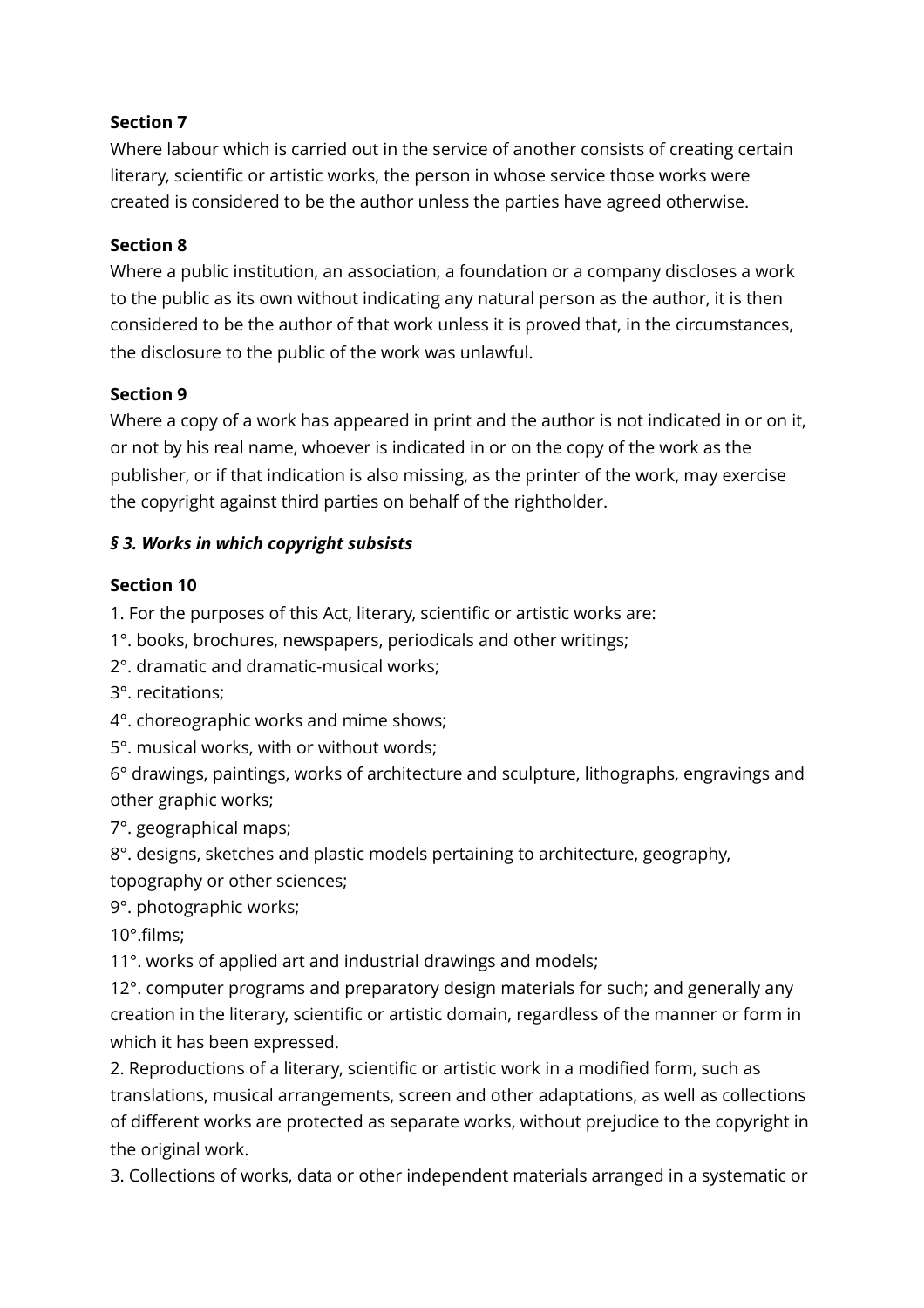methodical way and individually accessible by electronic or other means are protected as separate works, without prejudice to other rights in the collection and without prejudice to copyrights or other rights in the works, data or other materials included in the collection.

## **Section 11**

No copyright subsists in laws, decrees or regulations issued by public authorities, or in judicial or administrative decisions.

# *§ 4. Disclosure to the public*

## **Section 12**

1. Disclosure to the public of a literary, scientific or artistic work includes:

1°. the disclosure to the public of a reproduction of the whole or part of the work;

2°. the distribution of the whole or part of the work or of a reproduction thereof, as long as the work has not appeared in print;

3°. the rental or lending of the whole or part of a copy of the work, works of architecture and works of applied art excepted, or of a reproduction thereof which has been put into circulation by or with the consent of the rightholder;

4°. the recitation, playing, performance or presentation in public of the whole or part of the work or a reproduction thereof;

5°. the broadcasting of the work incorporated in a radio or television programme, by satellite or another transmitter or a broadcasting organisation within the meaning of Section 1.1 of the Media Act 2008.

2. Rental, as referred to in the first subsection sub 3°, means making available for use for a limited period of time for direct or indirect economic or commercial advantage.

3. Lending, as referred to in the first subsection sub 3°, means making available for use by institutions which are accessible to the public for a limited period of time and not for direct or indirect economic or commercial advantage.

4. The expression 'recitation, playing, performance or presentation in public' includes in a closed circle, except where this is limited to relatives or friends or equivalent persons and no form of payment whatsoever is made for admission to the recitation, play, performance or presentation. The same applies to exhibitions.

5. The expression 'recitation, playing, performance or presentation in public' does not include those that take place exclusively for the purposes of education provided that this is on behalf of the public authorities or a non-profit-making legal person insofar as such recitation, play, performance or presentation forms part of the syllabus or curriculum where applicable, or those that exclusively serve a scientific purpose.

6. The simultaneous broadcasting of a work incorporated in a radio or television programme by the same organisation that originally broadcasts the programme is not regarded as a separate instance of disclosure to the public.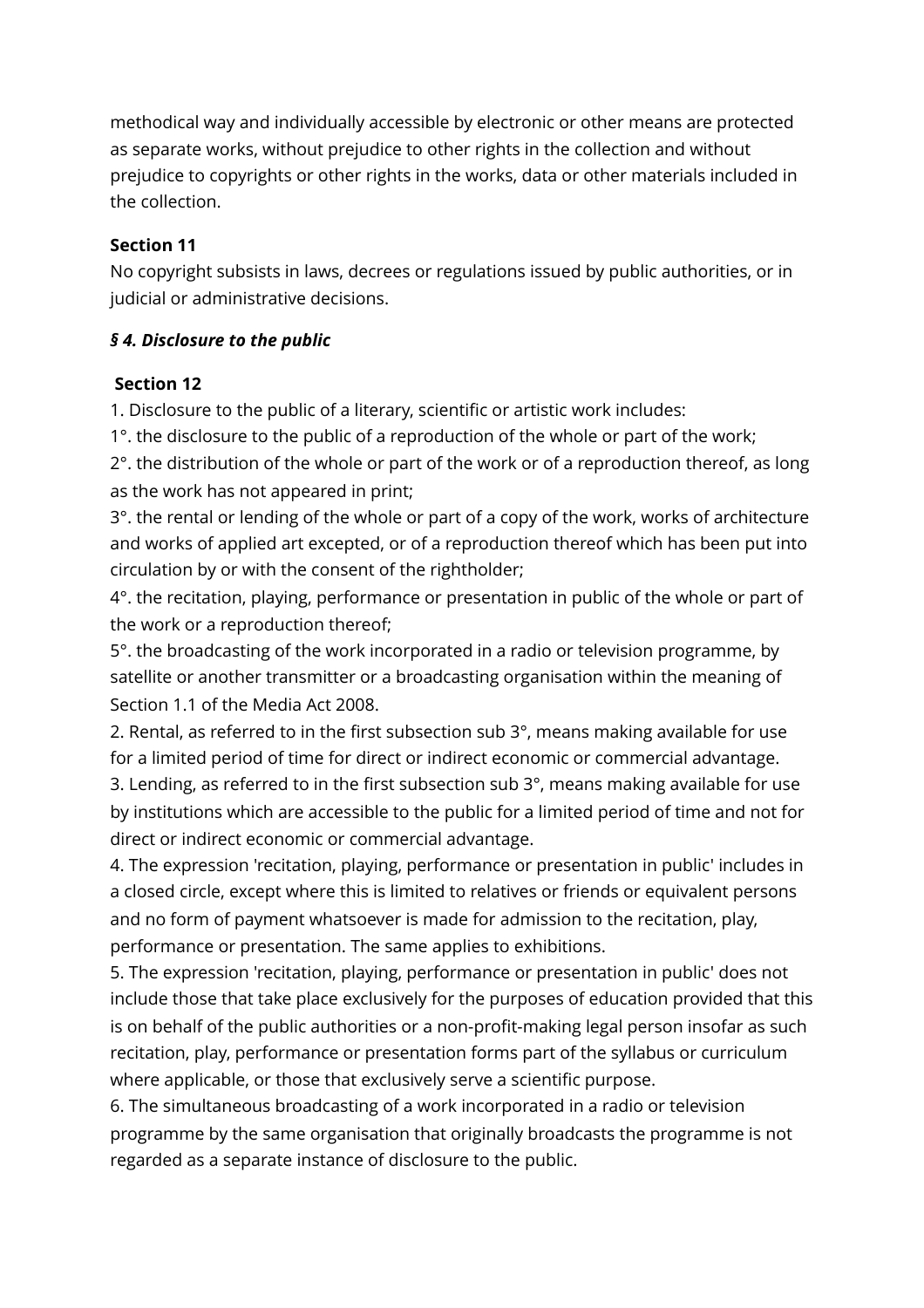7. The broadcasting by satellite of a work incorporated in a radio or television programme means the act of introducing, under the control and responsibility of the broadcasting organisation, the programme-carrying signals intended for reception by the public into an uninterrupted chain of communication leading to the satellite and down towards the earth. Where the programme-carrying signals are encrypted, a work incorporated in a radio or television programme is broadcast by satellite if the means for decoding the broadcast are made available to the public by or with the consent of the broadcasting organisation.

# **Section 12a**

1. If the author has assigned the rental right, referred to in Section 12 (1) sub 3°, with respect to a literary, scientific or artistic work fixed in a phono-gram to the producer of that phonogram, the producer owes the author fair compensation for the rental. 2. The right to fair compensation as referred to in the first subsection cannot be waived.

# **Section 12b**

If, by means of transfer of ownership, the original literary, scientific or artistic work or a copy thereof has been put into circulation for the first time by or with the consent of the author or his successor in title in one of the Member States of the European Union or in a State that is party to the Agreement on the European Economic Area, then putting the original work or a copy thereof into circulation in any other way, except by rental and lending, does not infringe the copyright.

# *§ 5. Reproduction*

## **Section 13**

The reproduction of a literary, scientific or artistic work includes the translation, musical arrangement, film or stage adaptation and generally any partial or total adaptation or imitation in a modified form which cannot be considered as a new, original work.

# **Section 13a**

The reproduction of a literary, scientific or artistic work does not include the temporary reproduction that is transient or incidental, forming an integral and essential part of a technological process, carried out for the sole purpose of enabling: (a) transmission in a network between third parties by an inter¬mediary, or (b) lawful use to be made of a work, which has no independent economic significance.

## **Section 14**

The reproduction of a literary, scientific or artistic work includes the fixation of the whole or part of the work in any article intended for allowing a work to be heard or seen.

# *§ 6. The exceptions to copyright*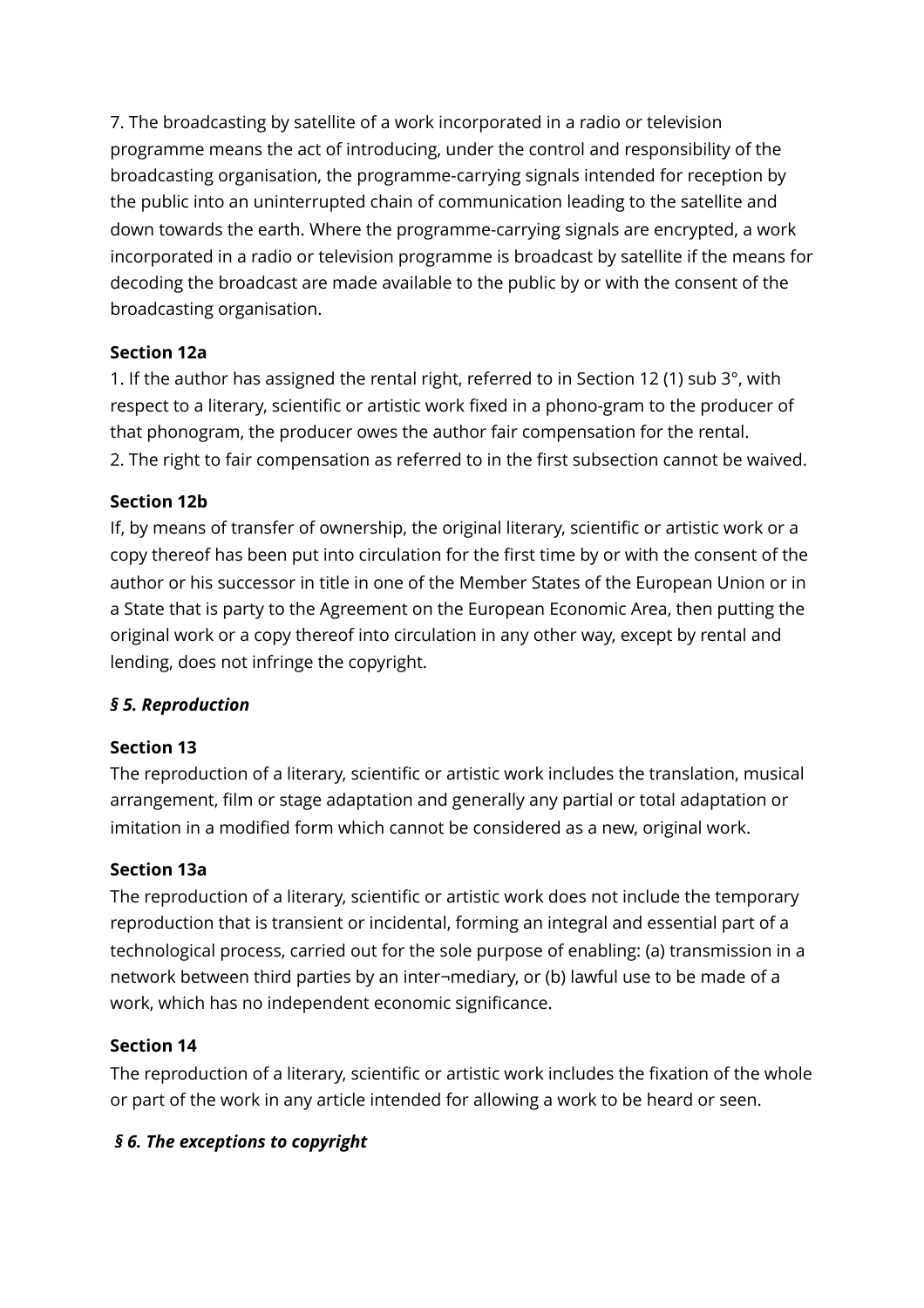# **Section 15**

1. Using reports or articles on current economic, political, religious or ideological topics or works of the same nature which have been published in a daily or weekly newspaper or weekly or other periodical, radio or television programme or other medium that has the same function, is not regarded as an infringement of the copyright in a literary, scientific or artistic work, if: 1°. the use is made by a daily or weekly newspaper, a weekly or other periodical, a radio or television programme or other medium that has the same function; 2°. the provisions of Section 25 are observed;

3°. the source, including the name of the author, is clearly indicated; and 4°. the copyright is not expressly reserved.

2. This section also applies to use in a language other than the original.

# **Section 15a**

1. Quoting from a literary, scientific or artistic work in an announcement, review, polemic or scientific treatise or a piece with a comparable purpose, is not regarded as an infringement of the copyright in a literary, scientific or artistic work provided that: 1°. the work quoted from has been lawfully disclosed to the public;

2°. the quotation is in accordance with what is generally regarded as reason¬ably

acceptable and the number and size of the quoted parts are justified by the purpose to be achieved;

3°. the provisions of Section 25 are observed; and

4°. the source, including the author's name, is clearly indicated, insofar as this is reasonably possible.

2. In this section the term quotation also includes quotations in the form of press surveys of articles appearing in a daily or weekly newspaper or other periodical.

3. This section also applies to quotations in a language other than the original.

## **Section 15b**

Renewed disclosure to the public or reproduction of a literary, scientific or artistic work already disclosed by or on behalf of the public authority which is the work's author or his successor in title is not regarded as an infringement of the copyright in that work unless the copyright has been expressly reserved, either generally by law, decree or regulation, or specifically by a notice on the work itself or provided when the work was disclosed to the public. Even if no such reservation has been made, the author retains the exclusive right to have a collection of his works which have been disclosed to the public by or on behalf of a public authority appear.

## **Section 15c**

1. Lending, as referred to in Section 12 (1) sub 3°, the whole or part of a literary, scientific or artistic work or a reproduction of it which has been put into circulation by or with the consent of the rightholder is not regarded as an infringement of the copyright, provided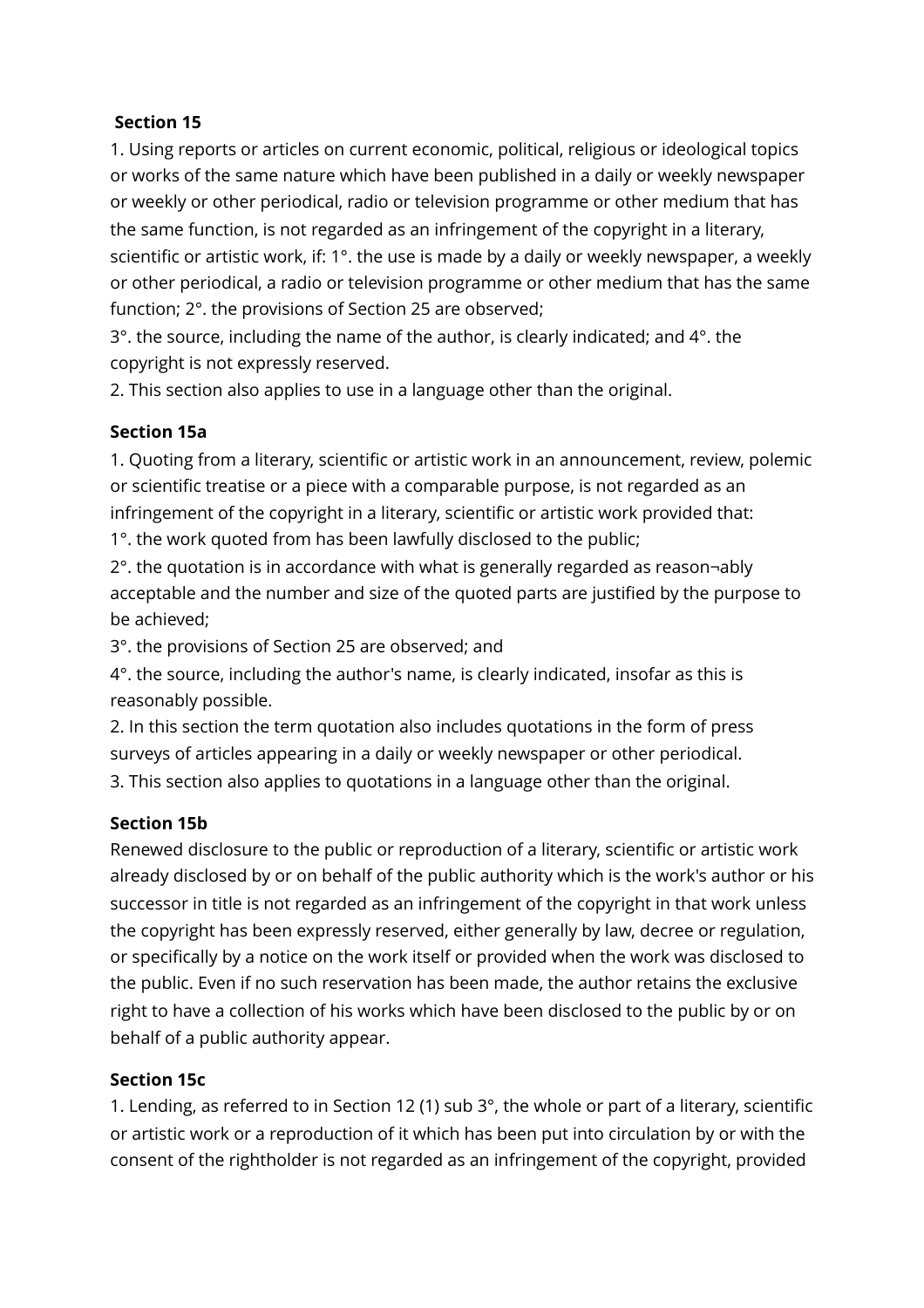that the person doing or causing the lending pays fair compensation. The first sentence does not apply to a work as referred to in Section 10 (1) sub 12° unless that work is part of a data carrier that contains data and the work serves exclusively to make those data accessible.

2. Educational establishments and research institutes and the libraries attached to them, as well as the Royal Library, are exempt from payment of compensation for lending as referred to in the first subsection.

3. Publicly accessible library facilities, which are for the most part funded or maintained by municipal, provincial or national authorities or the public body of Bonaire, St Eustatius or Saba, are exempt from paying the compensation referred to in the first subsection in respect of lending items converted on the basis of Section 15i for persons with disabilities who are registered with those facilities.

4. The compensation referred to in the first subsection is not owed if the person liable for payment can demonstrate that the author or his successor in title has waived the right to fair compensation. The author or his successor in title must notify the legal persons referred to in Sections 15d and 15f of the waiver in writing.

# **Section 15d**

The level of the compensation referred to in Section 15c (1) will be determined by a foundation to be designated by the Minister of Security and Justice in agreement with the Minister of Education, Culture and Science, the board of which is composed so as to represent, in a balanced manner, the interests of the authors or their successors in title and the persons liable for payment pursuant to Section 15c (1). The chair of the board of this foundation will be appointed by the Minister of Security and Justice in agreement with the Minister of Education, Culture and Science. The board must have an odd number of members.

## **Section 15e**

Disputes concerning the compensation referred to in Section 15c (1) are to be decided in the first instance exclusively by the District Court of The Hague.

## **Section 15f**

1. The compensation referred to in Section 15c must be paid to a legal person, which is to be designated by the Minister of Security and Justice in agreement with the Minister of Education, Culture and Science, and which they judge to be representative. The legal person is to be exclusively entrusted with the collection and distribution of such compensation. In matters relating to the level and collection of the compensation and the exercise of the exclusive right, the legal person referred to in the preceding sentence will represent the rightholders both in and out of court.

2. The legal person referred to in the first subsection will be supervised by the Supervisory Board as referred to in the Supervision of Collective Management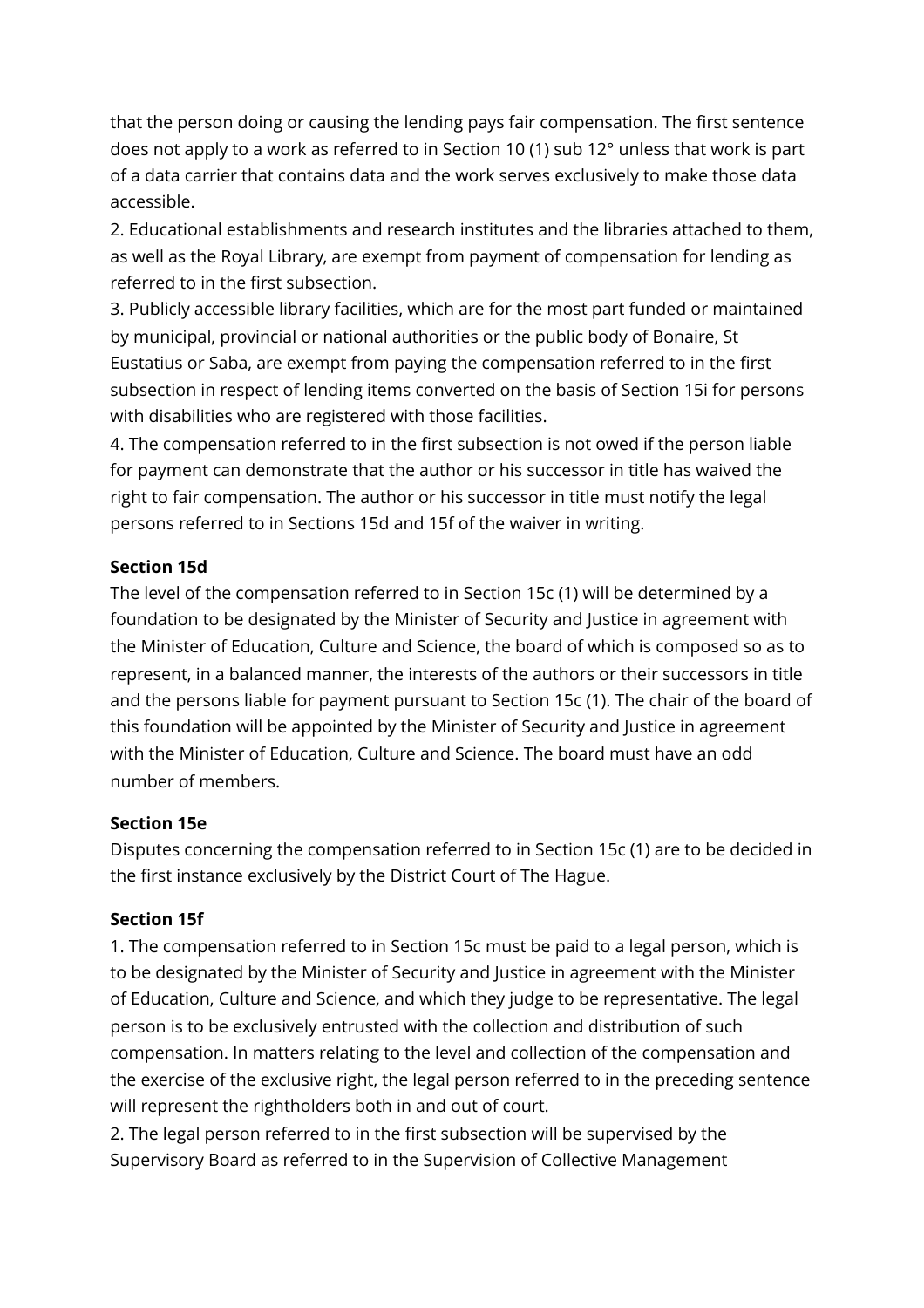Organisations for Copyright and Related Rights Act.

3. The compensation collected will be distributed on the basis of regulations drawn up by the legal person referred to in the first subsection and approved by the Supervisory Board referred to in the Supervision of Collective Management Organisations for Copyright and Related Rights Act.

# **Section 15g**

Unless another date is agreed, by 1 April of every calendar year whoever is required to pay the compensation referred to in Section 15c (1) will be obliged to submit a specification of the number of legal acts performed, as referred to in Section 15c, to the legal person referred to in Section 15f (1). He will also be obliged to provide this legal person, on request, with immediate access to any documents or other data carriers needed to establish liability and the level of the compensation.

# **Section 15h**

Unless otherwise agreed, providing access to a literary, scientific or artistic work that forms part of the collections of libraries accessible to the public, educational establishments and museums or archives which do not seek a direct or indirect economic or commercial advantage, by means of a closed network and through dedicated terminals on the premises of these establish¬ments, to individual members of the public, for purposes of research or private study, is not regarded as an infringement of the copyright.

## **Section 15i**

1. The reproduction or disclosure to the public of a literary, scientific or artistic work where this is exclusively intended for disabled persons is not regarded as an infringement of the copyright in that work, provided this is directly related to the disability, is not of a commercial nature and is required on account of the disability. 2. Fair compensation is due to the author or his successor in title for the act of reproduction or disclosure to the public referred to in the first subsection.

# **Section 16**

1. The reproduction or disclosure to the public of parts of a literary, scientific or artistic work for the sole purpose of illustration for teaching, insofar as this is justified by the intended and non-commercial purpose, is not regarded as an infringement of the copyright in that work, provided that:

1°. the work from which the part is taken has been lawfully disclosed to the public;

2°. it is in accordance with what is generally regarded as reasonably acceptable use;

3°. the provisions of Section 25 have been observed;

4°. insofar as reasonably possible the source, including the author's name, has been clearly indicated; and

5°. fair compensation is paid to the author or his successors in title.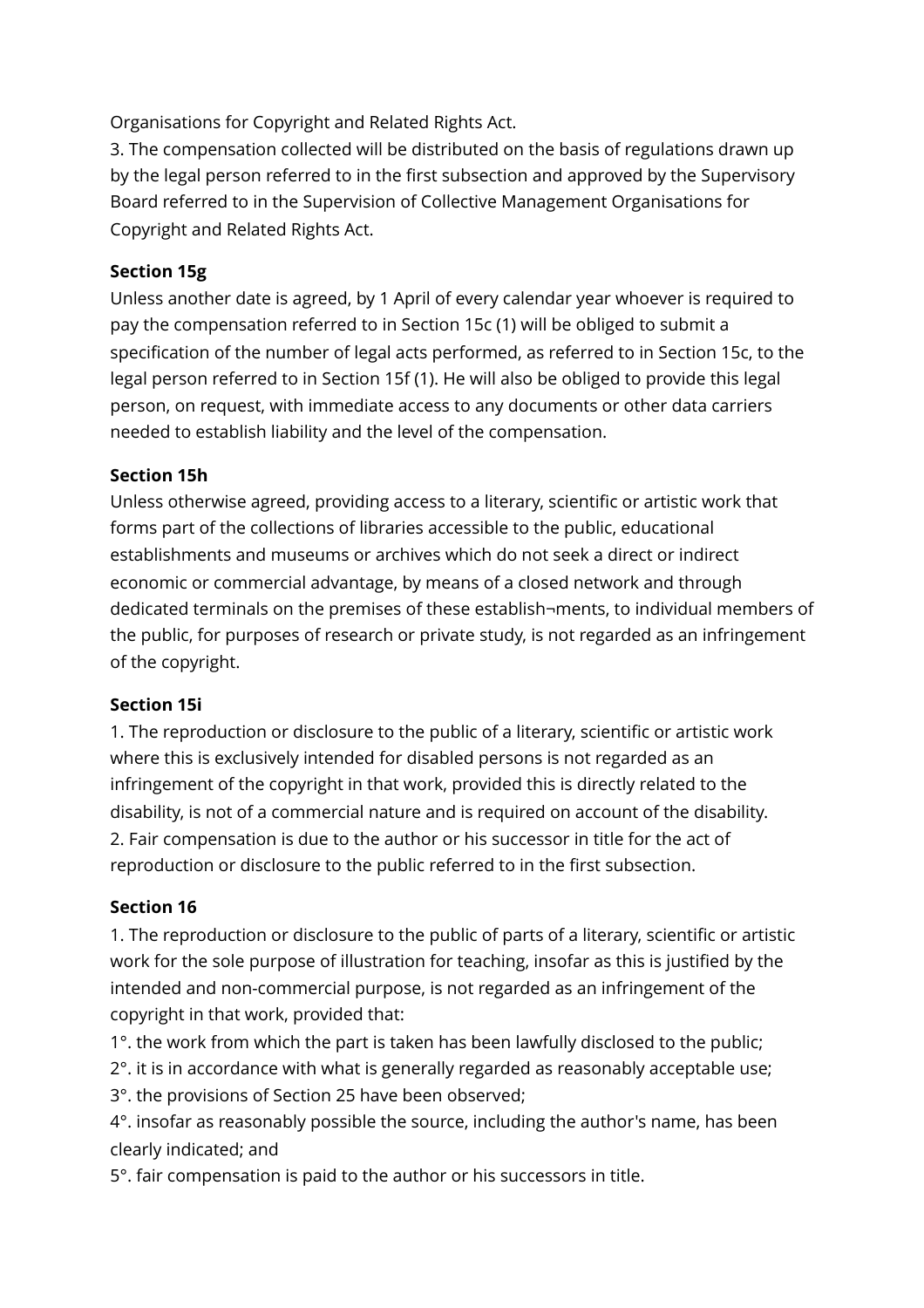2. For the same purpose, and subject to the same conditions, use of the whole work is allowed if it concerns a short work or a work as referred to in Section 10 (1) sub  $6^{\circ}$ ,  $9^{\circ}$  or 11°.

3. Where the use is for a compilation, the use of works by the same author must be limited to a few short works or short passages of his works. Where it concerns works referred to in Section 10 (1) sub 6°, 9° or 11°, only a few of the said works may be used and only if the reproductions differ appreciably from the original work, in size or as a result of the manner in which they are made, on the understanding that, where two or more such works were disclosed to the public together, the reproduction of only one of them is permitted. 4. The provisions of this section also apply where the use is in a language other than the original.

# **Section 16a**

Making a short recording, show or presentation of a literary, scientific or artistic work in public in a photographic, film, radio or television report is not regarded as an infringement of the copyright in that work, insofar as this is justified for giving a proper account of the current event that is the subject of the report and provided that, as far as is reasonably possible, the source, including the author's name, is indicated clearly.

## **Section 16b**

1. Making a reproduction of a literary, scientific or artistic work that is limited to a few copies intended exclusively for private practice, study or use by the natural person who, for ends that are neither directly nor indirectly commercial, made the reproduction or had it made exclusively for his own benefit, is not regarded as an infringement of the copyright in that work.

2. Where this concerns a daily or weekly newspaper or weekly or other periodical, or a book or a score or parts of a musical work, and of other works included in the said works, the reproduction is furthermore to be limited to a small part of the work, except in the case of:

a. works of which it may reasonably be assumed that no new copies will be made available to third parties for payment of any kind;

b. short articles, news items or other texts, which have appeared in a daily or weekly newspaper or weekly or other periodical.

3. Where this concerns a work referred to in Section 10 (1) sub 6°, the reproduction must differ appreciably from the original work, in size or as a result of the manner in which it was made.

4. If a reproduction permitted under this section has been made, the copies made may not be issued to third parties without the consent of the author or his successors in title, unless it is for the purposes of judicial or administrative pro-ceedings.

5. It may be determined by order in council that fair compensation is due to the author or his successors in title for the reproduction referred to in the first subsection. Further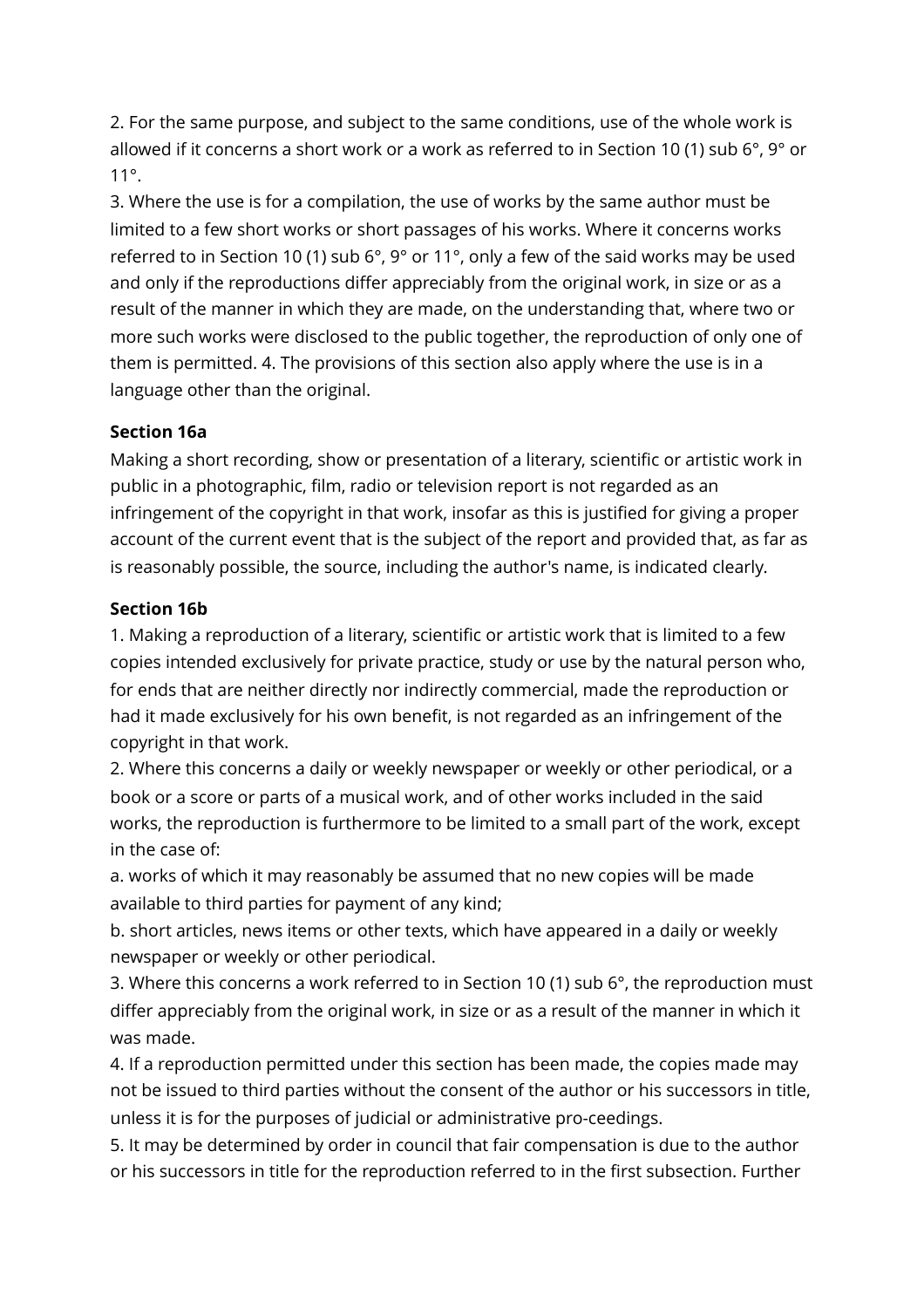rules may be issued and conditions set for this.

6. This section does not apply to acts of reproduction referred to in Section 16c, or to the recreation of works of architecture.

## **Section 16c**

1. Reproducing a literary, scientific or artistic work or part of it on an article that is intended for allowing a work to be heard, shown or presented, provided that the reproduction is carried out for ends that are neither directly nor indirectly commercial and is intended exclusively for private practice, study or use by the natural person who makes the reproduction, is not regarded as an infringement of the copyright in that work.

2. For the reproduction referred to in the first subsection, fair compensation is owed to the author or his successor in title. The manufacturer or the importer of the articles referred to in the first subsection is obliged to pay the compensation.

3. The manufacturer's obligation to pay compensation arises at the time that the articles manufactured by him are ready to be put into circulation. The importer incurs this obligation at the time of import.

4. The obligation to pay compensation lapses if the person liable for the payment referred to in the second subsection exports the article referred to in the first subsection.

5. The compensation is only due once for each article.

6. Further rules may be issued by order in council for the articles for which compensation referred to in the second subsection is due. For the implementation of this section, further rules may be issued and conditions set, also by order in council, with respect to the level and form of fair compensation and liability for payment.

7. If a reproduction permitted under this section has been made, an article as referred to in the first subsection may not be issued to third parties without the consent of the author or his successors in title, unless it is for judicial or administrative proceedings. 8. This section does not apply to the reproduction of a collection accessible by electronic means as referred to in Section 10 (3).

# **Section 16d**

1. The compensation referred to in Section 16c must be paid to a legal person which is to be designated and judged representative by the Minister of Security and Justice and which is entrusted with the collection and distribution of that compensation in accordance with regulations it has drawn up and which have been approved by the Supervisory Board referred to in the Supervision of Collective Management Organisations for Copyright and Related Rights Act. In matters relating to collection and compensation, this legal person will represent the authors and their successors in title both in and out of court.

2. The legal person referred to in the first subsection will be supervised by the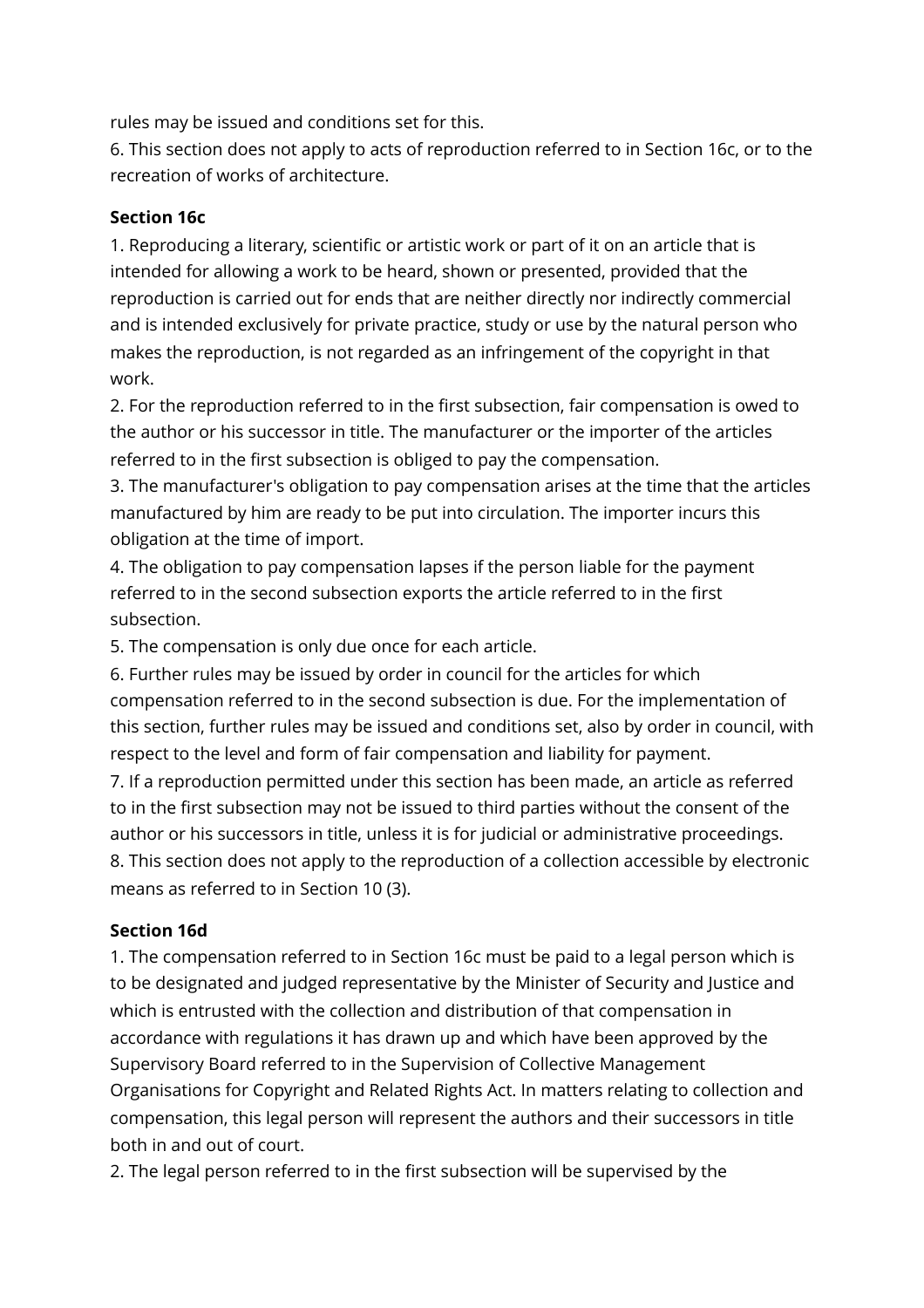Supervisory Board as referred to in the Supervision of Collective Management Organisations for Copyright and Related Rights Act.

# **Section 16e**

The level of the compensation referred to in Section 16c will be determined by a foundation to be designated by the Minister of Security and Justice, the board of which is composed so as to represent, in a balanced manner, the interests of the authors or their successors in title and the persons liable for payment pursuant to Section 16c (2). The chair of the board of the said foundation will be appointed by the Minister of Security and Justice.

# **Section 16f**

The person who is required to pay the compensation referred to in Section 16c is obliged to submit a specification of the number of articles as referred to in Section 16c (1) that were imported or manufactured by him, to the legal person referred to in Section 16d (1), either immediately or within a period agreed with the said legal person. He is also obliged to provide the said legal person, on request, with immediate access to the documents necessary to establish liability for payment and the level of the compensation.

# **Section 16g**

Disputes pertaining to the compensation referred to in Sections 15i, 16, 16b, 16c and 16h are decided in first instance exclusively by the District Court of The Hague.

# **Section 16ga**

1. At the request of the legal person referred to in Section 16d (1), the seller of articles referred to in Section 16c (1) is obliged to immediately provide access to such documents as are necessary to establish whether the compensation referred to in Section 16c (2) has been paid by the manufacturer or importer.

2. If the seller cannot demonstrate that the compensation has been paid by the manufacturer or the importer, he is obliged to make the payment to the legal person referred to in Section 16d (1) unless the documents referred to in the first subsection above show who the manufacturer or importer is.

# **Section 16h**

1. A reprographic reproduction of an article in a daily or weekly newspaper or weekly or other periodical, or of a small part of a book and other works contained in such a work, is not regarded as an infringement of the copyright, provided that compensation is paid for this reproduction.

2. A reprographic reproduction of the whole work is not regarded as an infringement of the copyright if it may reasonably be assumed that no new copies of the book will be made available to third parties for payment of any kind, provided that compensation is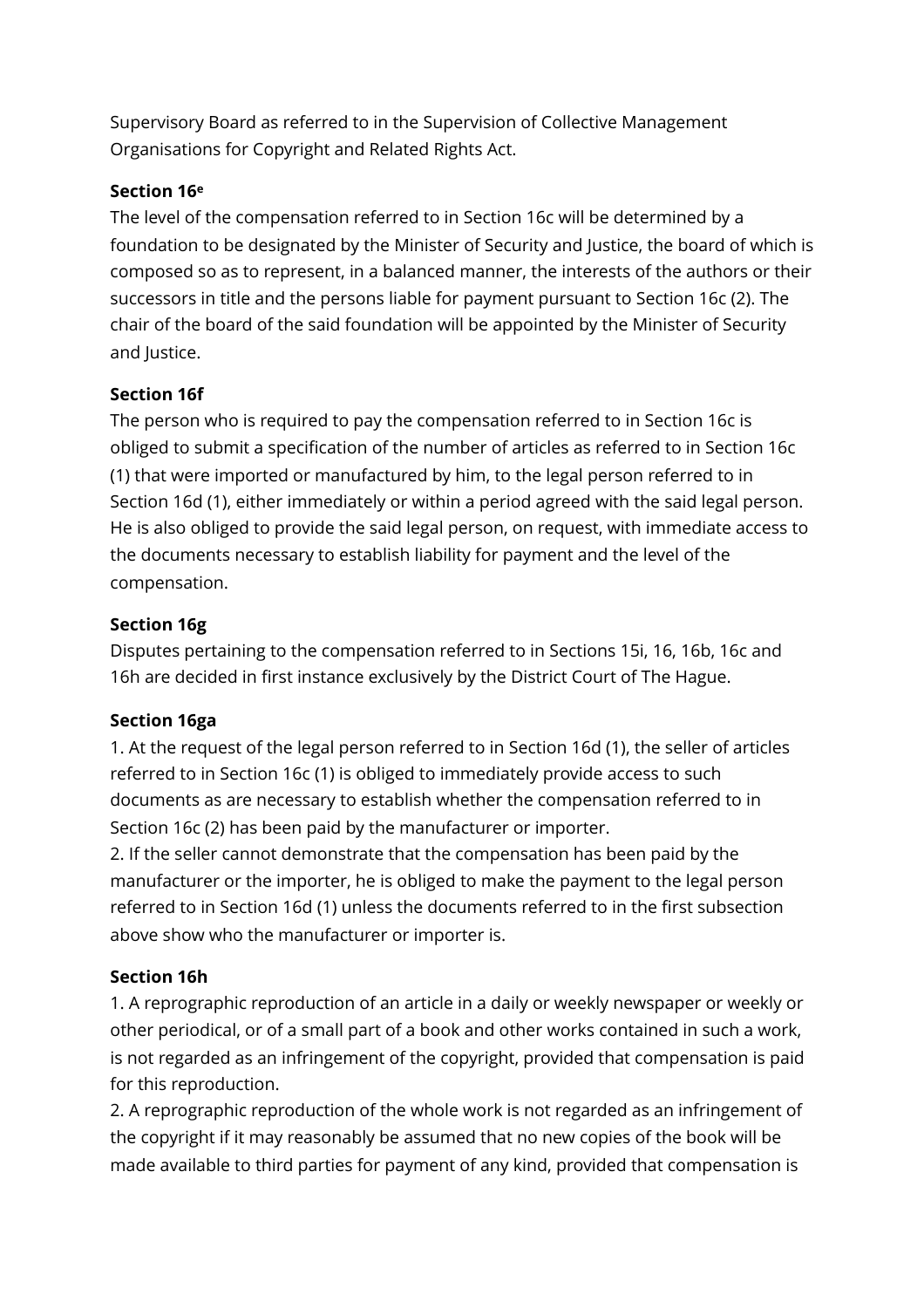paid for this reproduction.

3. By order in council it may be determined that, in relation to the reproduction of works referred to in Section 10 (1) sub 1°, the provisions of one or more of the foregoing subsections may be derogated from for the benefit of public service as well as for the performance of tasks entrusted to institutions operating in the public interest. Further rules may be issued and conditions set by order in council in this regard.

# **Section 16i**

The compensation referred to in Section 16h is calculated on the basis of each page of a work, as referred to in the first and second subsections of that section, that is reprographically reproduced.

The level of compensation will be determined, and further rules may be issued and conditions set, by order in council.

# **Section 16j**

Without the consent of the author or his successor in title, a reprographic reproduction made with due regard to Section 16h may only be issued to individuals working in the same company, organisation or institution, unless it is issued for the purposes of judicial or administrative proceedings.

# **Section 16k**

The obligation to pay compensation, as referred to in Section 16h, lapses after the expiry of three years from when the reproduction was made.

The compensation is not owed if the person liable for payment can demonstrate that the author or his successor in title has waived the right to compensation.

# **Section 16l**

1. The compensation referred to in Section 16h must be paid to a legal person which is to be designated and judged representative by the Minister of Security and Justice and which will be exclusively entrusted with the collection and distribution of the said compensation.

2. In matters pertaining to the collection of the compensation, the legal person referred to in the first subsection represents the authors or their successors in title both in and out of court.

3. The legal person referred to in the first subsection will distribute the collected compensation on the basis of regulations. The regulations require the approval of the Supervisory Board referred to in the Supervision of Collective Management Organisations for Copyright and Related Rights Act.

4. The legal person referred to in the first subsection will be supervised by the Supervisory Board specified in the Supervision of Collective Management Organisations for Copyright and Related Rights Act.

5. The first and second subsections do not apply to the extent that the person who is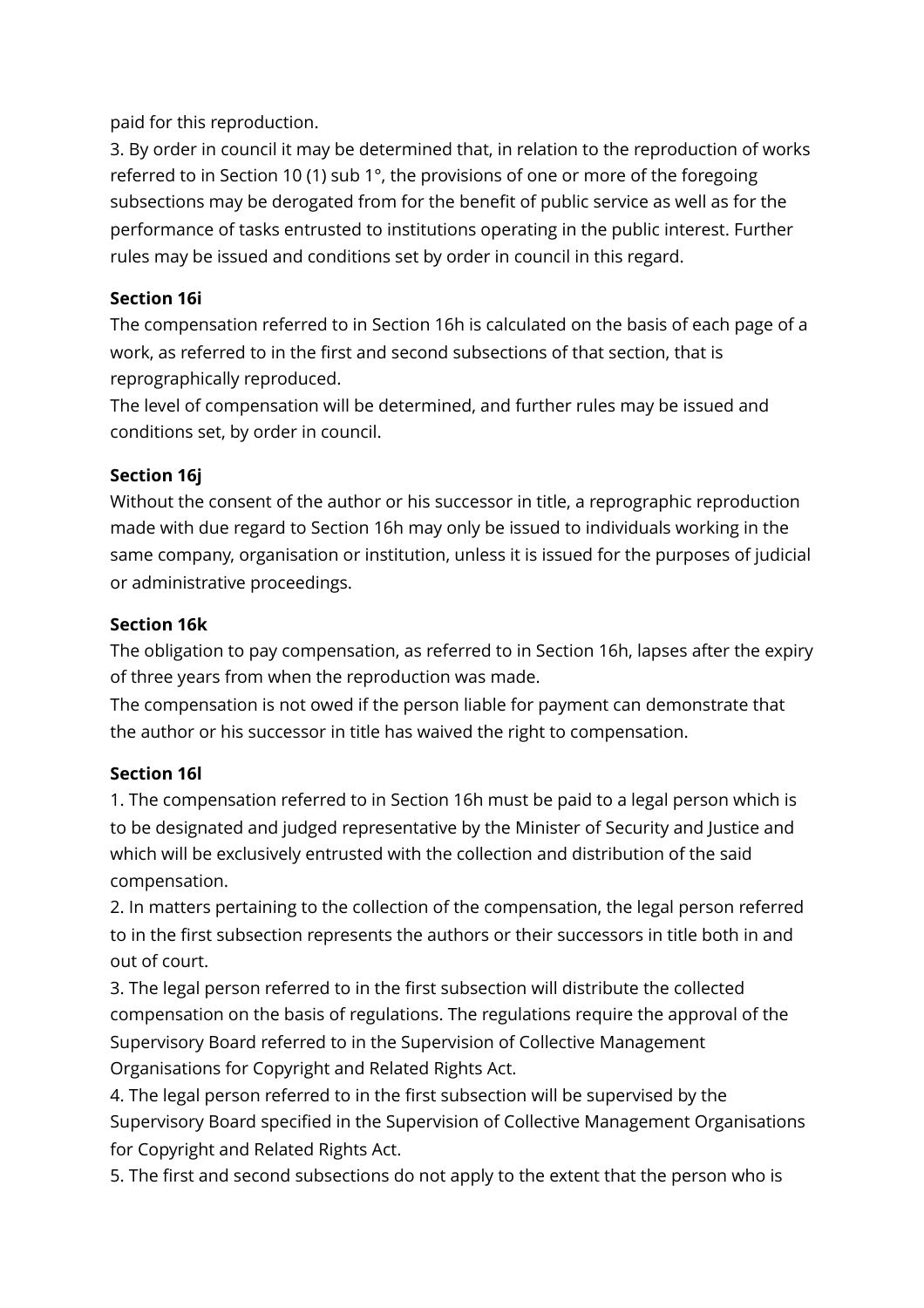obliged to pay the compensation can demonstrate that he has agreed with the author or his successor in title that he will pay that compensation directly to the author or his successor in title.

# **Section 16m**

The person who is obliged to pay the compensation referred to in Section 16h to the legal person referred to in Section 16l (1), is obliged to submit a specification to the legal person of the total number of reprographic reproductions he makes each year. The specification referred to in the first subsection is not required if the number of annual reprographic reproductions is smaller than such number as will be specified by order in council.

# **Section 16n**

1. It is not regarded as an infringement of the copyright in a literary, scientific or artistic work for libraries, educational establishments, museums or archives accessible to the public which are not seeking a direct or indirect economic or commercial advantage, to make a reproduction provided that the sole purpose of making the reproduction is: 1°. to restore the original work or a copy thereof;

2°. if the original work or a copy thereof is likely to decay, to preserve it for the institution;

3°. to preserve access to the work if the technology available to make it accessible becomes obsolete.

2. The acts of reproduction as referred to in the first subsection are only permitted if: 1°. the copies of the work form part of the collection held by the publicly accessible libraries, educational establishments, museums or archives that rely on this exception; and

2°. the provisions of Section 25 are observed.

# **Section 16o**

1. It is not regarded as an infringement of the copyright in a literary, scientific or artistic work referred to in Section 10 (1) sub 1°, 5° or 10°, for publicly accessible libraries, educational establishments and museums, as well as archives and film or audio-visual heritage institutions that do not seek any direct or indirect economic or commercial advantage, to reproduce or make available a work first disclosed to the public in a Member State of the European Union or in a State that is party to the Agreement on the European Economic Area provided that:

a. the work forms part of the own collection of organisations referred to above;

b. the rightholder to the work has not been identified and located after a diligent search within the meaning of Section 16p has been carried out; and

c. the work is reproduced and made available within the scope of the performance of a public duty, in particular the conservation and restoration of works and providing access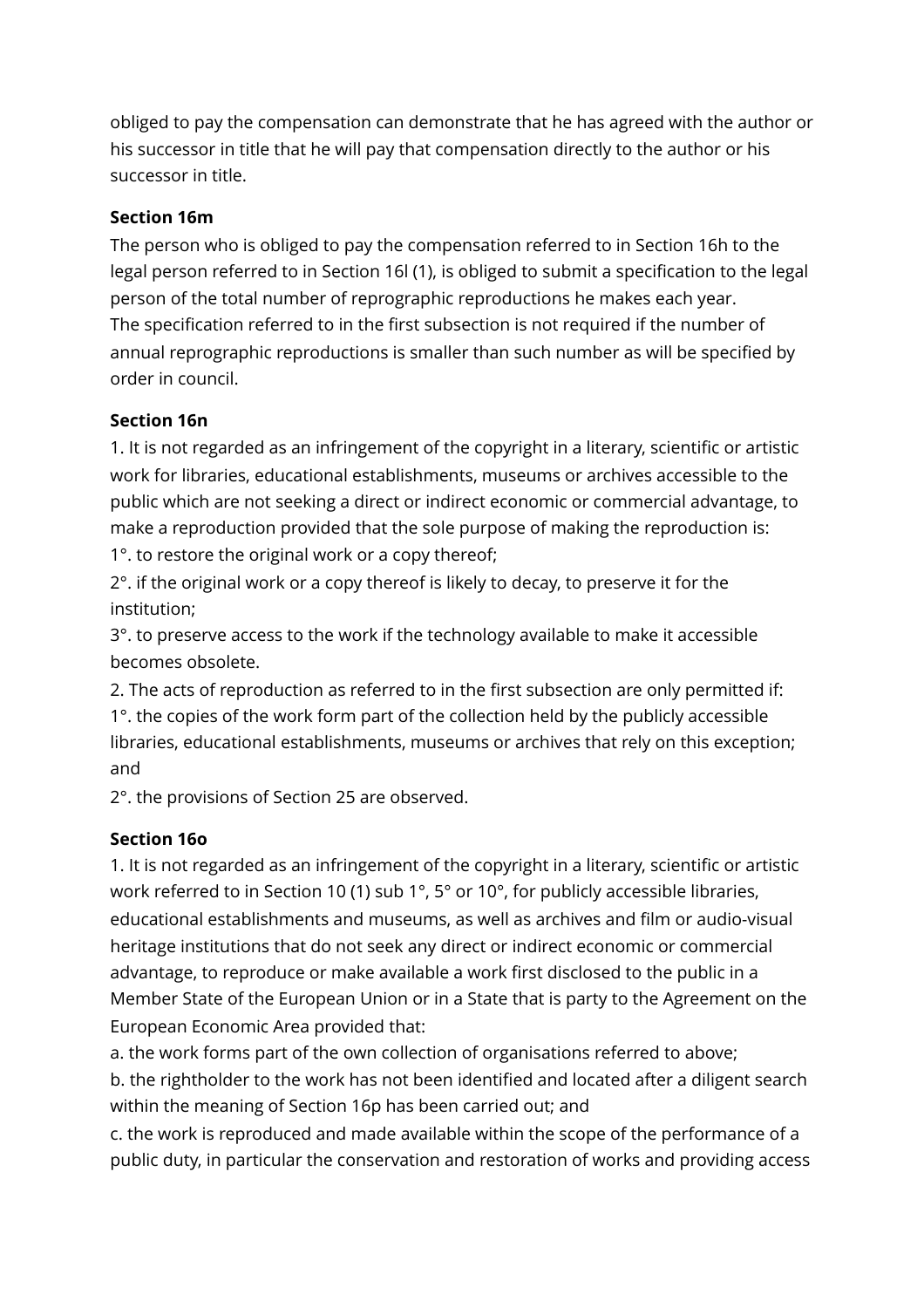for cultural and educational purposes to the works from the own collections of the organisations referred to above.

2. If the copyright in the work is vested in one or more persons and not all the rightholders have been identified and located after a diligent search has been carried out, the work may only be reproduced and made available if the located rightholder has given his consent in relation to the rights that he himself holds. Upon making a work available, the organisations referred to in the first subsection must indicate the identified, but not yet located, rightholder or rightholders.

3. A work that has not previously been disclosed to the public may be reproduced and made available, in accordance with the first subsection, if the work has been included in the collection referred to in the first subsection sub a with the consent of the rightholder and if it may reasonably be assumed that the rightholder would not oppose the work being reproduced and made available.

4. The organisations referred to in the first subsection may generate revenue by reproducing and making the works available provided that this revenue serves solely to compensate the costs of digitising and making the works referred to in the first subsection available.

## **Section 16p**

1. The diligent search for the rightholder referred to in Section 16o (1)(b) will be carried out by consulting the appropriate sources for the category of works in question to locate rightholders for each work referred to in Section 16o (1), and for each literary, scientific or artistic work incorporated therein. On the recommendation of the Minister of Education, Culture and Science, regulations will be issued by order in council with respect to the sources to be consulted in the search.

2. The search will be carried out in the Member State in which the work was first disclosed to the public. In the case of films the search will be carried out in the Member State in which the producer has his headquarters or habitual residence.

3. The search for a work referred to in Section 16o (3) will be carried out in the Member State in which the organisation that has incorporated the work in its own collection with the consent of the rightholder is established.

4. If there is evidence to suggest that information on the rightholder is to be found in other Member States, the sources of information prescribed for a diligent search in those other Member States will also be consulted.

5. The organisations referred to in Section 16o (1) maintain records of the sources that were consulted as part of the search and which information they have produced. The organisations will provide the following data to a body to be designated on the recommendation of the Minister of Education, Culture and Science, by or pursuant to an order in council, to forward the following data to the Office for Harmonization in the Internal Market (the Office):

a. the results of the diligent searches that the organisations have carried out and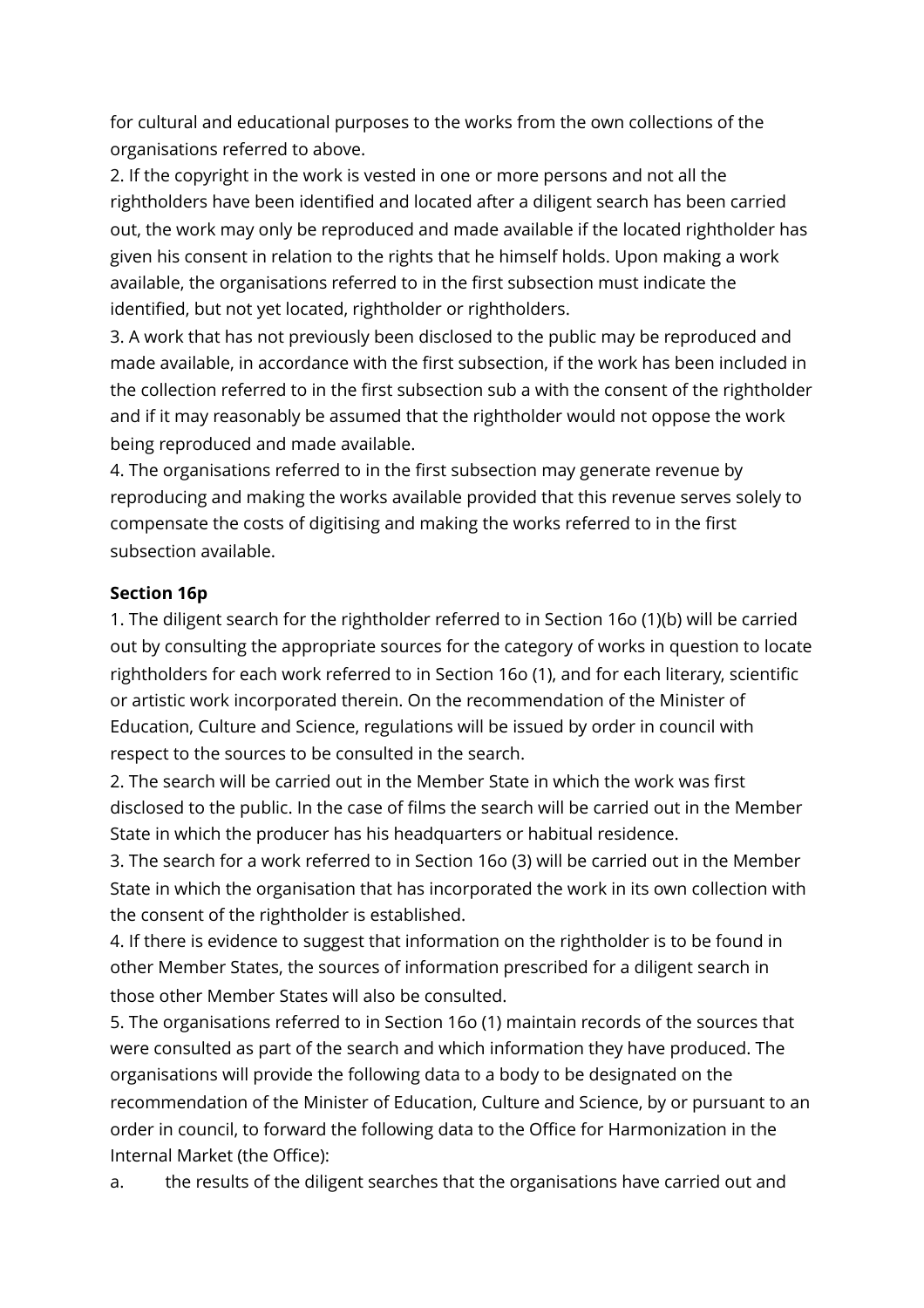which have led to the conclusion that a work is considered an orphan work;

- b. the manner in which the work will be used;
- c. the contact information of the organisations; and
- d where applicable, any change to the status of the work.

On the recommendation of the Minister of Education, Culture and Science, further regulations will be issued by order in council with respect to the data to be provided and the manner in which it is to be provided.

6. In the case of orphan works incorporated in the database of the Office referred to in the fifth subsection, a diligent search referred to in Section 16o (1)(b) is not required for reproducing them or making them available to the public.

# **Section 16q**

The use of a literary, scientific or artistic work in accordance with Section 16o (1) will be revoked if a rightholder avails himself of the possibility to put an end to the orphan work status in respect of rights that he himself holds. Fair compensa¬tion is due from the organisations referred to in Section 16o (1) to the right-holder for the use that has been made of the work on the basis of Section 16o.

# **Section 16r**

For the purposes of Sections 16o, 16p, 16q and 17, making a work available to the public will be understood to mean making a literary, scientific or artistic work available to the public, by wire or wireless, in such a way that members of the public may access the work from a place and at a time individually chosen by them.

# **Section 17**

It is not regarded as an infringement of the copyright in a literary, scientific or artistic work as referred to in Section 10 (1)(5) or (10) for a public media institution as referred to in Part 2 of the Media Act 2008 to reproduce or make available a work, disclosed to the public as referred to in Section 16o (1)(b) in a Member State of the European Union or in a State that is party to the Agreement on the European Economic Area, if it was produced by the public media institution before 1 January 2003 and archived. Sections 16o to 16r apply equally.

## **Section 17a**

In the public interest, rules may be issued by order in council with respect to the exercise of the rights of an author of a work or his successors in title in relation to the disclosure to the public of a work by means of a broadcast of a radio or television programme by radio or television, or some other medium fulfilling the same function. The order in council referred to in the first sentence may determine that such a work may be disclosed to the public in the Netherlands without prior consent from the author or his successors in title if the broadcast is made from the Netherlands or from a State that is not party to the Agreement on the European Economic Area. The person who is entitled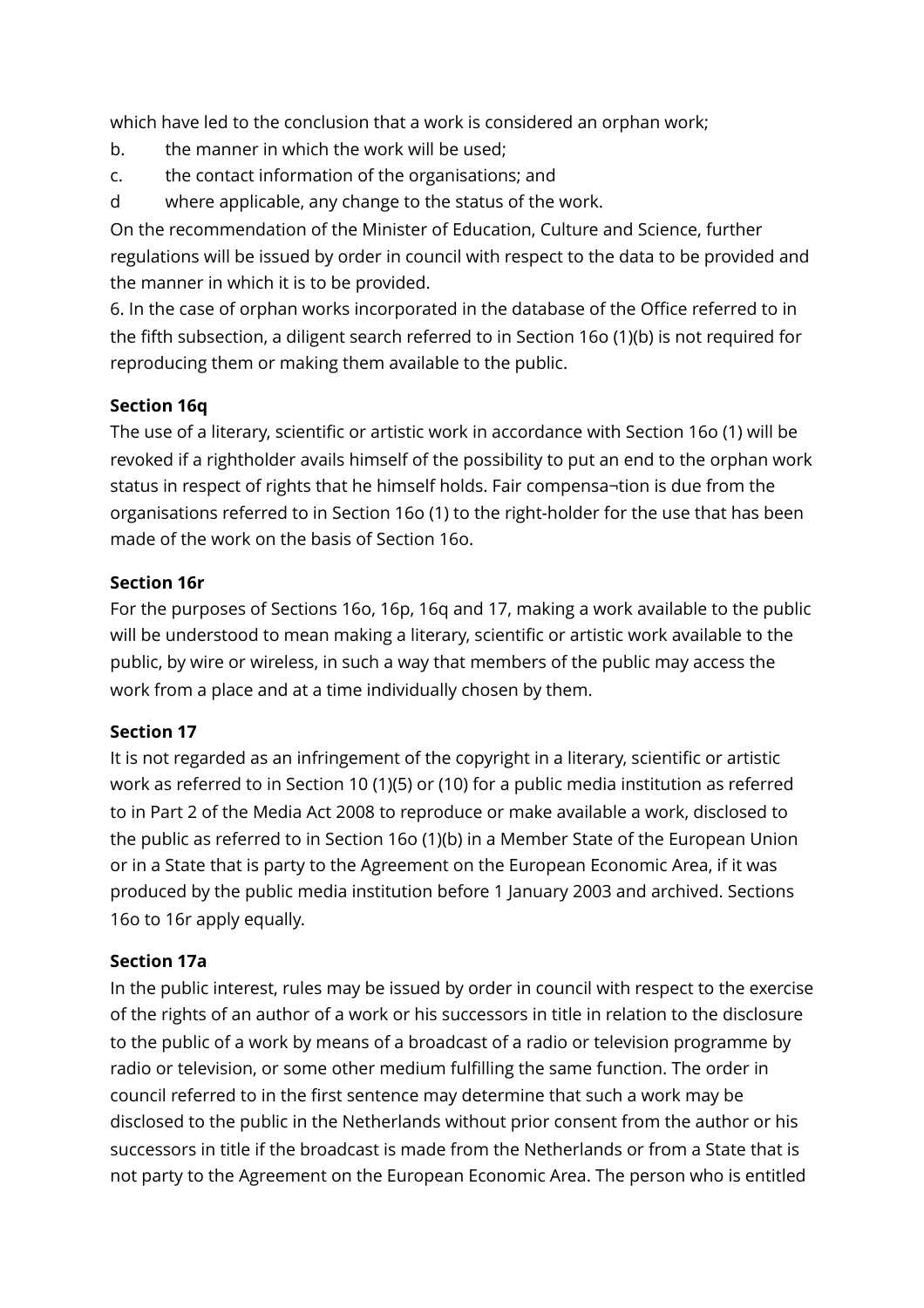to disclose a work to the public without prior consent is nonetheless obliged to respect the author's rights as referred to in Section 25, and to pay the author or his successors in title fair compensation, which, failing agreement, will be determined by the court on the application of either party and which may also order the provision of security. The foregoing provisions do not apply to the broadcast by satellite of a work incorporated in a radio or television programme.

# **Section 17b**

1. Unless otherwise agreed, the authority to disclose to the public a radio or television programme by broadcasting it by radio or television or another medium fulfilling the same function, does not include authorisation to create a fixation of the work. 2. The broadcasting organisation that is authorised to disclose to the public as referred to in the first subsection, is however entitled to create a temporary fixation of the work intended for broadcasting with its own equipment and exclusively for the purposes of broadcasting its own radio or television programmes. The broadcasting organisation thus entitled to create a fixation is nonetheless obliged to respect the rights of the author of the work as referred to in Section 25.

3. Fixations created with due observance of the second subsection and which have exceptional documentary character may be kept in official archives.

# **Section 17c**

Singing in a congregation with instrumental accompaniment during a service of worship is not regarded as an infringement of the copyright in a literary or artistic work.

# **Section 17d**

Any order in council issued pursuant to Sections 16b (5), 16c (6), 16h (3), 16m (2), 17a or 29a (4) or any amendment thereto will not come into effect any earlier than eight weeks after the date of issue of the Bulletin of Acts and Decrees in which it is published. Both Houses of the States General will be notified of such publication without delay.

## **Section 18**

The reproduction or disclosure to the public of images of a work referred to in Section 10 (1) sub 6° or a work pertaining to architecture as referred to in Section 10 (1) sub 8° which has been made to be permanently situated in public places and as it is situated there is not regarded as an infringement of the copyright in that work. Where this concerns incorporation into a compilation work, no more than a few works by the same author may be incorporated.

## **Section 18a**

The incidental incorporation of a literary, scientific or artistic work into another work as a part of minor significance is not regarded as an infringement of the copyright in that work.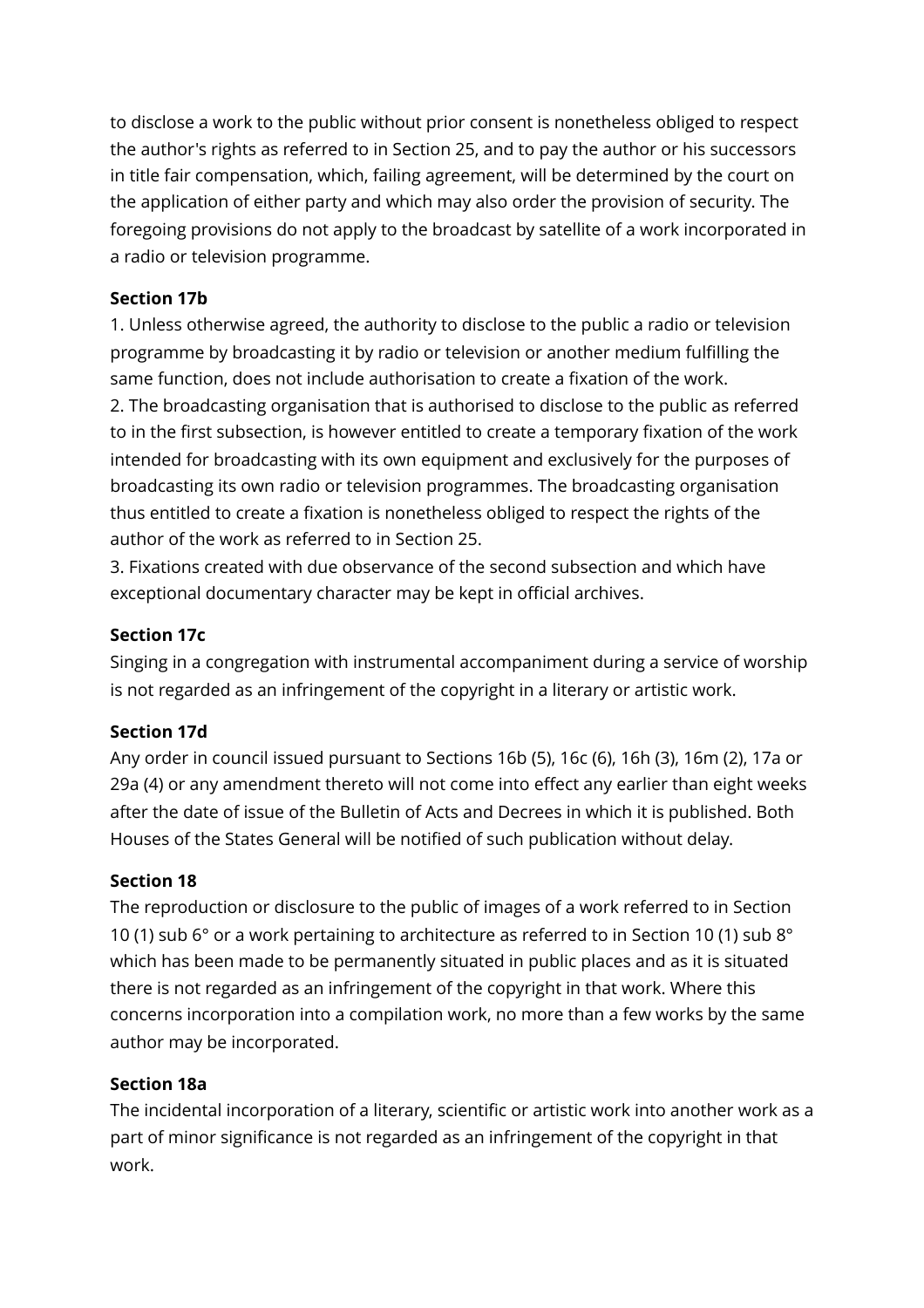## **Section 18b**

Disclosure to the public or reproduction of a literary, scientific or artistic work in the context of a caricature, parody or pastiche is not regarded as an infringement of the copyright in that work, provided that this use is in accordance with what is generally regarded as reasonably acceptable.

#### **Section 19**

1. The reproduction of a portrait by or on behalf of the person portrayed or, after his death, his relatives, is not regarded as an infringement of the copyright. 2. If the same portrait portrays two or more persons, for each of them the entitlement to reproduce the other person's (or persons') portraits requires the consent of that person/ those persons, or, for ten years after their death, the consent of their relatives. 3. In the case of a photographic portrait, disclosure of the portrait to the public in a newspaper or periodical by or with the consent of one of the persons referred to in the first subsection is not regarded as an infringement of the copyright, provided that the name of the author is stated if the name is indicated on or with the portrait. 4. This section only applies to portraits made on commission by or on behalf of the persons portrayed, or created on commission by the author for their benefit.

## **Section 20**

1. Unless otherwise agreed, the holder of the copyright in a portrait is not entitled to disclose it to the public without the consent of the person portrayed or, for ten years after his death, his relatives.

2. If an image contains the portrait of two or more persons, then, with respect to the whole image the consent of all the persons portrayed is required, or, for ten years following their death, their relatives.

3. The last subsection of the preceding section applies.

## **Section 21**

If a portrait is made without the author having been commissioned by or on behalf of the person portrayed, or for his benefit, the rightholder is not permitted to disclose the portrait to the public if there is a reasonable interest opposing disclosure on the part of the person portrayed or, after his death, one of his relatives.

## **Section 22**

1. In the interests of public safety as well as for the purpose of criminal investigations, images of any kind whatsoever may be reproduced or disclosed to the public by or on behalf of the judicial authorities.

2. The use of a literary, scientific, or artistic work for purposes of public safety, or for ensuring the proper course of administrative, parliamentary or judicial proceedings or the reporting of them, is not regarded as an infringement of the copyright in that work.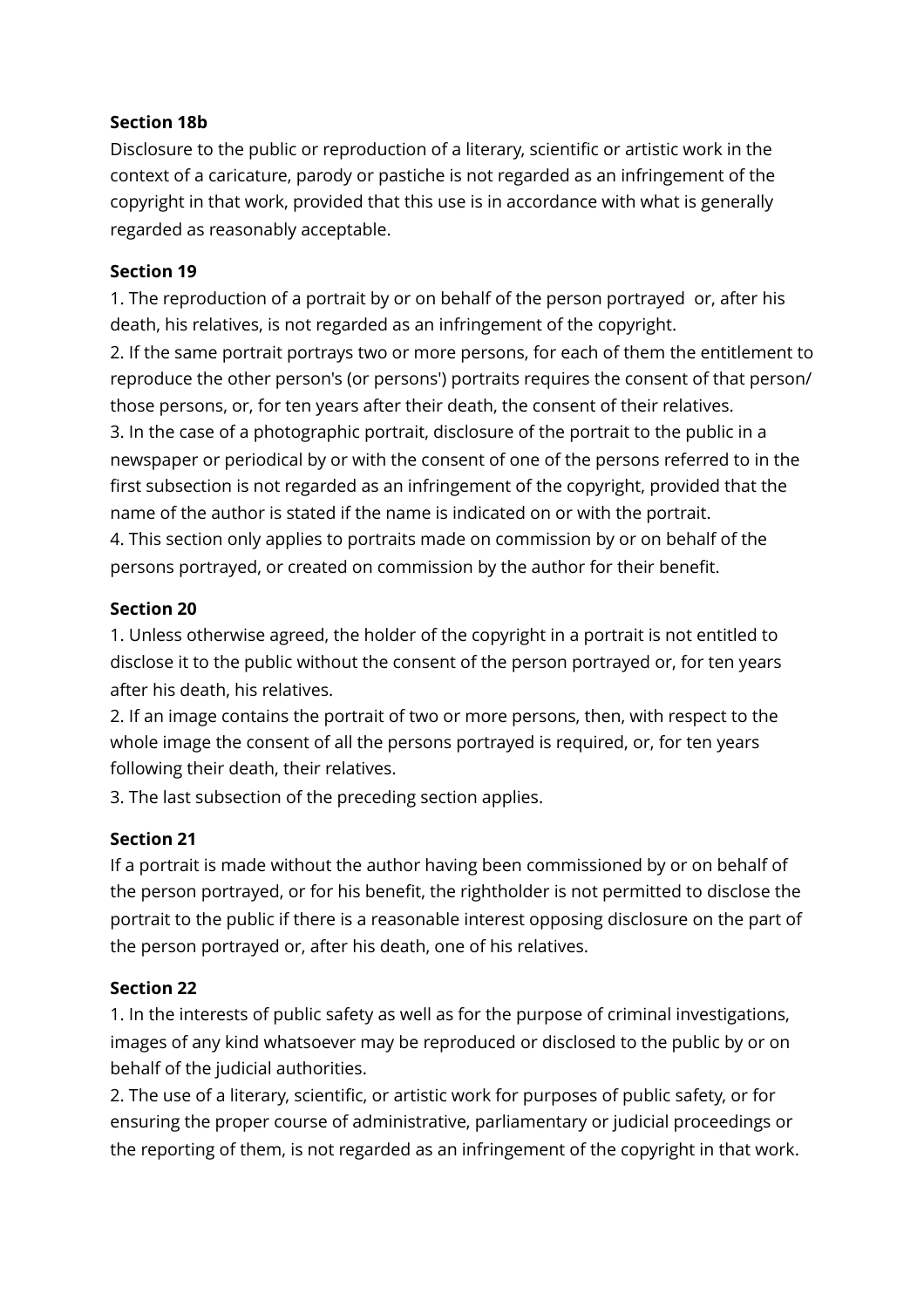## **Section 23**

Unless otherwise agreed, whoever owns, possesses or holds a drawing, painting, sculpture or a work of architecture or applied art, is permitted to reproduce and disclose that work to the public insofar as that is necessary for a public exhibition or public sale of that work, subject to the exclusion of any other commercial use.

#### **Section 24**

Unless otherwise agreed, the author of any painting, notwithstanding the assignment of his copyright, remains entitled to create similar paintings.

#### **Section 24a**

1. It is not regarded as an infringement of the copyright in a collection as referred to in Section 10 (3) for the lawful user of the collection to reproduce it where this is necessary to gain access to and make normal use of the collection.

2. If the lawful user is only entitled to use part of the collection, the first subsection applies solely to the access to and normal use of that part.

3. No agreement may derogate from the provisions of the first and second subsections to the detriment of the lawful user.

## **Section 25**

1. Even after assigning his copyright, the author of a work has the following rights:

a. the right to oppose disclosure to the public of the work without reference to his name or other indication as author, unless such opposition would be unreasonable;

b. the right to oppose disclosure to the public of the work under a name other than his own, as well as any alteration to the title of the work or the indication of the author, insofar as these appear on or in the work or have been disclosed to the public in connection with the work;

c. the right to oppose any other alteration to the work, unless the nature of the alteration is such that opposition would be unreasonable;

d. the right to oppose any distortion, mutilation or other impairment of the work that could be prejudicial to the honour or reputation of the author or to his dignity as an author.

2. After the death of the author and until the copyright expires, the rights testament referred to in the first subsection vest in the person the author has specifically designated by testamentary disposition.

3. The right referred to in the first subsection sub a. may be waived. The rights referred to sub b. and c. may be waived insofar as alterations to the work or its title are concerned.

4. If the author of the work has assigned his copyright, he remains entitled to make such alterations to the work as he may make in good faith in accordance with the generally accepted rules. As long as copyright continues to subsist in the work, the same right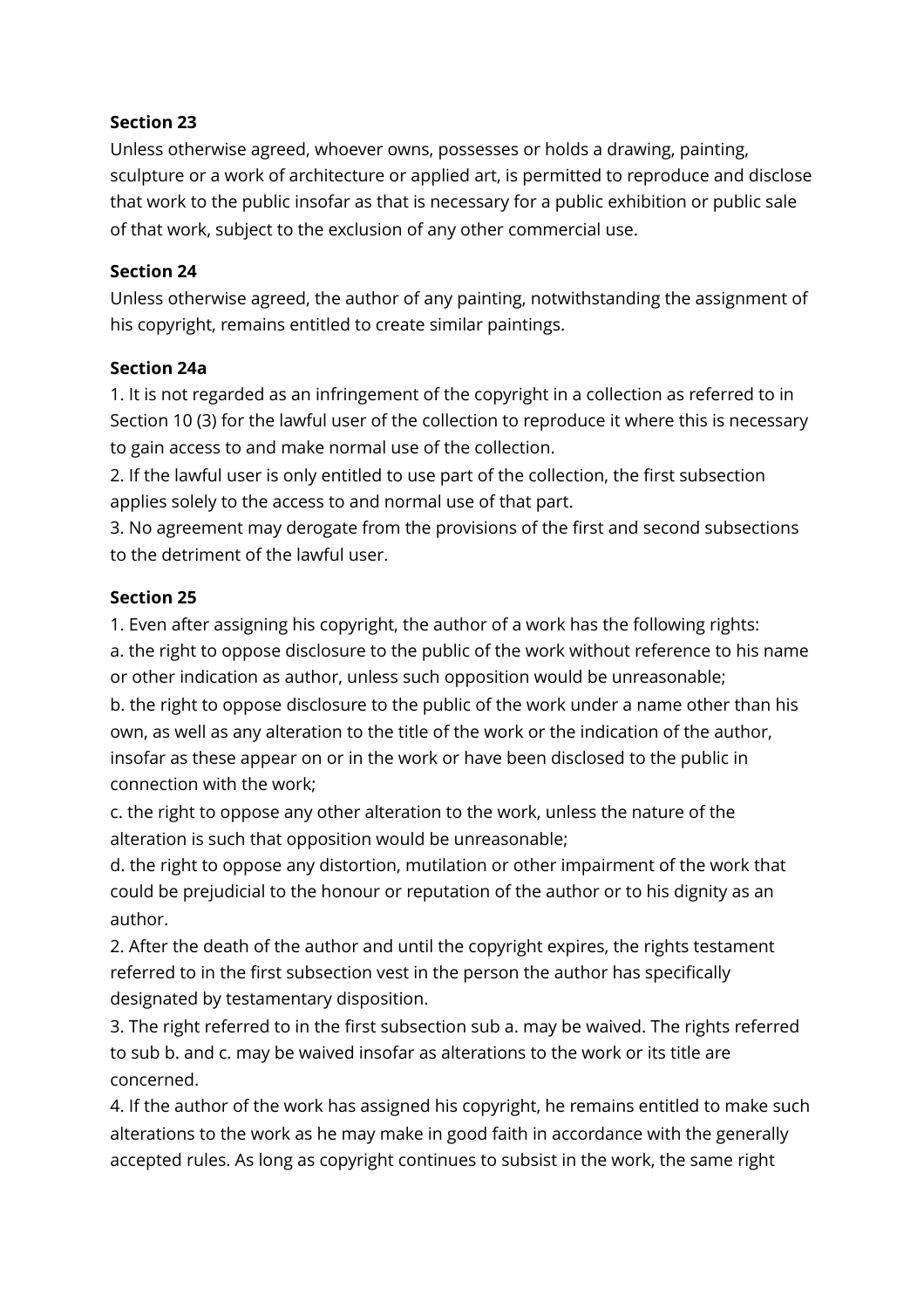vests in the person the author has specifically designated by testamentary disposition, if it is reasonably likely that the author would also have approved such alterations.

#### **Section 25a**

For the purposes of this Part, "relatives' means parents, spouse or registered partner and children. The rights of relatives may be exercised by each of them individually. In the event of a dispute, the Court may issue a decision which will be binding upon them.

# **Part IA**

## **Exploitation agreements**

#### **Section 25b**

1. This Part applies to a contract, the main purpose of which is to grant to another party the right to exploit the author's copyright, unless Article 3.28 of the Benelux Convention on Intellectual Property applies.

2. Section 25f applies to a contract by which the author assigns the copyright in whole or in part, or by which the author grants an exclusive licence.

3. This Part does not apply to the author as referred to in Sections 7 and 8.

4. This Part applies equally to a natural person who has acquired the copyright as the author's heir or legatee.

#### **Section 25c**

1. The author is entitled to contractually stipulated fair compensation for granting a right of exploitation.

2. The Minister of Education, Culture and Science may, having consulted an advisory body appointed by order in council and after consulting the Minister of Security and Justice, determine the amount of fair compensation for a specific sector and for a certain period of time. Fair compensation will be determined with due regard to the importance of preserving cultural diversity, the accessibility of culture, a social policy objective, and the interests of the consumer.

3. The Minister of Education, Culture and Science will only determine fair compensation, as referred to in the second subsection, at the joint request of an association of authors existing in the relevant sector and an exploiter or an association of exploiters. This request will contain jointly agreed advice on fair compensation and a clear definition of the sector to which the request relates.

4. An association as referred to in the third subsection is representative and independent. The association's bylaws make it clear that its objects include advising the Minister of Education, Culture and Science as referred to in the third subsection.

5. By or pursuant to an order in council, further regulations may be issued in connection with the submission of the request by associations of authors and exploiters and the determination of fair compensation by the Minister of Education, Culture and Science. 6. If the author has granted exploitation rights for a manner of exploitation that is not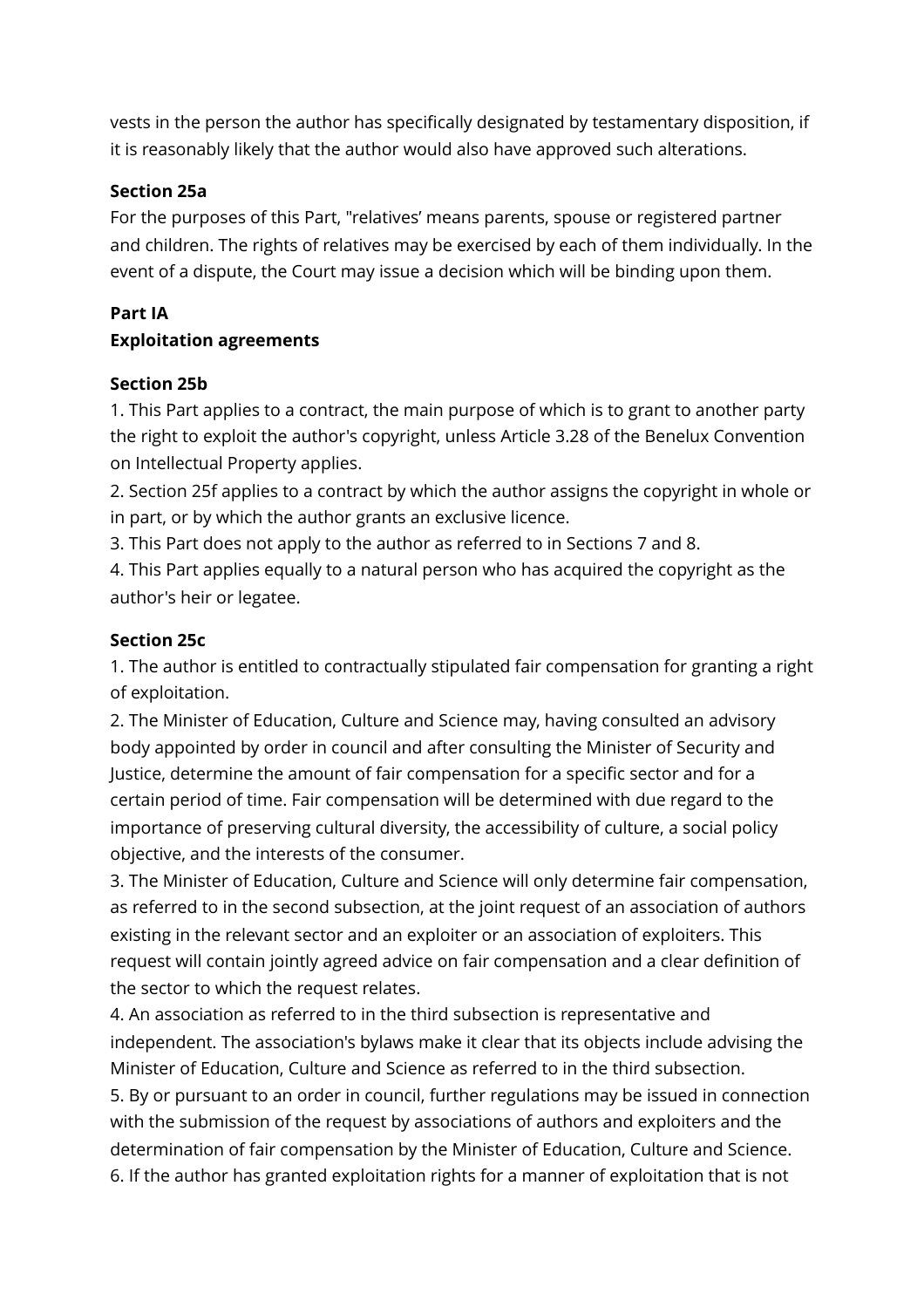yet known upon conclusion of the contract and the other party commences exploitation, the latter will owe the author additional fair compensation for this. If the party with whom the author concludes the contract has assigned these exploitation rights to a third party and that third party commences exploitation, then the author may claim the additional fair compensation from that third party.

# **Section 25d**

1. The author may claim additional fair compensation in court from the other party to the contract if, having regard to the performance delivered by both parties, the agreed compensation is seriously disproportionate to the proceeds from the exploitation of the work.

2. If the serious disproportion between the author's compensation and the proceeds from the work's exploitation arises after the other party to the contract with the author assigns the copyright to a third party, the author may issue the claim as referred to in the first subsection against that third party.

# **Section 25e**

1. The author may dissolve the contract wholly or in part if the other party to the contract does not sufficiently exploit the copyright to the work within a reasonable period after concluding the contract, or does not sufficiently exploit the copyright after having initially performed acts of exploitation. The preceding sentence does not apply if the failure to sufficiently exploit the copyright within this period is attributable to the author, or if the interest of the other party to the contract in maintaining the contract is so compelling that, according to the standards of reasonableness and fairness, it outweighs the author's interest in that regard.

2. If the copyright vests in several authors and the author's contribution is not distinct from the contribution of the others, then the author may only dissolve the contract with the consent of the other authors. If an author withholds his consent and the other authors are disproportionately disadvantaged as a result, the contract may only be dissolved in court.

3. To the extent that exploitation by the other party to the contract is not permanently impossible, the right to dissolve the contract only arises after the author has granted the other party, in writing, a reasonable period to sufficiently exploit the work and no exploitation is made within this period.

4. At the author's request, the other party to the contract will provide him with a written statement about the extent of the exploitation within the period referred to in the third subsection.

5. In accordance with Article 6:267 of the Civil Code, the contract is dissolved by a written statement by the author to the other party to the contract. Upon application by the author, the contract may also be dissolved by a judicial decision.

6. If the other party to the contract has assigned the copyright to a third party, then the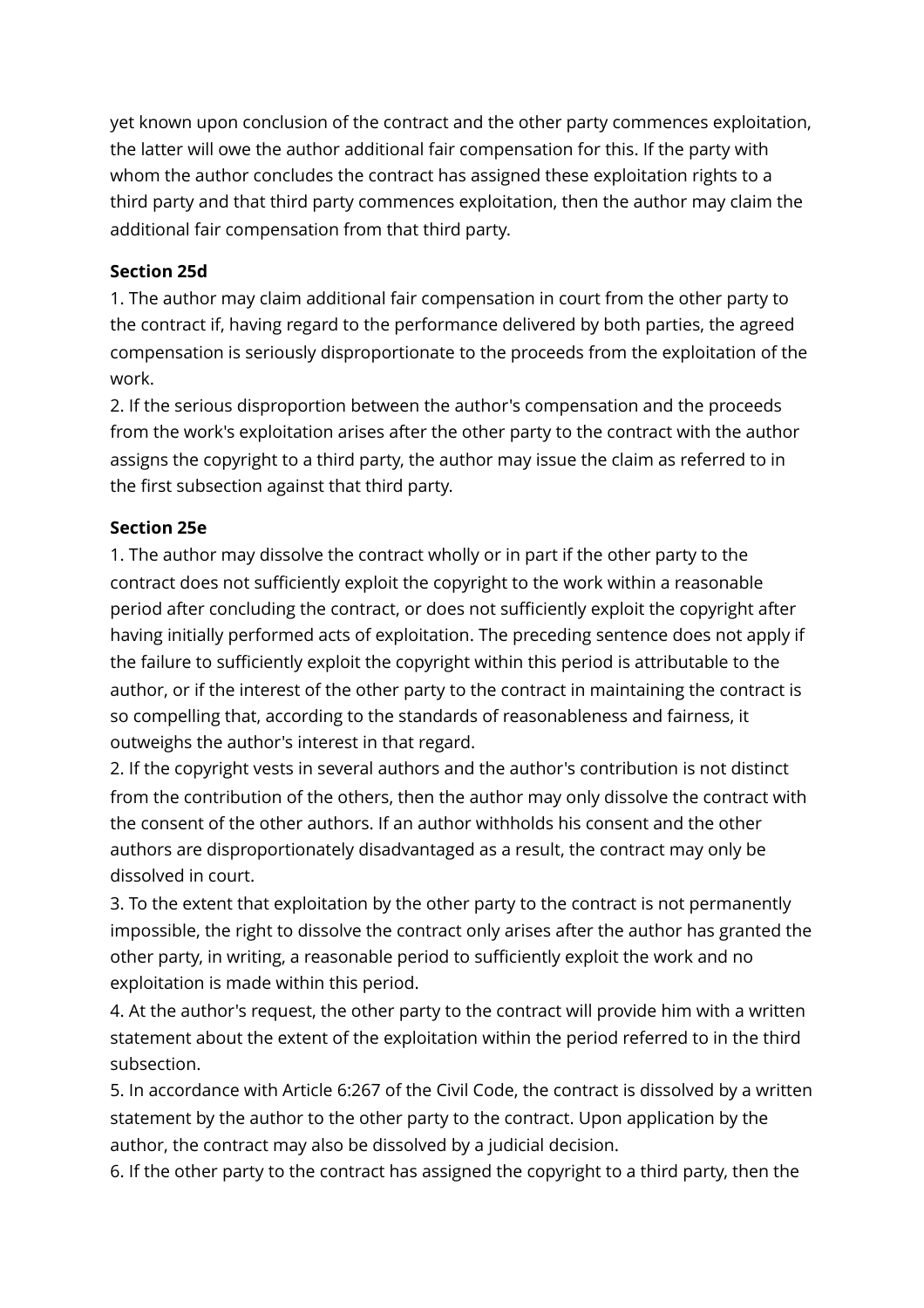author may also exercise the rights arising from the dissolution against that third party after having notified him, in writing, of the dissolution as soon as possible.

7. If the other party to the contract or the third party does not assign the copyright back within a stipulated reasonable period, then a court may, on application by the author, determine an amount that is reasonable in the circumstances which the other party to the contract or the third party must pay the author, in addition to any compensation due to the author.

# **Section 25f**

1. A clause stipulating rights to the exploitation of future works of the author for an unreasonably long or insufficiently determinate period is voidable.

2. A clause that, having regard to the nature and content of the contract, the way in which the contract was concluded, the reciprocal, cognisable interests of the parties or the other circumstances of the case, is unreasonably onerous for the author, is voidable. 3. If the other party to the contract has stipulated that the contract may be terminated early, the author also has this right under the same conditions.

# **Section 25fa**

The author of a short scientific work, the research for which was paid for in whole or in part from Dutch public funds, is entitled to make that work available to the public for no consideration following a reasonable period of time after the work was first disclosed to the public, provided that clear reference is made to the source of that first disclosure of the work to the public.

## **Section 25g**

1. The Minister of Security and Justice may appoint a dispute resolution committee for the resolution of disputes between an author and the other party to the contract or a third party for the purposes of Sections 25c (1) and (6), 25d, 25e or 25f.

2. If a court has not been seised of the dispute within three months of a copy of the dispute resolution committee's decision having been sent to the parties, then the parties are deemed to have agreed to the findings set out in this decision once that term has ended.

3. Proceedings in respect of a dispute may also be brought on behalf of authors by a foundation or an association with full legal capacity to the extent that, pursuant to its bylaws, it represents the interests of authors.

4. By or pursuant to an order in council, further regulations may be issued concerning the financing, composition, structure, procedures, funding, working method and supervision of the dispute resolution committee.

## **Section 25h**

1. The author may not waive the provisions of this Part.

2. Regardless of the law that governs the contract, the provisions of this Part apply if: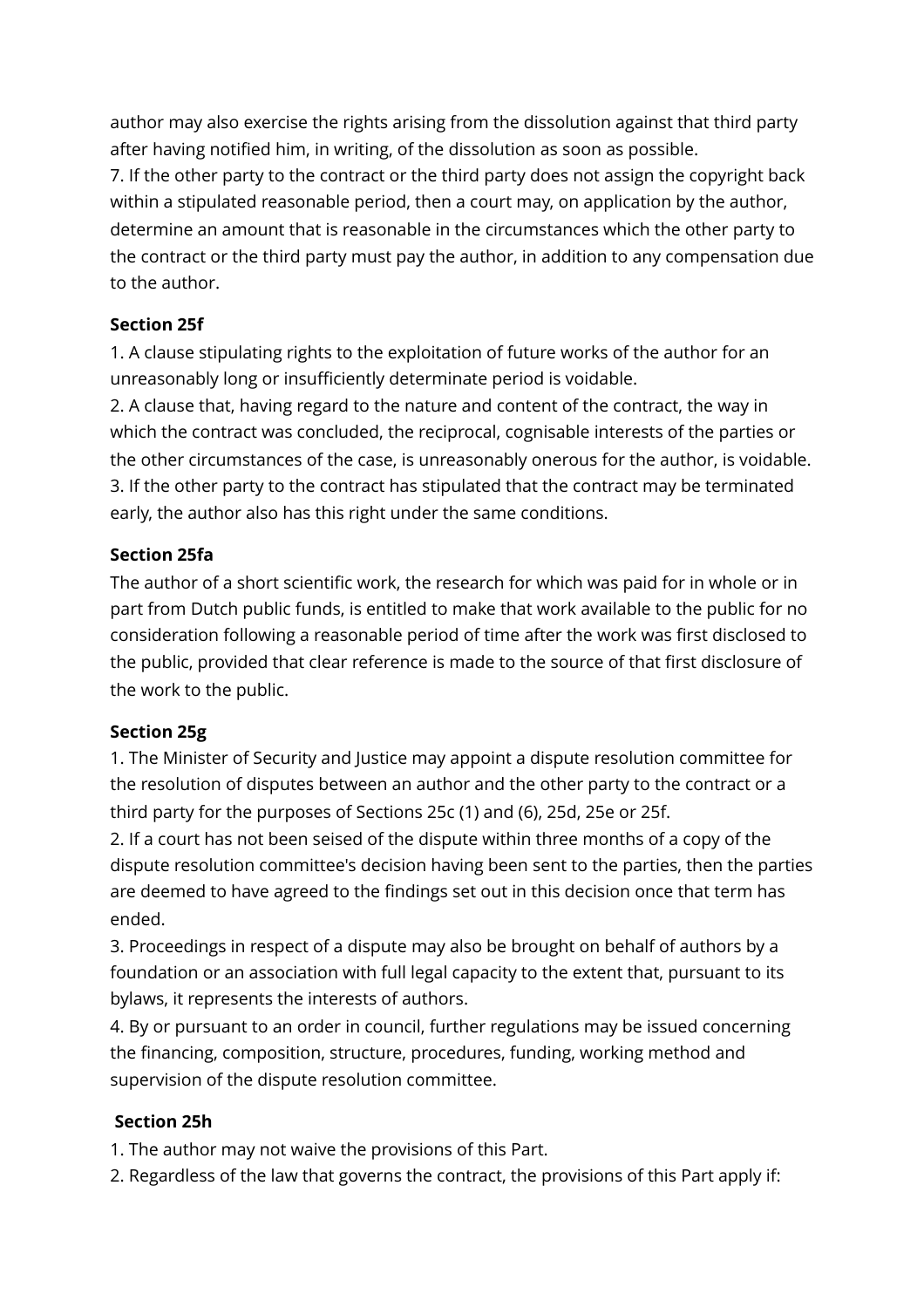a. the contract is governed by Dutch law when no applicable law has been chosen, or; b. the acts of exploitation take place or should take place wholly or pre-dominantly in the Netherlands.

## **Part II**

# **The exercise and enforcement of copyright and criminal law provisions**

## **Section 26**

Where two or more persons hold the joint copyright in one and the same work, any one of them may enforce the right, unless otherwise agreed.

#### **Section 26a**

1. The right to consent to the simultaneous, unaltered and unabridged broadcasting of a work incorporated in a radio or television programme by a broadcasting organisation within the meaning of Section 1.1 of the Media Act 2008 may only be exercised by legal persons which, according to their bylaws, aim to represent the interests of rightholders through the exercise of their rights referred to above.

2. Where this concerns the exercise of the same rights as stated in their bylaws, the legal persons referred to in the first subsection are also entitled to represent the interests of rightholders who have not instructed them to do so. If, according to their respective bylaws, several legal persons aim to represent interests in the same category of rightholders, the rightholder may designate one of them as authorised to represent his interests. The rights and obligations arising from an agreement that a legal person entitled to exercise the same rights concluded in respect of the broadcast referred to in the first subsection apply fully to rightholders who have not issued instructions as referred to in the second sentence.

3. Claims against the legal person referred to in the first subsection for sums collected by it expire three years from the day following that on which the broadcast referred to in the first subsection took place.

4. This section does not apply to rights referred to in the first subsection where these vest in a broadcasting organisation in respect of its own broadcasts.

## **Section 26b**

Parties are obliged to conduct the negotiations on the consent for the simulta-neous, unaltered and unabridged broadcasting referred to in Section 26a (1) in good faith, and they must not prevent or obstruct negotiations without valid reason.

## **Section 26c**

1. If no agreement can be reached on the simultaneous, unaltered and unabridged broadcasting referred to in Section 26a (1), each party may engage the assistance of one or more mediators. The mediators will be selected such that no doubt can reasonably exist as to their independence and impartiality.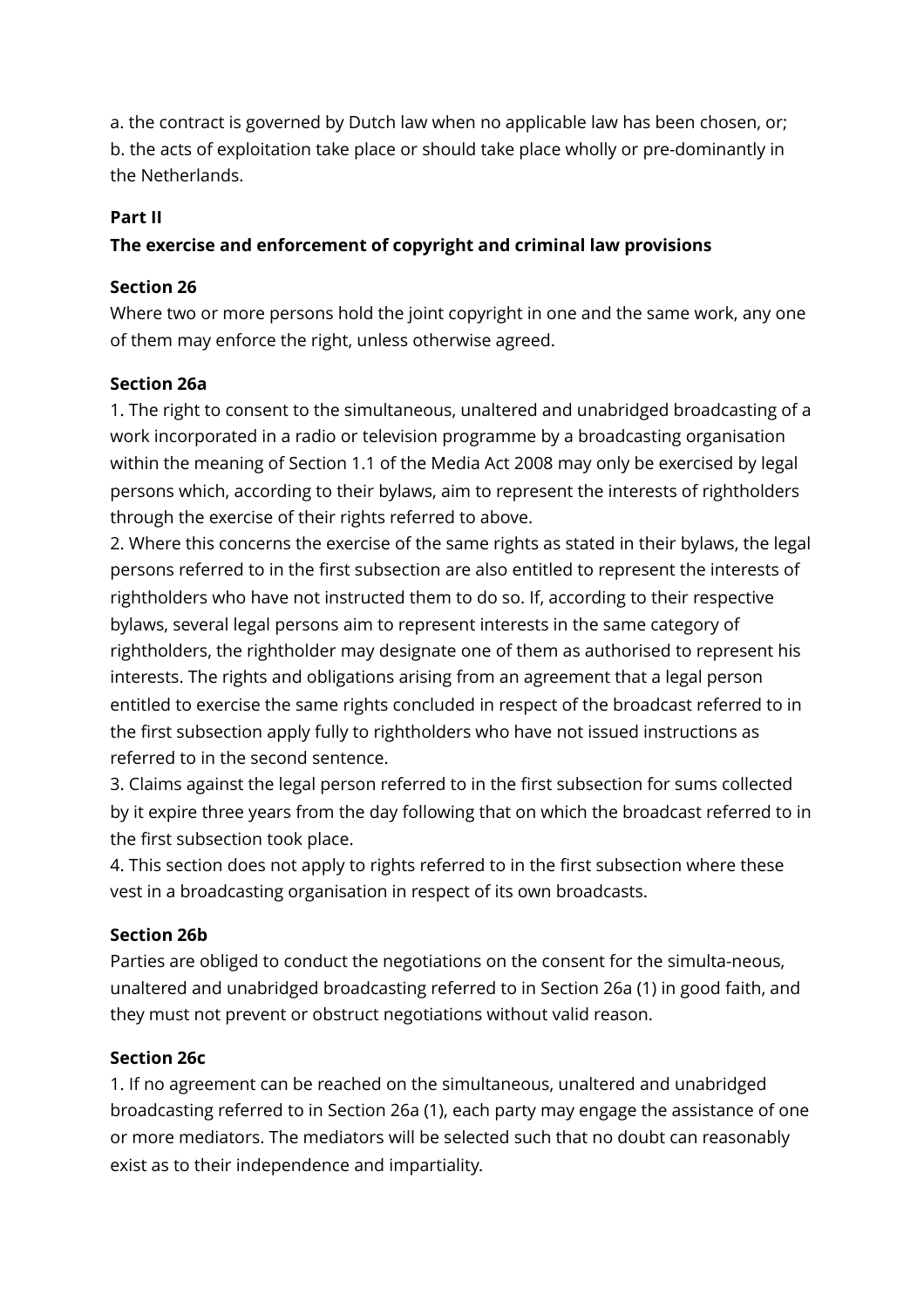2. The mediators will assist in conducting the negotiations and are entitled to serve proposals on parties. Each party may serve its objections to these proposals on the other party within three months of the date of receipt of the proposals from the mediators. The mediators' proposals are binding on the parties unless one of them has served its objections within the period referred to in the preceding sentence. Proposals and objections are served on the parties in accordance with the provisions of Book 1, Title 1, Part 6 of the Code of Civil Procedure.

# **Section 26d**

Upon application by the author, the court may order an intermediary whose services are used by a third party to infringe copyright, to cease and desist from providing the services that are used for that infringement.

# **Section 26e**

Upon application by the author or his successor in title, the provisional relief judge may allow the infringement to continue temporarily on condition that security is provided as compensation for the damage suffered by the author or his successor in title. Under the same terms, the court may allow the provision of services by the intermediary as referred to in Section 26d to continue.

# **Section 27**

1. Notwithstanding the assignment of his copyright in whole or in part, the author retains the right to bring an action for compensation against the person who has infringed the copyright.

2. In appropriate cases, the court may set the compensation at a lump sum.

3. After the author's death, the right to bring an action for compensation on account of an infringement of copyright as referred to in the first subsection vests in the author's heirs or legatees until the copyright expires.

# **Section 27a**

1. In addition to compensation, the author or his successor in title may claim that whoever has infringed his copyright be ordered to surrender the profits he has accrued by reason of the infringement, and to render account thereof.

2. The author or his successor in title may also bring one or both of the claims referred to in the first subsection on behalf of or partly on behalf of a licensee, without prejudice to the latter's right to intervene in proceedings whether or not these were partly or wholly instituted on his behalf by the author or his successor in title, in order to directly obtain compensation for the damage he has suffered or to obtain a proportionate share of the profits to be surrendered by the defendant. A licensee may bring both or either claims as referred to in the first subsection, but only if he has obtained the right to do so from the author or his successor in title.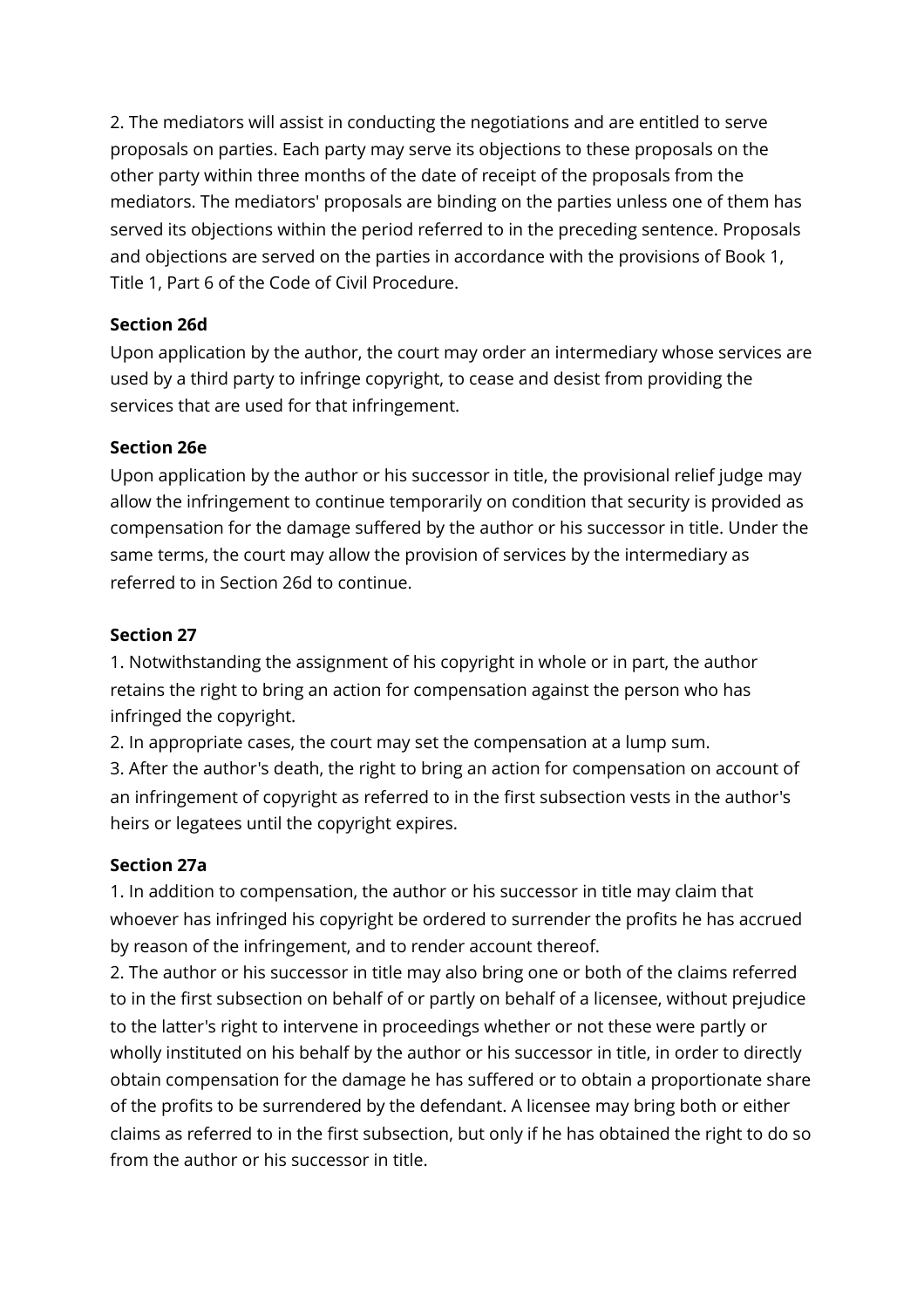#### **Section 28**

1. Copyright confers on the rightholder the right to claim as his property, or claim the removal from circulation, the destruction or rendering unusable of, any movable goods that are not subject to registration and which have been disclosed to the public in violation of that right or which are unauthorised reproductions, or materials and implements principally used in the creation or manufacture of these goods. The rightholder may bring a claim for the delivery up of such goods so that they can be destroyed or rendered unusable.

2. The same right to claim exists:

a. with respect to the sum of entrance fees paid for attendance at a recitation, play, performance, presentation or exhibition in public which infringes the copyright; b. with respect to other monies that may be assumed to have been obtained by or as a result of an infringement of the copyright.

3. The provisions of the Code of Civil Procedure concerning seizure and delivery up of movable goods that are not subject to registration apply. In the event of concurrent seizures, the person seizing pursuant to this section has precedence.

4. The measures referred to in the first subsection are carried out at the expense of the defendant, unless particular reasons prevent this.

5. With respect to immovable property, ships or aircraft which infringe copyright, the court may order, on the claim of the rightholder, that the defendant make such alterations as are necessary to end the infringement.

6. Unless otherwise agreed, the licensee has the right to exercise the rights deriving from subsections 1 to 5 insofar as their purpose is to protect the rights he is entitled to exercise.

7. The same right that is referred to in the first subsection exists with respect to devices, products and components as referred to in Section 29a, and with respect to reproductions of works as referred to in Section 29b which are not subject to registration.

8. When assessing the measures that the rightholder or his licensee are entitled to claim under the first, second and seventh subsections, the court will take account of the necessary proportionality of the measures claimed and the seriousness of the infringement as well as of the interests of third parties.

9. Upon application by the rightholder, the court may order the person who has infringed his rights to inform the rightholder of everything he knows about the origin and distribution channels of the infringing goods or services and to provide him with all the relevant information. On the same conditions, such an order may be made against a third party who is in possession of, or is using, infringing goods on a commercial scale, who is providing services used in the infringing activities on a commercial scale, or who has been indicated by one of the said third parties as being involved in the production,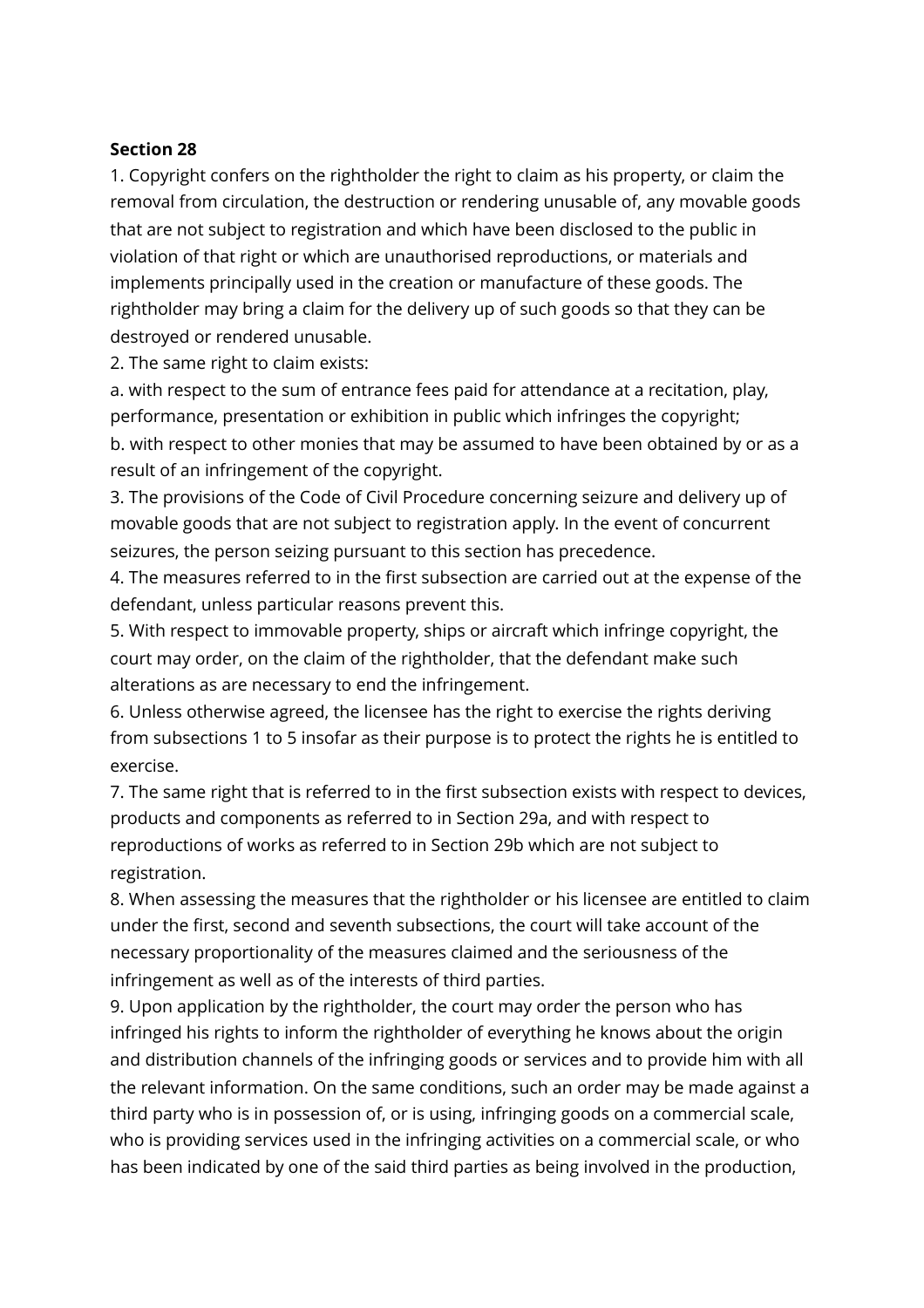manufac¬ture or distribution of these goods or the provision of these services. This third party may refuse to provide information that could serve as evidence of his participation in an infringement of an intellectual property right committed by him or by the other persons referred to in Article 165 (3) of the Code of Civil Procedure.

10. Upon application by the rightholder, the court may order appropriate measures to be taken for the dissemination of information about the decision at the expense of the person who has infringed the copyright.

# **Section 29**

1. The right referred to in Section 28 (1) cannot be exercised in respect of goods in the possession of persons who do not trade in similar goods and who have obtained them exclusively for their own use, unless they have themselves infringed the copyright concerned.

2. The claim referred to in Section 28 (5), can only be made against the owner or holder of the property if that person is guilty of the infringement of the copyright concerned.

## **Section 29a**

1. For the purposes of this section, "technological measures" means any technology, device or component that, in the normal course of its operation, is designed to prevent or restrict acts in respect of works which are not authorised by the author or his successors in title. Technological measures are deemed to be "effective" where the use of a protected work is controlled by the author or his successors in title through application of an access control or a protection process, such as encryption, scrambling or other transformation of the work or a copy control mechanism which achieves the protection objective.

2. Any person who circumvents any effective technological measures and knows or reasonably ought to know he is doing so, is acting unlawfully.

3. Any person who provides services or manufactures, imports, distributes, sells, rents out or advertises devices, products or components or is in the possession of these for commercial purposes, is acting unlawfully if these:

a. are offered, advertised or marketed for the purpose of circumventing the protective operation of effective technological measures, or

b. have only a limited commercial significant purpose or use other than to circumvent the protective operation of effective technological measures, or

c. are primarily designed, produced or adapted for the purpose of enabling or facilitating the circumvention of the protective operation of effective technological measures.

4. Further rules may be issued by order in council that oblige the author or his successors in title to provide the user of a literary, scientific or artistic work, for the purposes described in Sections 15i, 16, 16b, 16c, 16h, 16n, 17b and 22 of this Act, with the means necessary to benefit from these restrictions, provided that the user has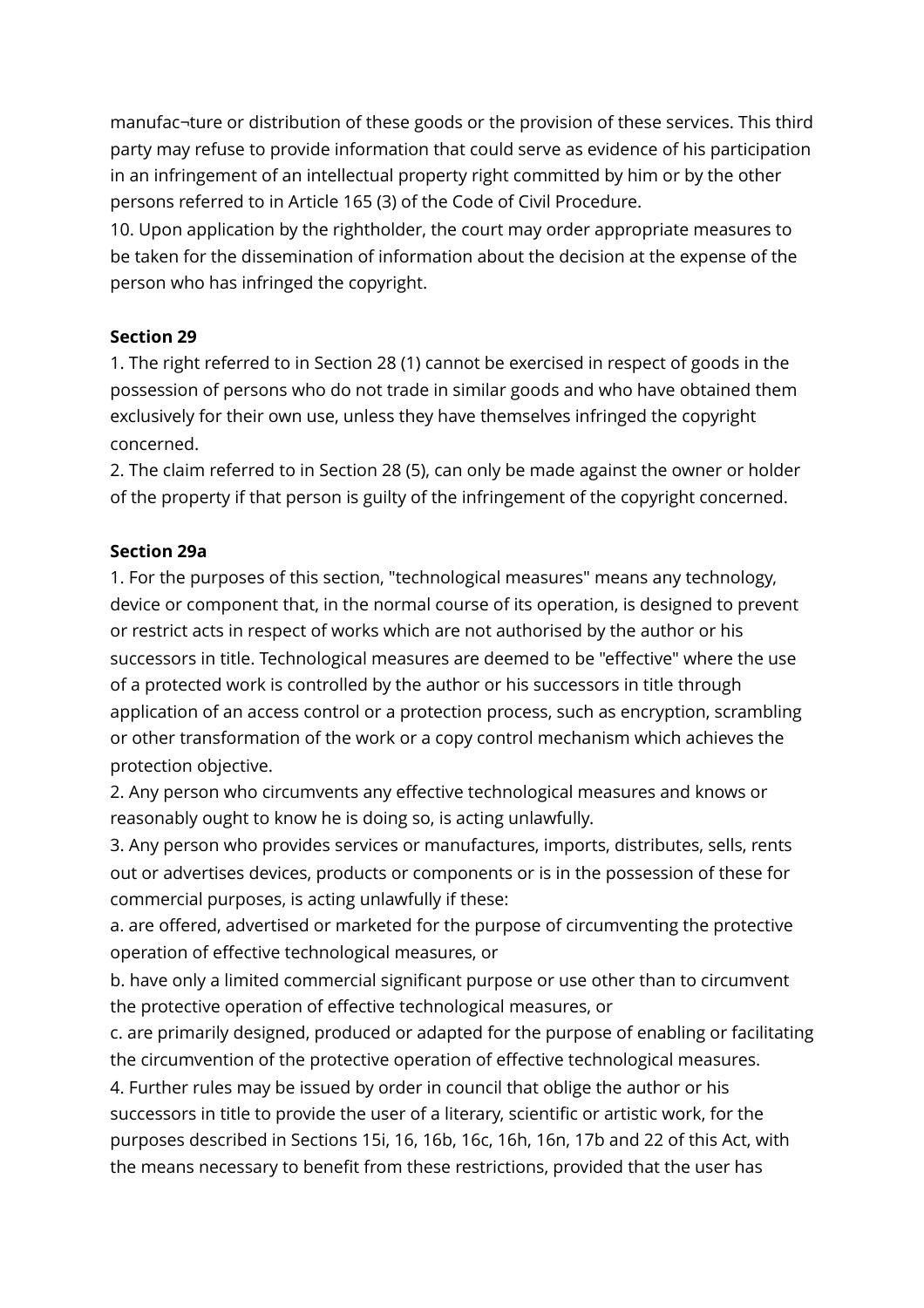lawful access to the work protected by technological measures. The provisions in the preceding sentence do not apply when, under contractual terms, works are made available to users at a place and at a time individually chosen by them.

## **Section 29b**

1. Any person who, intentionally and without being entitled to do so, removes or alters electronic copyright-management information, or distributes, imports for distribution, broadcasts or otherwise discloses to the public literary, scientific or artistic works from or in which electronic copyright-management information has been removed or altered without authority, and knows, or reasonably ought to know, that by so doing he is inducing, enabling, facilitating or concealing an infringement of any copyright, is acting unlawfully.

2. For the purposes of this section, the term "copyright-management information" means any information provided by the author or his successors in title which is associated with a reproduction of a work, or which is provided in connection with the disclosure to the public of a work, or which serves to identify the work or its author or his successors in title, or information about the terms and conditions of use of the work and any figures or codes which represent such information.

#### **Section 30**

If a person discloses a portrait to the public without being authorised to do so, then the provisions of Sections 28 and 29 on copyright apply equally to the right of the person portrayed.

#### **Section 30a**

1. The permission of the Minister of Security and Justice is required for a business to act as an intermediary in matters relating to copyright in musical works, whether for profit or not.

2. Acting as an intermediary in matters relating to copyright in musical works is taken to mean concluding or performing agreements, whether or not in one's own name, for the benefit of authors or their successors in title, for the public performance or broadcasting in a radio or television programme through signs, sounds or images of these works or reproductions thereof, wholly or in part.

3. The performance or broadcast in a radio or television programme of dramatic-musical works, choreographic works and mime shows, and reproductions thereof, where such works are played without being shown, are equated with the performance or broadcast in a radio or television programme of musical works.

4. Agreements as referred to in the second subsection which are entered into without the permission of the Minister required under the first subsection having been obtained, are null and void.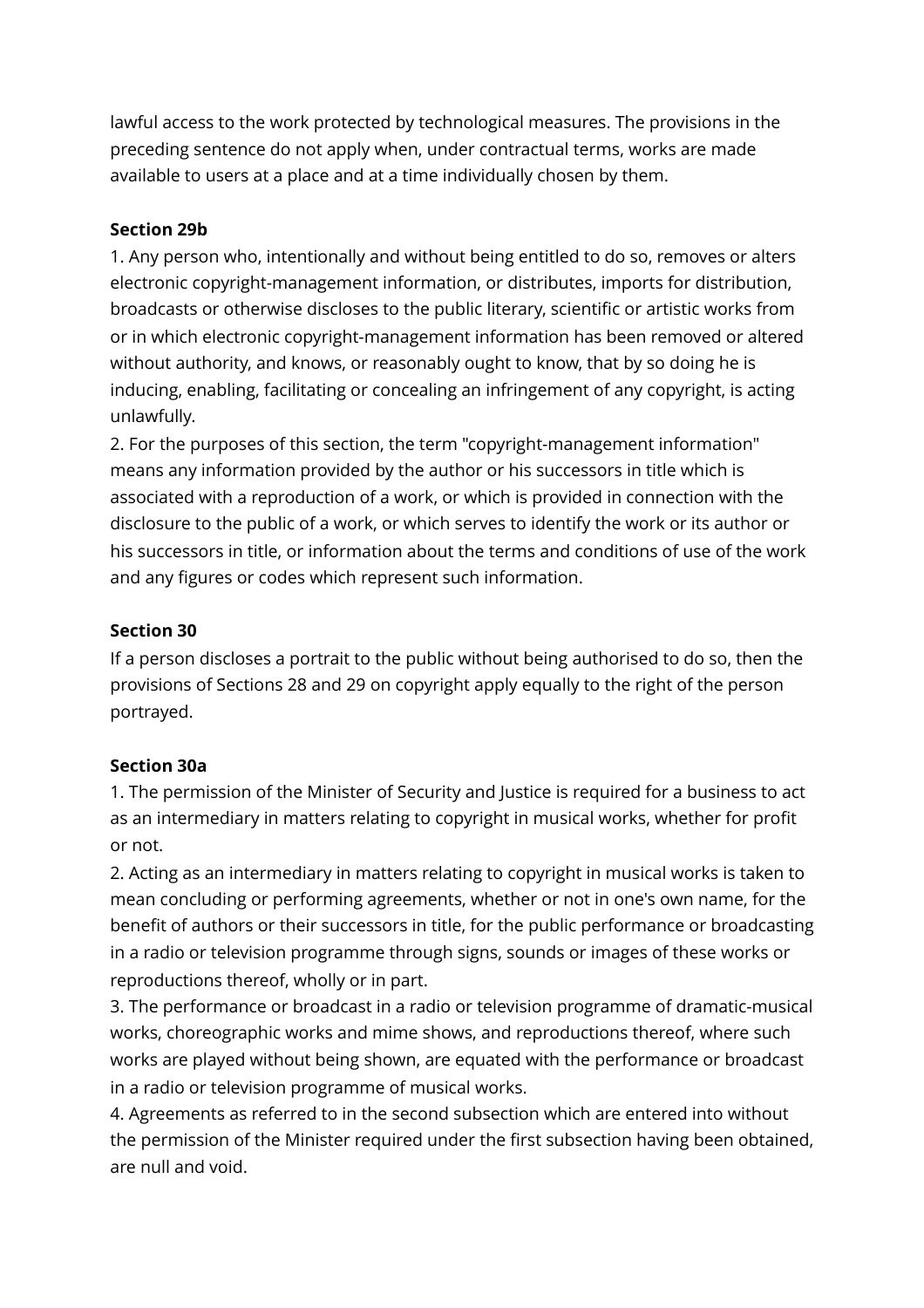5. Further regulations concerning the permission referred to in the first subsection are issued by order in council.

6. The Supervisory Board specified in the Supervision of Collective Management Organisations for Copyright and Related Rights Act supervises those who have obtained ministerial permission.

# **Section 30b**

1. At the request of one or more representative commercial or professional organisations deemed as such by the Minister of Security and Justice and the Minister of Economic Affairs, and which are legal persons with full legal capacity and whose object it is to promote the interests of persons who import into the Netherlands, disclose to the public or reproduce literary, scientific or artistic works on a professional or commercial basis, these Ministers may jointly determine that members of the profession or industry concerned designated by them are obliged to keep their records in a manner to be determined by them.

2. Any person who fails to comply with the obligation referred to in the preceding subsection is punishable with a fine of the second category. Such failure is regarded as a minor offence.

# **Section 31**

Any person who intentionally infringes another person's copyright is punish¬able with imprisonment for not more than six months or with a fine of the fourth category.

## **Section 31a**

Any person who intentionally:

- a. publicly offers for distribution;
- b. has to hand, for the purpose of reproduction or distribution;
- c. imports, forwards or exports; or
- d. keeps, in pursuit of profit

an article that comprises a work infringing another person's copyright is punishable with imprisonment for a term of not more than one year or with a fine of the fifth category.

## **Section 31b**

Any person who makes it his profession or business to commit the serious offences referred to in Sections 31 and 31a is punishable with imprisonment for a term of not more than four years or with a fine of the fifth category.

# **Section 32**

Any person who: a. publicly offers for distribution;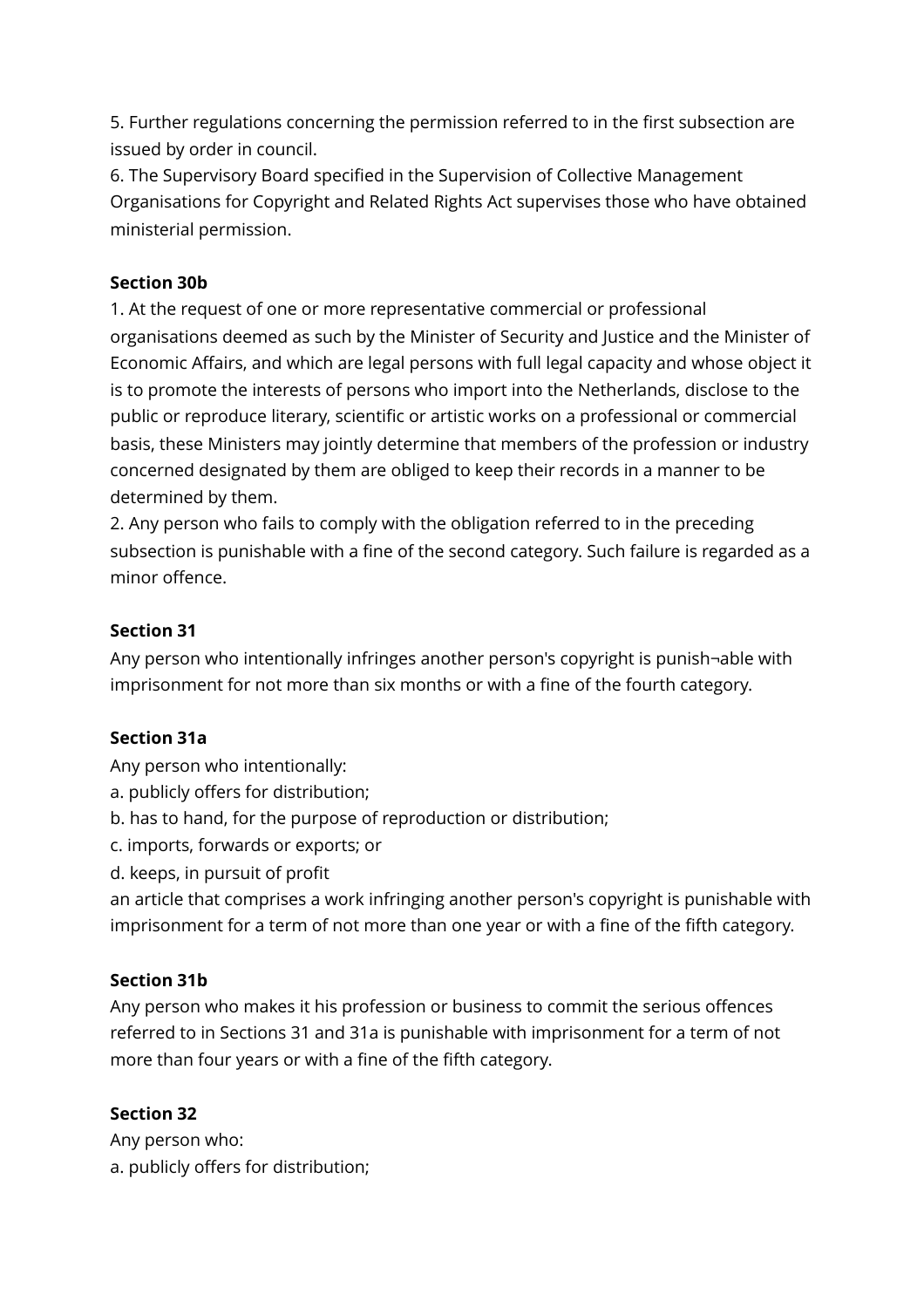b. has to hand, for the purpose of reproduction or distribution;

c. imports, forwards or exports; or

d. keeps, in pursuit of profit

an article which he can reasonably presume comprises a work that infringes another person's copyright, is punishable with a fine of the third category.

# **Section 32a**

Any person who intentionally:

- a. publicly offers for distribution;
- b. has to hand, for the purpose of distribution;
- c. imports, forwards or exports; or
- d. keeps, in pursuit of profit

any means the sole intended purpose of which is to facilitate the removal or circumvention of any technological measure applied to protect a work as referred to in Section 10 (1) sub 12°, without the consent of the author or his successor in title, is punishable with imprisonment for a term of not more than six months or with a fine of the fourth category.

## **Section 33**

The punishable acts of Sections 31, 31a, 31b, 32 and 32a are serious offences.

## **Section 34**

1. Any person who, in any literary, scientific or artistic work protected by copyright, intentionally makes any unlawful alterations to its title or the indication of the author, or impairs such a work in any other way that could be harmful to the reputation or honour of the author or to his dignity as an author is punishable with imprisonment for a term of not more than six months or with a fine of the fourth category.

2. The act is a serious offence.

## **Section 35**

1. Any person who exhibits a portrait in public or discloses it to the public in any other manner without being authorised to do so, is punishable with a fine of the fourth category.

2. The act is a minor offence.

## **Section 35a**

1. Any person who acts as an intermediary as referred to in Section 30a, without having obtained the necessary permission from the Minister of Security and Justice, is punishable with a fine of the fourth category.

2. The act is regarded as a minor offence.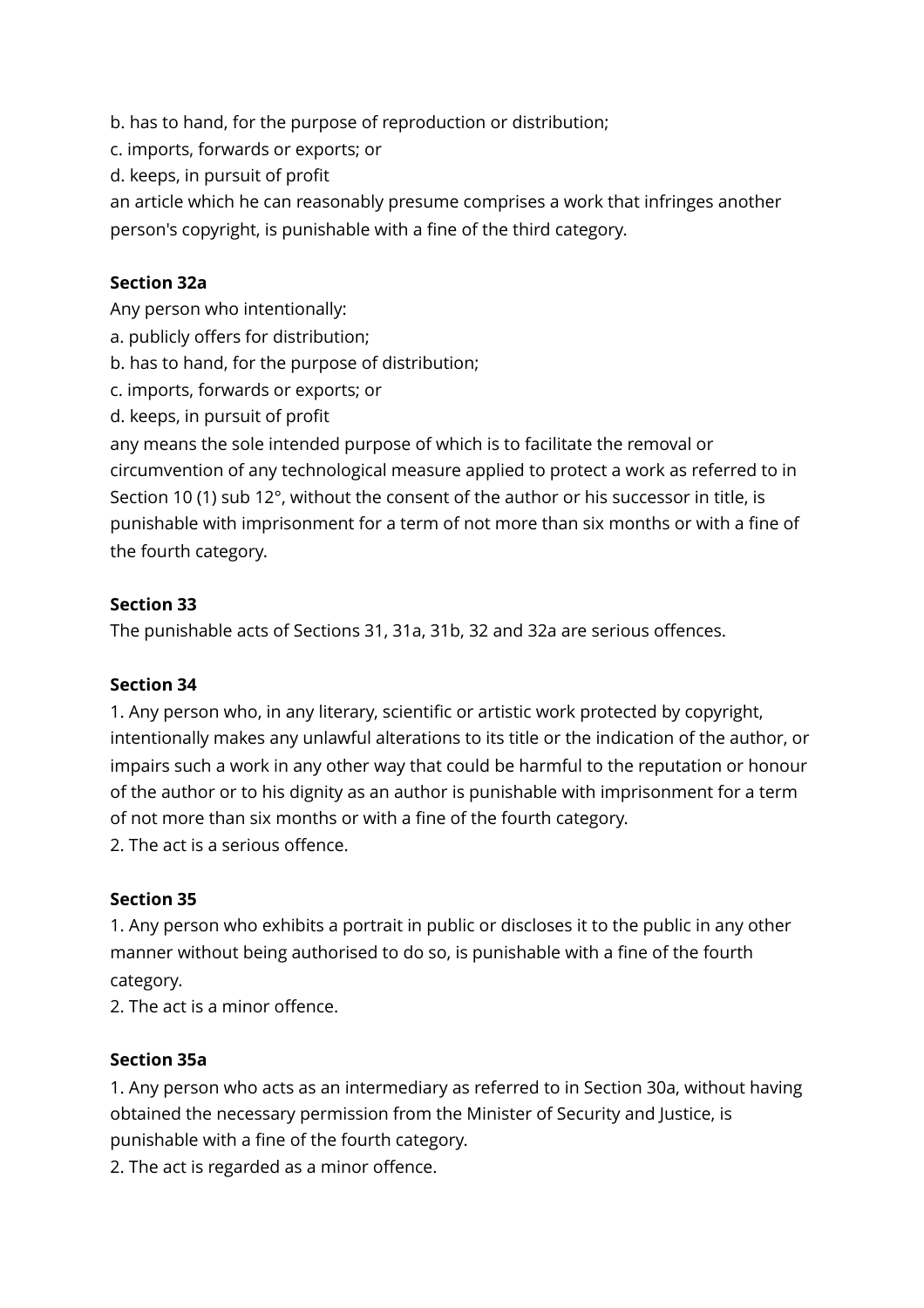#### **Section 35b**

1. Any person who intentionally gives false or incomplete information in a written application or submission that is to be used to determine the compensation due for copyright in the business of the person acting as an intermediary in matters relating to music copyright with the Minister of Security and Justice's permission, is punishable with detention for a term of not more than three months or with a fine of the third category. 2. The act is a minor offence.

#### **Section 35c**

Any person who intentionally fails to submit a written specification or intentionally provides false or incomplete information in such specification to the legal person referred to in Section 16d (1), on the basis of which the amounts due pursuant to Section 16c are determined, is punishable with detention for a term of not more than three months or with a fine of the third category. The act is regarded as a minor offence.

#### **Section 35d**

Any person who intentionally fails to submit a specification as referred to in Section 15g or who intentionally provides false information in such a specification, is punishable with detention for a term of not more than three months or with a fine of the third category. The act is regarded as a minor offence.

#### **Section 36**

1. Reproductions declared forfeit by the criminal court will be destroyed; the court may, however, make provision in its judgment that they be surrendered to the rightholder if the latter applies for this at the office of the court registry within one month of the judgment having become final.

2. Upon surrender, the reproductions become the property of the rightholder. The court may order that surrender is conditional upon payment by the rightholder of a certain compensation that will accrue to the State.

## **Section 36a**

Investigating officers may at any time, for the purposes of investigating offences punishable under this Act, require access to all documents or other data carriers that are in the possession of persons who, in the exercise of their profession or business, import, forward, export, disclose to the public or reproduce literary, scientific or artistic works, where inspection of such documents or data carriers is reasonably necessary for the fulfilment of their duty.

#### **Section 36b**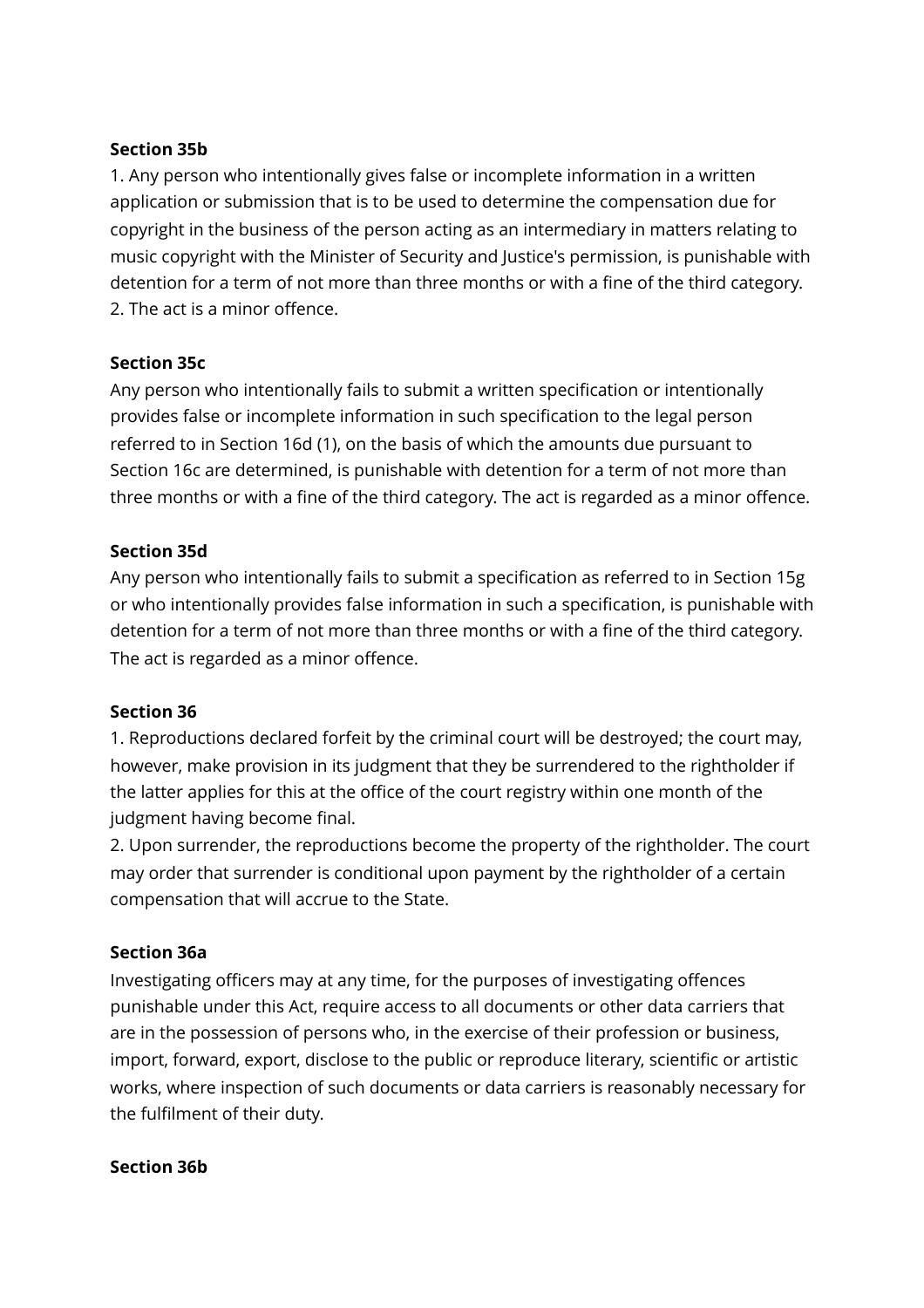1. Investigating officers are authorised to enter any premises for the purposes of investigating offences punishable under this Act and seizing anything that is subject to seizure.

2. If they are denied entry, they may gain it, if necessary, with the assistance of the police.

3. They may not enter a home against the will of the occupant except on presentation of a special written warrant from or in the presence of a public prosecutor or an assistant public prosecutor. They will draw up a report within twenty-four hours of such entry.

# **Section 36c**

[repealed as of 01-01-1994]

# **Part III Duration of copyright**

## **Section 37**

1. Copyright expires after 70 years calculated from the first of January of the year following the year of the author's death.

2. The duration of the copyright that is vested jointly in two or more persons in their capacity as co-authors of one and the same work, is calculated from the first of January of the year following the year of the last surviving co-author's death.

## **Section 38**

1. The copyright in a work whose author has not been indicated or not in such a way that his identity is beyond doubt, expires after 70 years calculated from the first of January of the year following the year in which the work was first lawfully disclosed to the public.

2. The same applies to works whose author is considered to be a public institution, an association, a foundation or a company unless the natural person who created the work is indicated as the author on or in copies of the work which have been disclosed to the public.

3. If the author discloses his identity before the term referred to in the first subsection ends, the duration of the copyright in that work concerned will be calculated in accordance with the provisions of Section 37.

## **Section 39**

The copyright in works for which the duration of copyright is not calculated in accordance with Section 37 and which have not lawfully been disclosed to the public within 70 years of their creation, expires.

## **Section 40**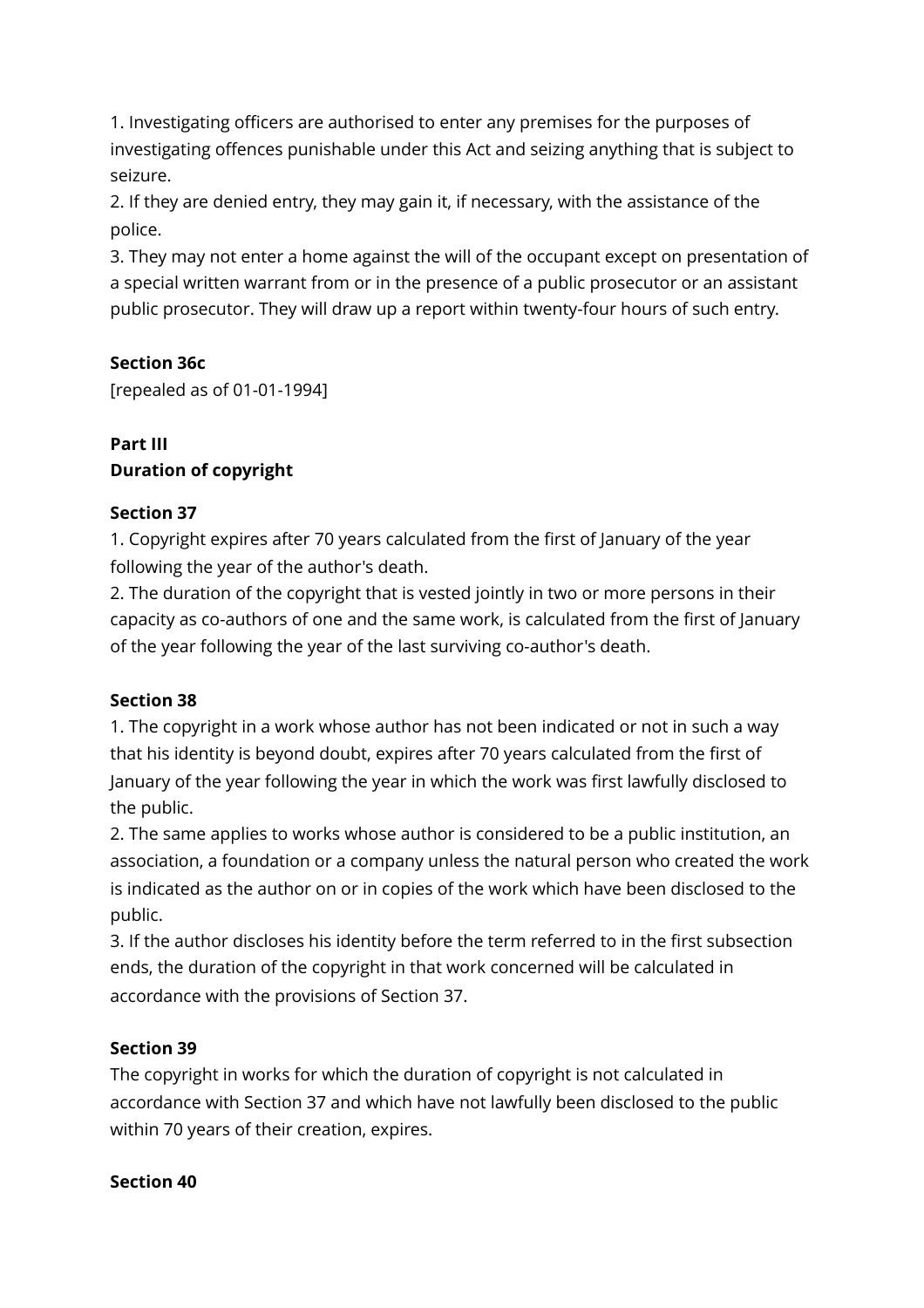The copyright in a film expires after 70 years calculated from the first of January of the year following the year in which the last of the following persons to survive dies: the principal director, the screenplay writer, the writer of the dialogue and the composer of the music created for the film.

# **Section 40a**

If, in the case of a musical work with words, the copyright in the music and the copyright in the words are vested in different persons, the copyright expires after 70 years calculated from the first of January of the year following the year in which the last of these persons to survive dies.

# **Section 41**

For the purposes of Section 38, where a work is published in volumes, parts, issues or episodes, each volume, part, issue or episode is considered as a separate work.

# **Section 42**

Notwithstanding the provisions of this Part, no copyright can be invoked in the Netherlands in cases where it has already expired in the country of origin of the work. The provision in the first sentence does not apply to works whose author is a national of a Member State of the European Union or of a State that is party to the Agreement on the European Economic Area of 2 May 1992.

# **Part IV**

# **Special provisions concerning resale right**

# **Section 43**

In this Part and the provisions pertaining to it:

a. original work of art means:

1°. a work of graphic or visual art such as pictures, collages, paintings, drawings, engravings, prints, lithographs, sculptures, tapestries, ceramics, glassware and photographs, insofar as it is made by the artist himself or it is a copy that can otherwise be regarded as an original work of art.

2°. a copy of works referred to sub 1° limited numbers of which have been made by the author himself or under his authority.

b. professional art dealer: any natural or legal person who makes it his profession or business to buy or sell original works of art, or to act as an intermediary for the conclusion of agreements for the sale of original works of art.

# **Section 43a**

1. A resale right is the right of the author and his hereditary successors in title to receive compensation for each sale of an original work of art which involves a professional art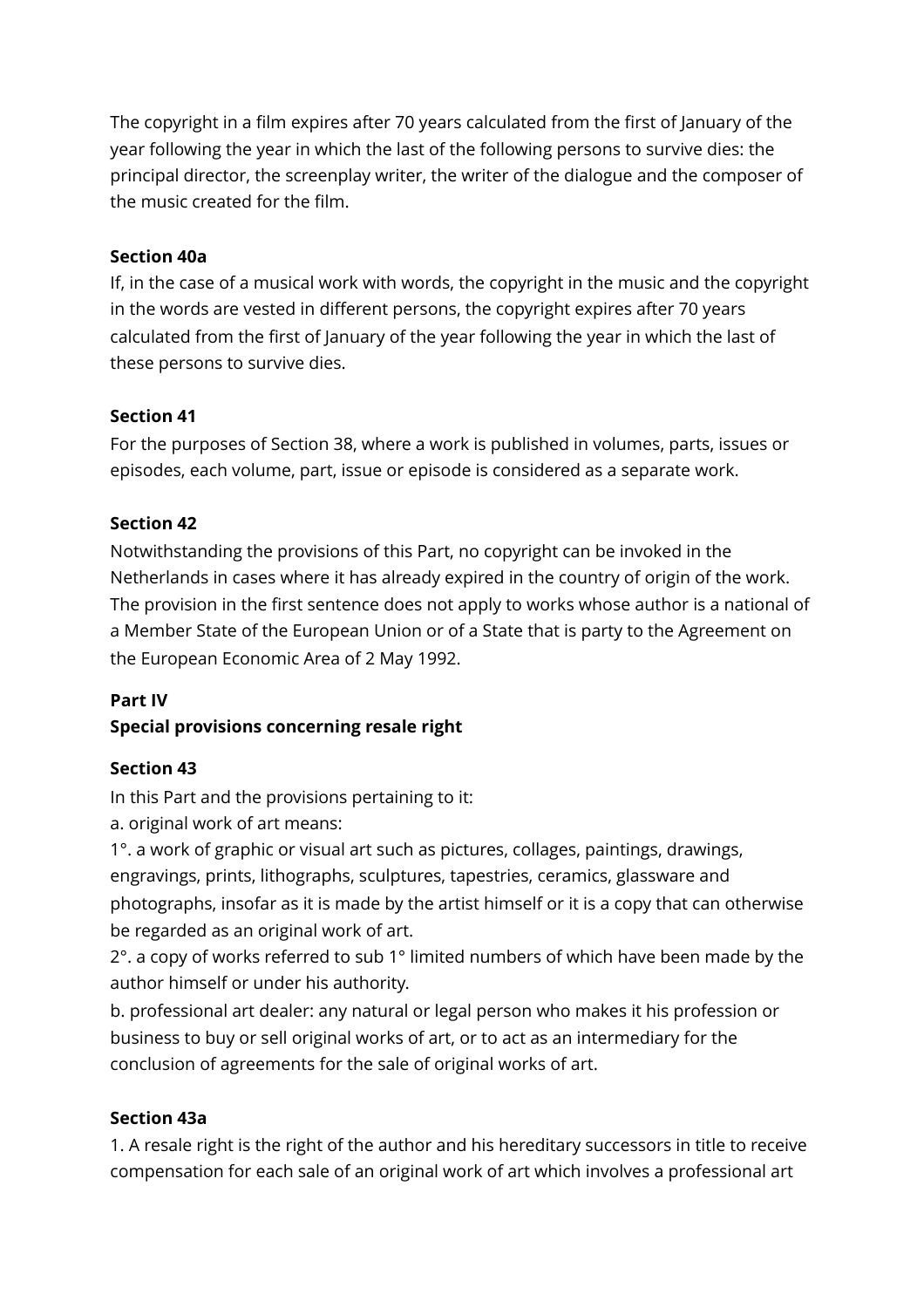dealer, with the exception of the first alienation by the author.

2. A resale right cannot be transferred, except through a legacy.

3. A resale right cannot be waived.

4. The compensation referred to in the first subsection is due from the time that the sale price of the original work of art is due, but at the latest three months from the conclusion of the purchase agreement.

# **Section 43b**

The level of compensation referred to in Section 43a (1) is determined by order in council and further rules may be issued with regard to liability for that compensation.

# **Section 43c**

1. The obligation to pay the compensation referred to in Section 43a (1), is borne by the professional art dealer involved in the sale. If more than one professional art dealer is involved in a sale, each is jointly and severally liable for this compensation. 2. The limitation period for a claim for payment of compensation, referred to in Section 43a (1), is five years from the day following the day on which the rightholder acquired knowledge of both the compensation due and of the person owing the compensation. In any case the limitation period is twenty years from the time the compensation became due.

## **Section 43d**

The holder of the resale right may, for up to three years from the time that the compensation referred to in Section 43a (1) became due, request from the person who is liable for that compensation all information necessary to safeguard the payment of the compensation.

## **Section 43e**

1. The resale right expires at the time the copyright expires.

2. In derogation from the first subsection, the compensation referred to in Section 43a (1) is not due to the hereditary successors in title of the author for a sale of an original work of art made before 1 January 2010.

3. By order in council the period referred to in the second subsection may be extended to no later than 1 January 2012.

# **Section 43f**

Without prejudice to the provisions of Section 43g, this Part applies to original works of art that on 1 January 2006 were protected under the national copyright law of at least one Member State of the European Union or of a State that is party to the Agreement on the European Economic Area of 2 May 1992.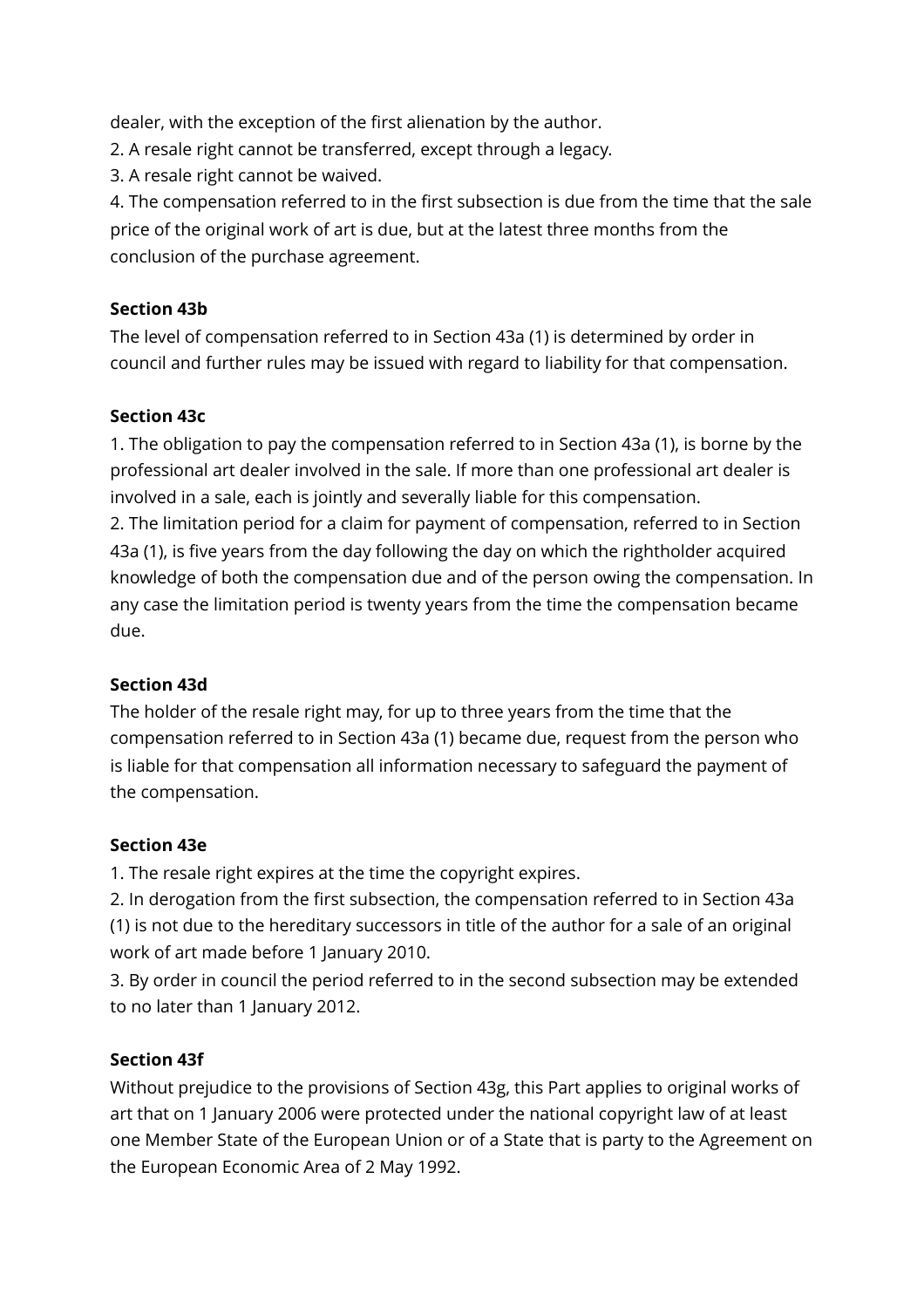# **Section 43g**

1. This Part applies to authors of original works of art who:

a. are nationals of one of the Member States of the European Union and their successors in title;

b. are nationals of a State that is party to the Agreement on the European Economic Area of 2 May 1992 and their successors in title;

c. have their habitual residence in the Netherlands and to their successors in title. 2. This Part also applies to authors of original works of art and their successors in title who are nationals of a State other than a Member State of the European Union or of a State that is party to the Agreement on the European Economic Area of 2 May 1992, for the duration and to the extent that such State recognises the resale right for authors of original works of art from the Member States of the European Union and from States that are party to the Agreement on the European Economic Area of 2 May 1992, and for their successors in title.

# **Section 44**

[repealed as of 01-04-2006]

**Section 45** [repealed as of 07-01-1973]

# **Part V**

# **Special provisions concerning films**

## **Section 45a**

1. A film means a work that consists of a sequence of images, with or without sound, irrespective of the manner of fixation, if it is fixed.

2. Without prejudice to the provisions of Sections 7 and 8, the authors of a film are considered to be the natural persons who have made a contribution of a creative nature to the making of the film.

3. The producer of a film is the natural or legal person responsible for the making of the film with a view to its exploitation.

## **Section 45b**

Where one of the authors is unwilling or unable to complete his contribution to the film, he cannot oppose the use by the producer of that contribution for completing the film unless otherwise agreed in writing. With respect to the contribution he has created, he is deemed to be its author as referred to in Section 45a.

## **Section 45c**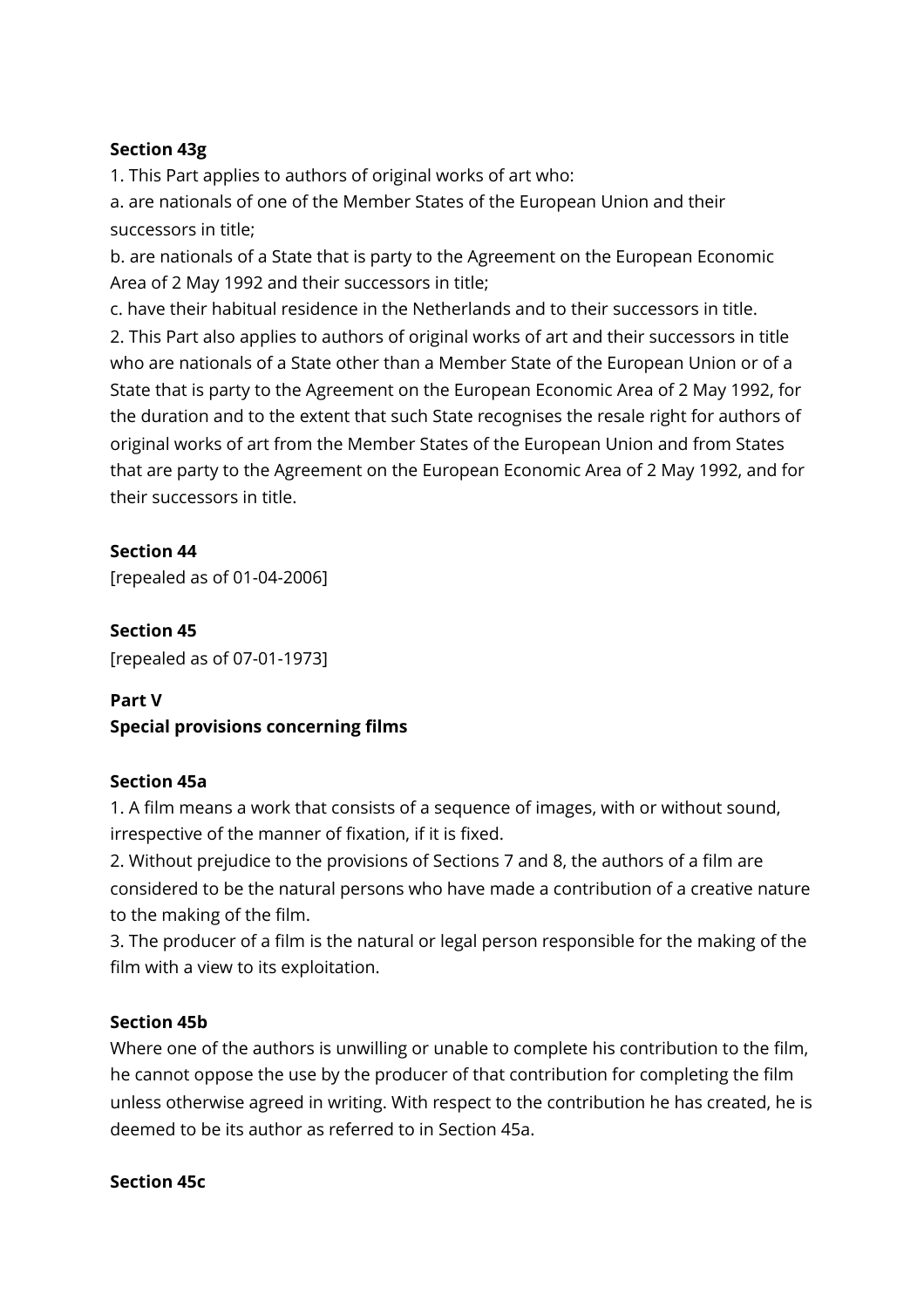A film is deemed completed once it is ready for showing. Unless otherwise agreed in writing, the producer decides when it is ready for showing.

## **Section 45d**

1. Unless the authors and the producer of a film have agreed otherwise in writing, the authors are deemed to have assigned to the producer, from the time referred to in Section 45c, the right to rent out the film and to disclose it to the public in any other way, to reproduce it within the meaning of Section 14, to subtitle it and to dub the dialogue. The foregoing does not apply to whoever composed the music for the film and to whoever wrote the words to the music. Irrespective of the manner of assignment, the producer owes the authors fair compensation for the assignment of rights and the exploitation of the film. The right to fair compensation cannot be waived.

2. Without prejudice to the provisions of Section 26a, anyone who broadcasts the film, or who has it broadcast, or who communicates it to the public in any other manner, whether by wire or wireless, with the exception of making the film available in such a manner that the film is accessible to members of the public in a place and at a time individually chosen by them, owes proportionate fair compensation to the principal director and the screenplay writer of the film who has assigned these rights to the producer. The right to fair compensation cannot be waived.

3. The right to the compensation referred to in the second subsection is exercised by representative legal persons which, according to their bylaws, aim to represent the interests of principal directors or screenplay writers through the exercise of that right. Section 26a (2) and (3) apply equally.

4. The person who owes the compensation referred to in the second subsection is obliged to provide the legal person referred to in the third subsection with access to the documents or other data carriers required to establish the liability for and the level of the compensation and its distribution.

5. By order in council, further rules may be issued concerning the exercise of the right referred to in the second subsection.

6. The right to proportionate fair compensation referred to in the second subsection does not apply to a film if its exploitation as such is not the main purpose.

7. Section 25d and Section 25e apply equally. Section 25c (2) to (6) and Section 25g apply equally to the fair compensation referred to in the first subsection.

## **Section 45e**

In addition to the rights referred to in Section 25 (1)(b), (c) and (d), each author of a film has the right:

a. to have his name mentioned in the film in the usual manner, with reference to his capacity or his contribution to the film;

b. to claim that the part of the film referred to sub (a) also be shown;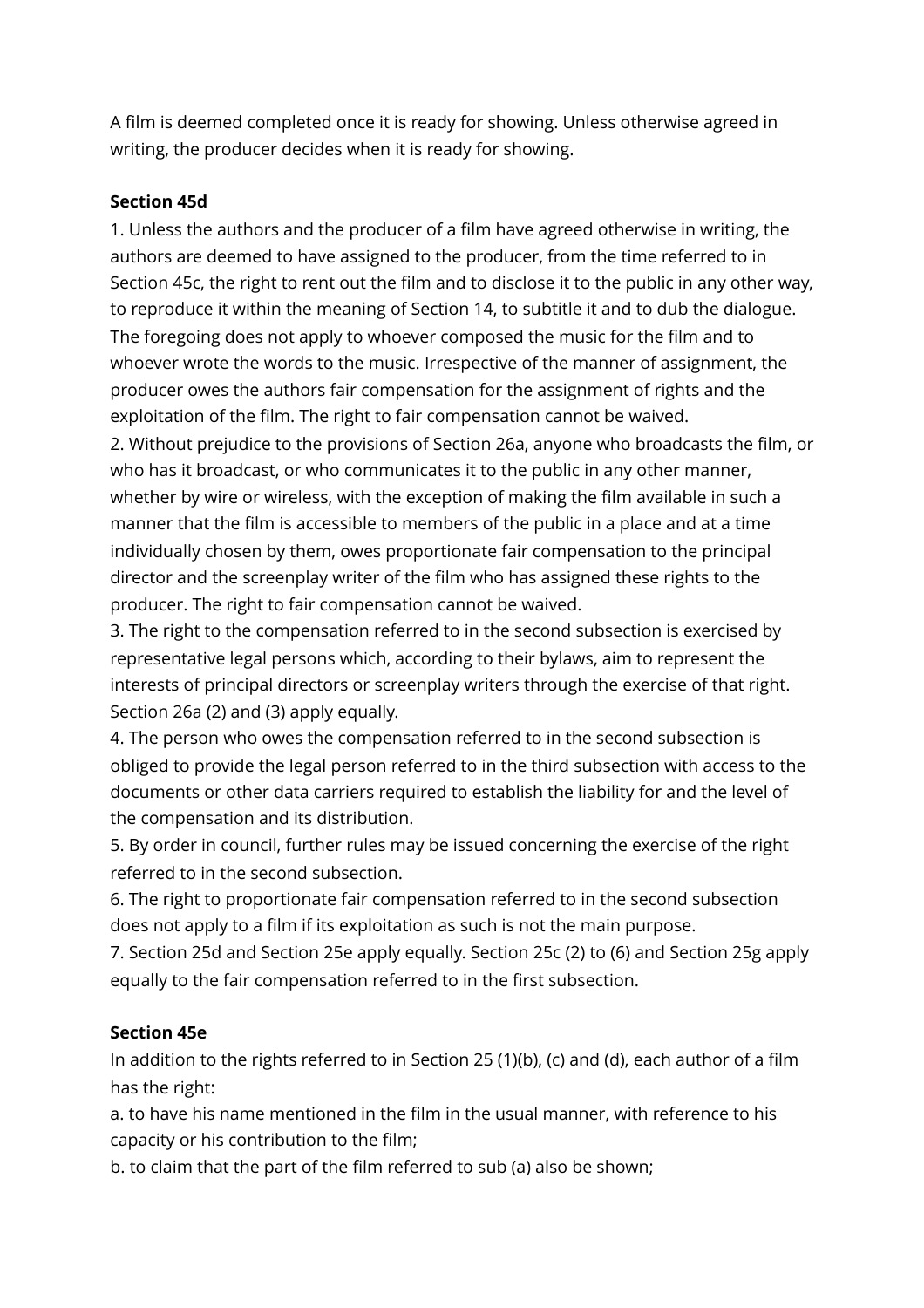c. to oppose the mentioning of his name in the film, unless such opposition would be unreasonable.

# **Section 45f**

Unless otherwise agreed in writing, the author is assumed to have waived to the producer the right to oppose alterations to his contribution as referred to in Section 25  $(1)(c)$ .

# **Section 45g**

Unless otherwise agreed in writing, each author retains the copyright in his contribution if it constitutes a work that can be separated from the film. Unless otherwise agreed in writing, after the time referred to in Section 45c, each author may separately disclose his contribution to the public and reproduce it, provided that he does not thereby harm the exploitation of the film.

## **Part VI**

# **Specia1 provisions concerning computer programs**

## **Section 45h**

Disclosure to the public by means of rental of the whole or part of a work as referred to in Section 10 (1) sub 12°, or of a reproduction of it put into circulation by or with the consent of the rightholder, requires the consent of the author or his successor in title.

## **Section 45i**

Without prejudice to the provisions of Section 13, the act of reproducing a work as referred in Section 10 (1) sub 12°, includes its loading, displaying, running, transmission or storage, insofar as these acts necessitate the reproduction of that work.

## **Section 45j**

Unless otherwise agreed, it is not regarded as an infringement of the copyright in a work referred to in Section 10 (1) sub 12° for the lawful acquirer of a copy of that work to reproduce it where this is necessary for the intended use of the work. When made in connection with loading, displaying or the correction of errors, the reproduction referred to in the first sentence may not be prohibited by contract.

## **Section 45k**

It is not regarded as an infringement of the copyright in a work referred to in Section 10 (1) sub 12° for the lawful user of that work to reproduce it and for this reproduction to serve as a back-up copy, where this is necessary for the intended use of the work.

#### **Section 451**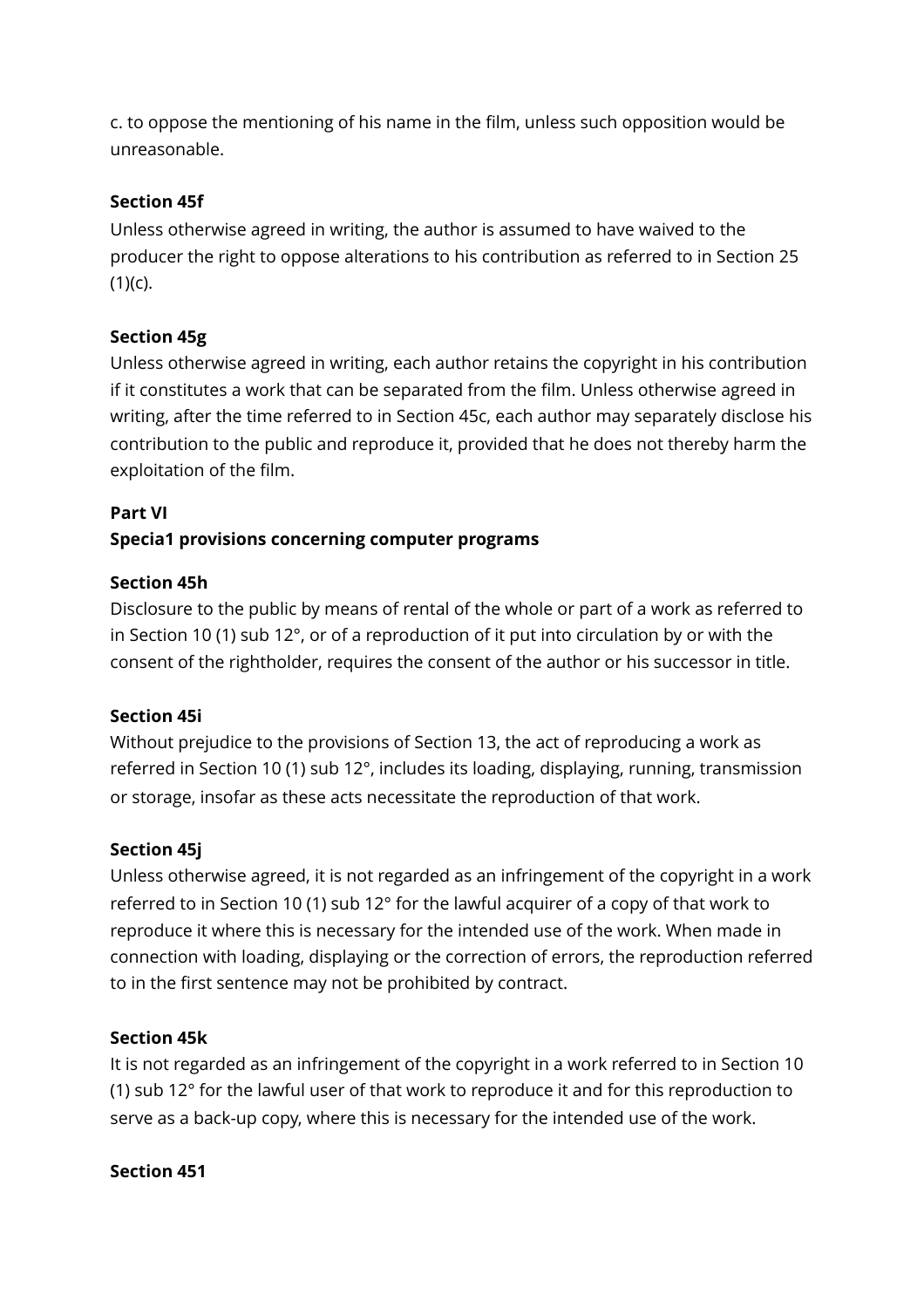Any person who is entitled to perform the acts referred to in Section 45i is also entitled, while performing them, to observe, study and test the functioning of the work concerned in order to determine the ideas and principles which underlie it.

# **Section 45m**

1. Making a copy of a work as referred to in Section 10 (1) sub 12° and translating the form of its code is not regarded as an infringement of the copyright if these acts are indispensable for obtaining the information necessary to achieve the interoperability of an independently created computer program with other computer programs, provided that:

a. these acts are carried out by a person who has lawfully obtained a copy of the computer program or by a third party authorised by him;

b. the information necessary to achieve interoperability has not previously been readily available to the persons referred to sub a; and

c. these acts are confined to the parts of the original program which are necessary to achieve interoperability.

2. The information obtained pursuant to the first subsection may not:

a. be used for any purpose other than to achieve the interoperability of the independently created computer program;

b. be communicated to others except where necessary for the interoperability of the independently created computer program;

c. be used for the development, production or marketing of a computer program that cannot be regarded as a new, original work or for any other acts that infringe copyright.

# **Section 45n**

Sections 16b and 16c do not apply to works referred to in Section 10 (1) sub 12°.

# **Part VII**

# **Protection of works disclosed to the public following expiry of the term of protection**

## **Section 45o**

1. Any person who, for the first time, lawfully discloses to the public a previously unpublished work after the term of copyright protection has expired, enjoys the exclusive right referred to in Section 1.

2. The right referred to in the first subsection expires after 25 years, calculated from 1 January of the year following the year in which the work was first lawfully disclosed to the public.

3. The provisions of subsections 1 and 2 also apply to previously unpublished works that have never been protected by copyright, the author of which died more than 70 years previously.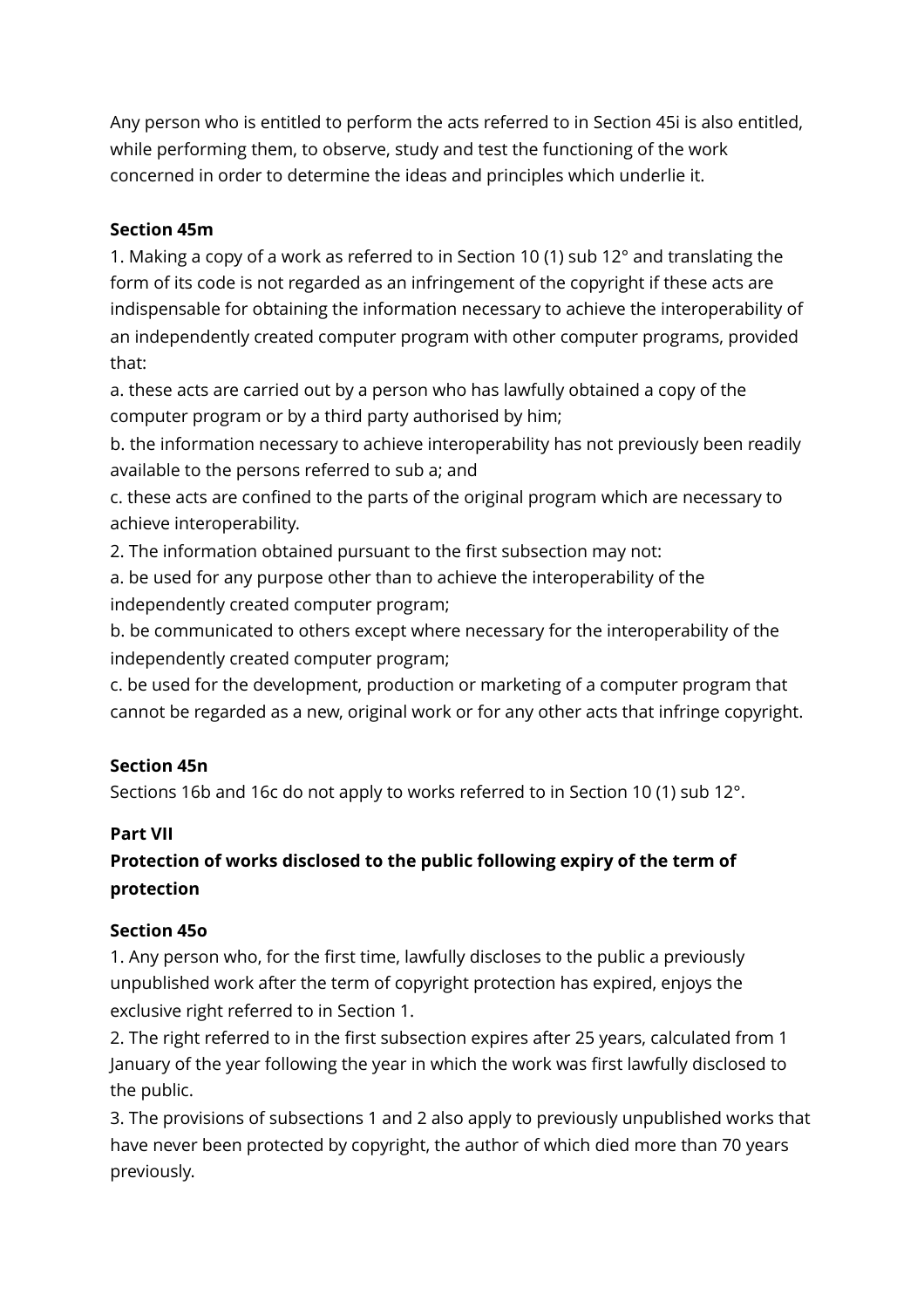# **Part VIII Transitional and final provisions**

# **Section 46**

1. With the entry into force of this Act, the Regulation of Copyright Act of 28 June 1881 (Bulletin of Acts and Decrees 124) is repealed.

2. However, Section 11 of the latter Act remains in force in respect of works and translations submitted prior to that date.

# **Section 47**

1. This Act applies to all literary, scientific or artistic works which have been published for the first time, or within 30 days of first publication in another country, in the Netherlands, either before or after this Act's entry into force, and also to all such works not published, or not thus published, the authors of which are Dutch nationals. 2. For the purposes of the preceding subsection, authors who are not Dutch nationals but who are habitually resident in the Netherlands are equated with Dutch nationals in respect of unpublished works or works published after the author became habitually resident in the Netherlands.

3. A work is published within the meaning of this section when it has appeared in print with the consent of the author or, in general, when the number of copies of it, of whatever kind, made available with the consent of the author, satisfy the reasonable requirements of the public, having regard to the nature of the work.

4. The performance of a dramatic, dramatic-musical or musical work, the showing of a film, the recitation or broadcast of a work in a radio or television programme and the exhibition of a work of art is not regarded as a publication.

5. With regard to works of architecture and works of visual art constituting an integral part thereof, the construction of the work of architecture or the installation of the work of visual art is regarded as publication.

6. Without prejudice to the provisions of the preceding subsections, this Act applies to films if their producer has his seat or habitual residence in the Netherlands.

# **Section 47a**

This Act remains in force for all literary, scientific or artistic works published for the first time by or on behalf of the author in the Dutch East Indies prior to 27 December 1949, or in Dutch New Guinea prior to 1 October 1962.

# **Section 47b**

1. This Act applies to the broadcasting by satellite of a work incorporated in a radio or television programme, if the act referred to in Section 12 (7) takes place in the Netherlands.

2. This Act also applies to the broadcasting by satellite of a work incorporated in a radio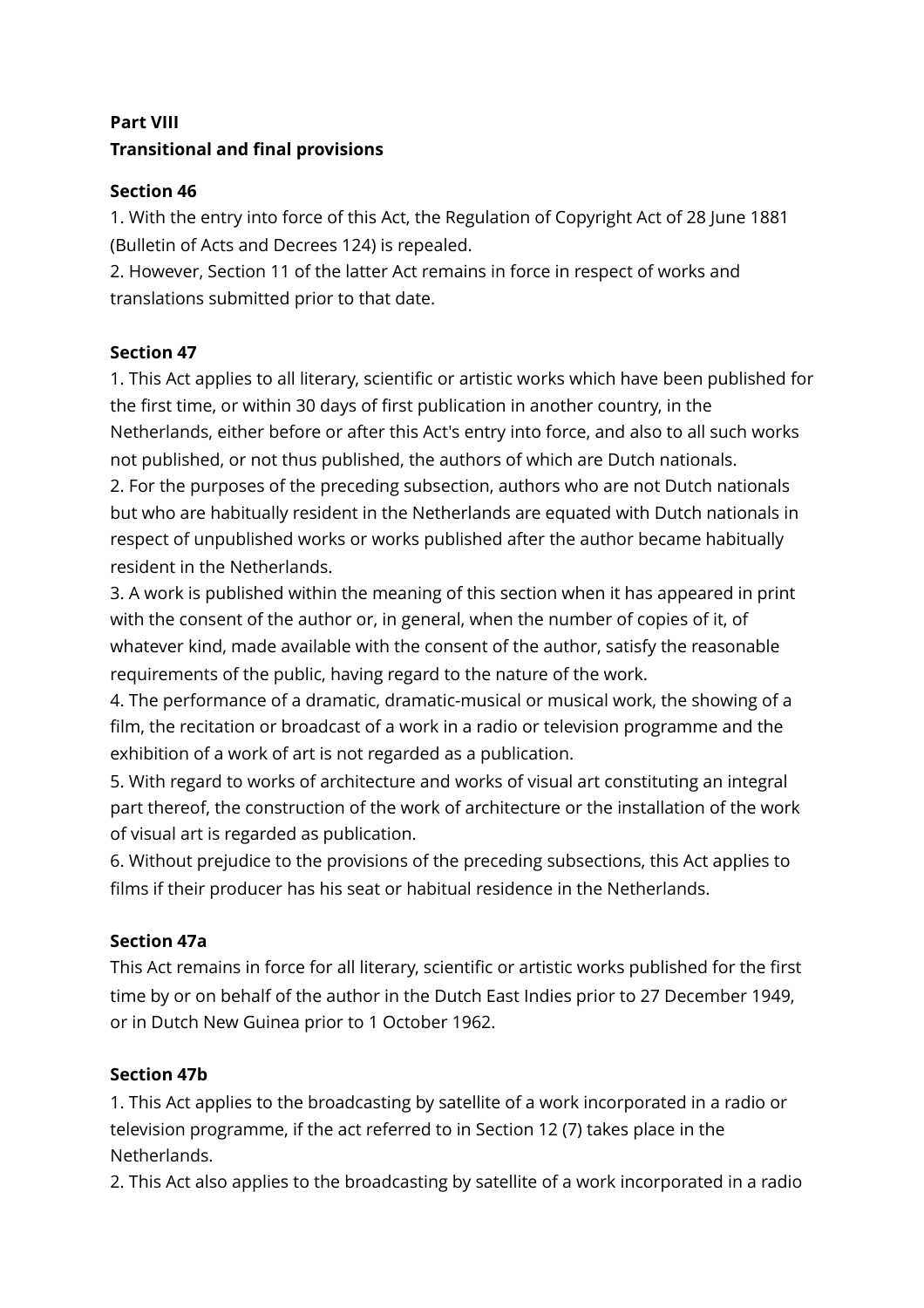or television programme if:

a. the Act referred to in Section 12 (7) takes place in a country that is not a Member State of the European Union or a State that is party to the Agreement on the European Economic Area of 2 May 1992;

b. the country where the act referred to in Section 12 (7) takes place, does not provide the level of protection provided for under Chapter II of Council Directive 93/83/EEC of 27 September 1993 on the coordination of certain rules concerning copyright and rights related to copyright applicable to satellite broadcasting and cable retransmission (0J EC L 248); and

c. either the program-carrying signals are transmitted to the satellite from an uplink station situated in the Netherlands, or a broadcasting organisation which has its principal establishment in the Netherlands has commissioned the broadcast and no use is made of an uplink station situated in a Member State of the European Union or a State that is party to the Agreement on the European Economic Area of 2 May 1992.

# **Section 48**

This Act does not recognise copyright in works in which, at the time of its entry into force, copyright had expired pursuant to Sections 13 or 14 of the Regulation of Copyright Act of 28 June 1881 (Bulletin of Acts and Decrees 124) or in works in which, on that date, copyright had expired under Section 3 of the Act of 25 January 1817 on the rights exercisable in the Netherlands in respect of the printing and publication of literary and artistic works (Bulletin of Acts and Decrees 5).

## **Section 49**

Copyright acquired under the Regulation of Copyright Act of 28 June 1881 (Bulletin of Acts and Decrees 124) and the right to copy or any right of such nature acquired under earlier legislation and maintained by the aforementioned Act will continue to exist after the entry into force of this Act.

# **Section 50**

[repealed as of 07-01-1973]

**Section 50a** [repealed as of 07-01-1973]

**Section 50b** [repealed as of 01-08-1985]

# **Section 50c**

1. Any person who prior to 1 September 1912 has published in the Nether-lands or in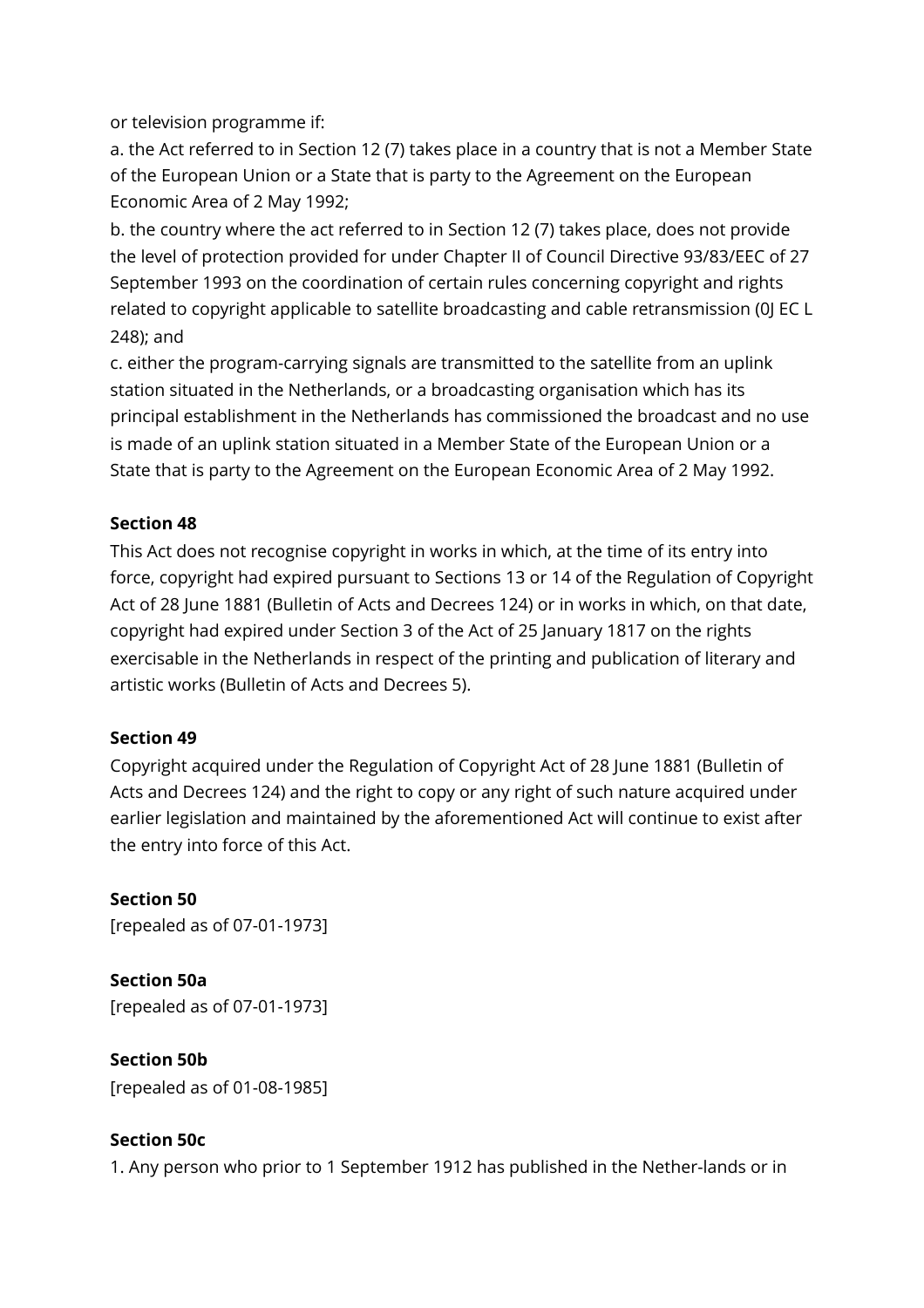the Dutch East Indies a reproduction of a literary, scientific or artistic work, not being a reprint of the whole or part of a work as referred to in Section 10 (1) sub 1°,  $2^{\circ}$ ,  $5^{\circ}$  or  $7^{\circ}$ , without contravening the provisions of the Regulation of Copyright Act of 28 June 1881 (Bulletin of Acts and Decrees 124) or of any treaty, does not, as a result of the entry into force of this Act, lose the right to distribute and sell a reproduction published before that date and any copies subsequently made. This right passes by succession and is assignable in whole or in part. Section 47 (2) applies equally.

2. Nevertheless, upon a written application by the person who holds the copyright in the original work, the court may either revoke in whole or in part the right referred to in the first subsection, or award the applicant compensation for the exercise of that right, in accordance with the provisions of the following two Sections.

#### **Section 50d**

1. An application for the revocation of the whole or part of the right referred to in Section 50c can only be made if a new edition of the reproduction was published after 1 November 1915. Section 47 (2) applies equally.

2. The application is to be filed with the District Court in Amsterdam before the end of the calendar year following that in which publication took place. The court registry will summon the parties to appear at an expedient time, to be determined by the court. The case will be heard in chambers.

3. The application for revocation of this right will only be granted if and insofar as the court is of the opinion that the distribution and sale of the reproduction harm the moral interests of the applicant. If the application has not been made by the author of the original work, the court will dismiss it if it considers it likely that the author would have approved the said publication of the reproduction. The court will also dismiss the application if the applicant has attempted to obtain compensation from the person exercising the right in question. The court may dismiss the application if, compared to the applicant's interest to be protected, the person exercising the right would be disproportionately disadvantaged by its revocation. If the court revokes this right, in whole or in part, it will specify the time from which the revocation has effect. 4. In its decision the court makes whatever provisions it deems fair in view of the interests of both parties and third parties. The court estimates the costs for both parties and stipulates how the costs are to be borne by them. Any court decisions made pursuant to this section are not subject to appeal. No court fees are due in matters where this section applies.

## **Section 50e**

1. Compensation may only be awarded for the exercise of the right referred to in Section 50c if a new edition of the reproduction was published after 1 May 1915. Section 47 (2) applies equally.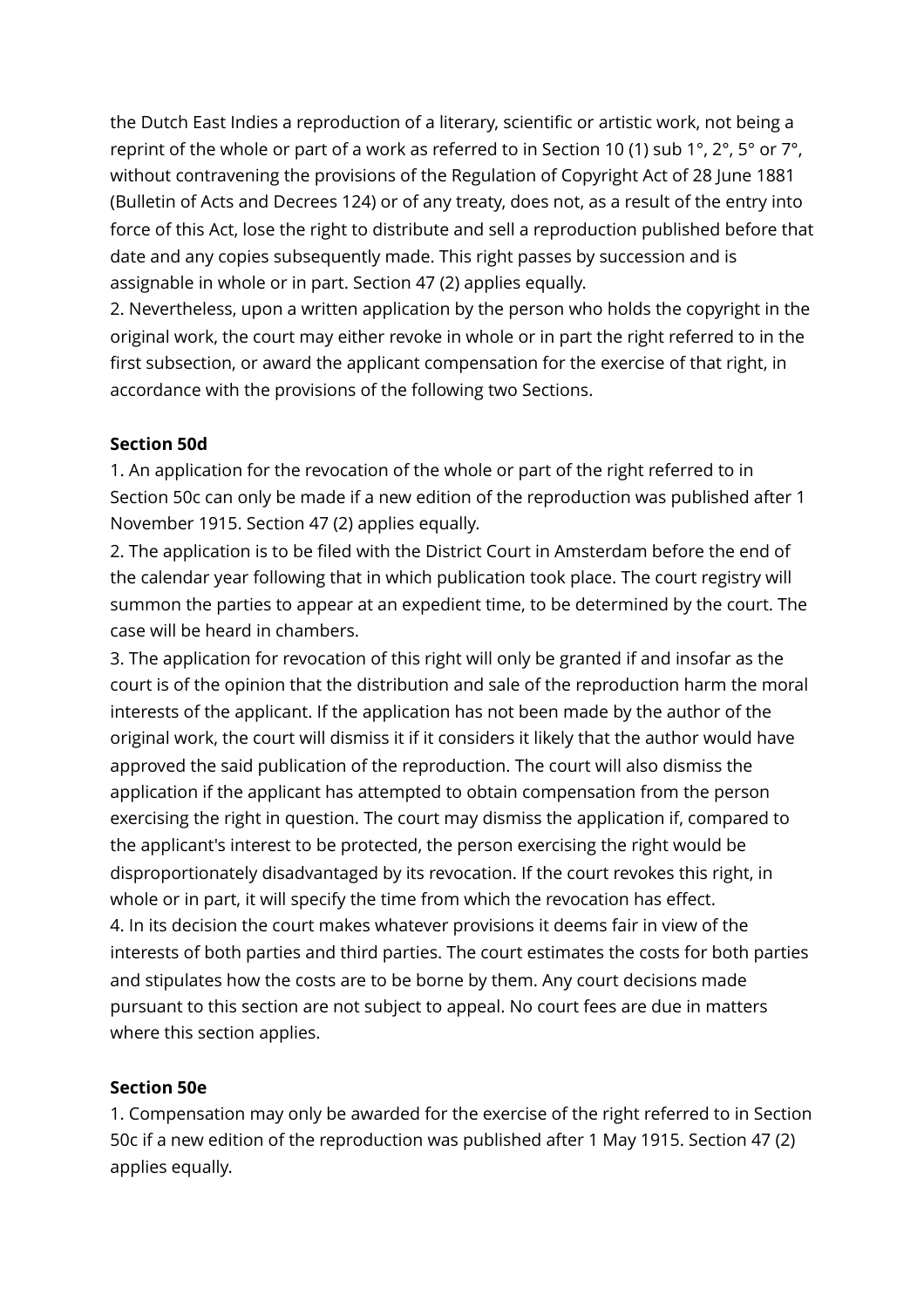2. Subsections 2 and 4 of the preceding section apply.

# **Section 50f**

[repealed as of 07-01-1973]

# **Section 51**

1. From the date on which this section enters into force, the terms of protection provided for in this Act apply to works which were protected pursuant to national provisions on copyright on 1 July 1995 in at least one Member State of the European Union or a State that is party to the Agreement on the European Economic Area of 2 May 1992.

2. This Act does not have the effect of shortening the term of protection that already applies on the day before the date of entry into force of this section.

3. This Act is without prejudice to any lawful acts of exploitation performed, and any rights acquired, before the date of entry into force of this section.

4. Any person who, prior to 24 November 1993, performed lawful acts of exploitation in relation to a work, the term of protection for which had expired before the entry into force of this section and to which this Act again applies with the entry into force of this section, is entitled to continue such acts of exploitation with effect from the date of entry into force of this section.

5. Until they expire, rights which are revived or extended with the entry into force of this section vest in the person who would have been the last rightholder had these rights had not been revived or extended, unless otherwise agreed.

## **Section 52**

This Act may be cited as the "Copyright Act".

## **Section 53**

This Act enters into force in the Kingdom in Europe on the first day of the month following that in which it is pronounced.

Mandate and order that this will be printed in the Bulletin of Acts and Decrees and that all ministerial departments, authorities, councils and civil servants concerned will ensure its precise implementation.

Done at Soestdijk, the 23rd of September 1912 WII HFI MINA.

The Minister of Justice, E.R.H. Regout.